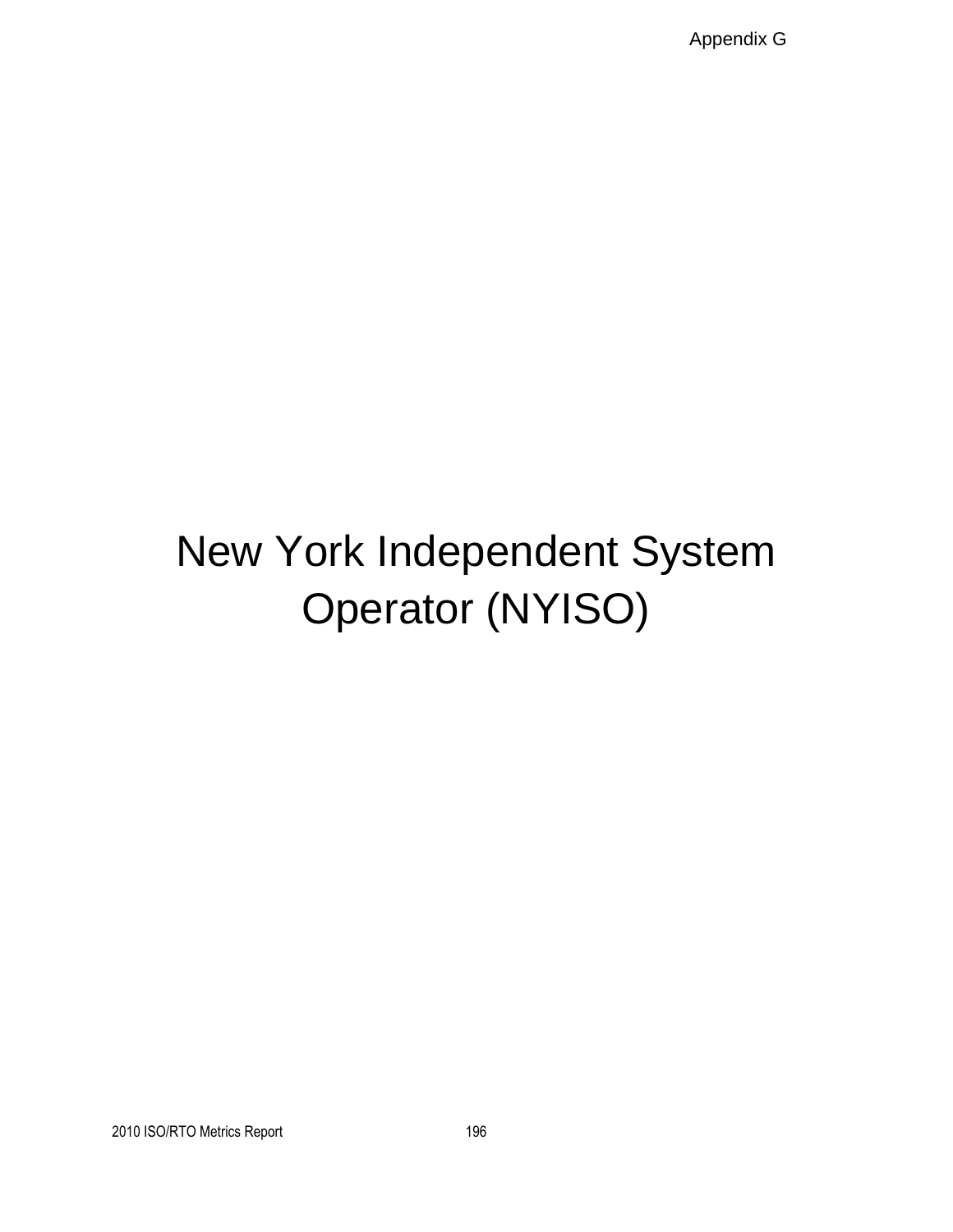## **Section 5 – NYISO Performance Metrics and Other Information**

The New York Independent System Operator ("NYISO") is a not-for-profit corporation responsible for operating the state's bulk electricity grid, administering New York's competitive wholesale electricity markets, conducting comprehensive long-term planning for the state's electric power system, and advancing the technological infrastructure of the electric system serving the Empire State.

The creation of the NYISO was authorized by the Federal Energy Regulatory Commission ("FERC") in 1998. In November 1999, New York State's competitive wholesale electricity markets were opened to utility and non-utility suppliers and consumers as the NYISO began its management of the bulk electricity grid. The formal transfer of the grid operation responsibilities from the New York Power Pool to the NYISO took place on December 1, 1999.

The NYISO monitors a network of 10,892 miles of high-voltage transmission lines and serves approximately 400 market participants. Through the end of 2009, NYISO market transactions totaled more than \$75 billion.

In 2009, installed capacity in the NYISO control area totaled 38,190 megawatts (MW). The NYISO's record peak load of 33,939 MW was recorded in August 2006.

The NYISO is governed by an independent Board of Directors and a committee structure comprised of a diverse array of stakeholder representatives. The members of the NYISO's 10-member Board of Directors have backgrounds in electricity systems, finance, academia, information technology, communications, and public service. The members of the Board, as well as all employees, have no business, financial, operating, or other direct relationship to any market participant or stakeholder. NYISO stakeholder committees are comprised of representatives of market sectors that include transmission owners, generation owners, other suppliers, end-use consumers, public power, and environmental parties.

Since the inception of the NYISO, 95% of the tariff revisions filed with FERC have been developed through consensus among NYISO stakeholders about new market rules and operating procedures. The value of shared governance was noted by FERC in a January 2008 order that stated, "The Commission commends NYISO & the stakeholders for working together to resolve many issues ..."

The mission of the NYISO, in collaboration with its stakeholders, is to serve the public interest by:

- *Maintaining and enhancing regional reliability;*
- *Promoting and operating a fair and competitive electric wholesale markets;*
- *Planning for the power system of the future; and*
- *Providing objective and independent technical information on energy issues.*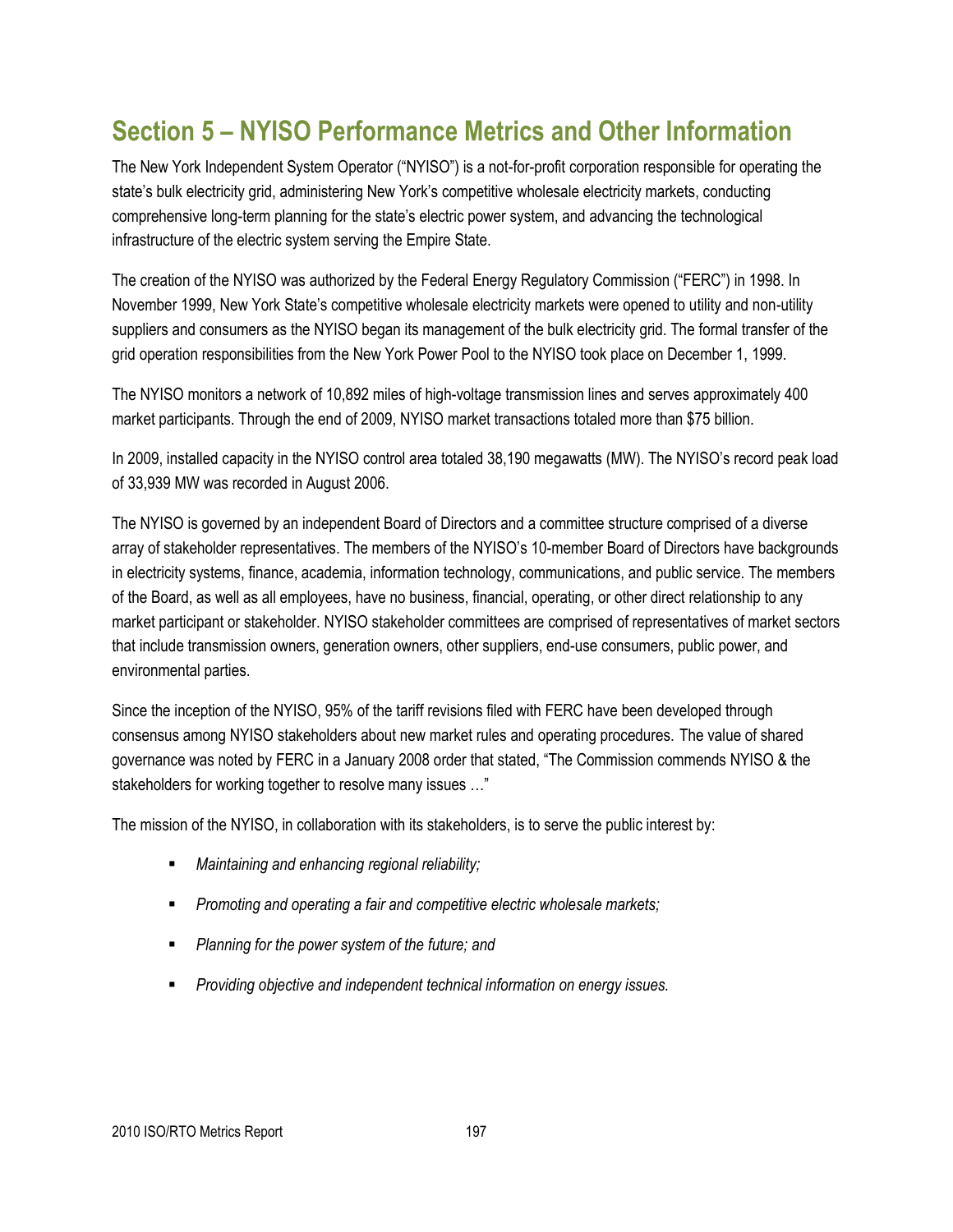## **A. NYISO Bulk Power System Reliability**

The table below identifies which NERC Functional Model registrations the NYISO has submitted as effective as of the end of 2009. In addition, the Regional Reliability Organization (RRO) for the NYISO is noted at the end of the table with a web site link to the specific reliability standards.

- The NYISO has had **no self-reported or audit-identified violations** of NERC or applicable RRO operating reserve standards.
- The NYISO has not shed any load in the New York Control Area ("NYCA") due to a standards violation.

| <b>NERC Functional Model Registration</b> | NYISO |
|-------------------------------------------|-------|
| <b>Balancing Authority</b>                |       |
| Interchange Authority                     |       |
| <b>Planning Authority</b>                 |       |
| <b>Reliability Coordinator</b>            |       |
| Resource Planner                          |       |
| <b>Transmission Operator</b>              |       |
| <b>Transmission Planner</b>               |       |
| <b>Transmission Service Provider</b>      |       |
|                                           |       |
| <b>Regional Entity</b>                    | NPCC  |

## **NERC Functional Model Registration NYISO**

Standards that have been approved by the NERC Board of Trustees are available at: <http://www.nerc.com/page.php?cid=2|20>

Additional standards approved by the NPCC Board are available at: <http://www.npcc.org/regStandards/Approved.aspx>

In addition, section 215 of the Federal Power Act, as amended by the Energy Policy Act of 2005, allows the State of New York to "establish rules that result in greater reliability within the state." The NYISO is, therefore, also responsible for complying with rules established by the New York State Reliability Council, L.L.C ("NYSRC"), whose mission is to promote and preserve the reliability of electric service on the New York power system by developing, maintaining, and updating the Reliability Rules which shall be complied with by the NYISO and all entities engaging in electric transmission, ancillary services, energy and power transactions on the New York power system.

The New York State Reliability Council and the Reliability Rules they administer are available at: http://www.nysrc.org/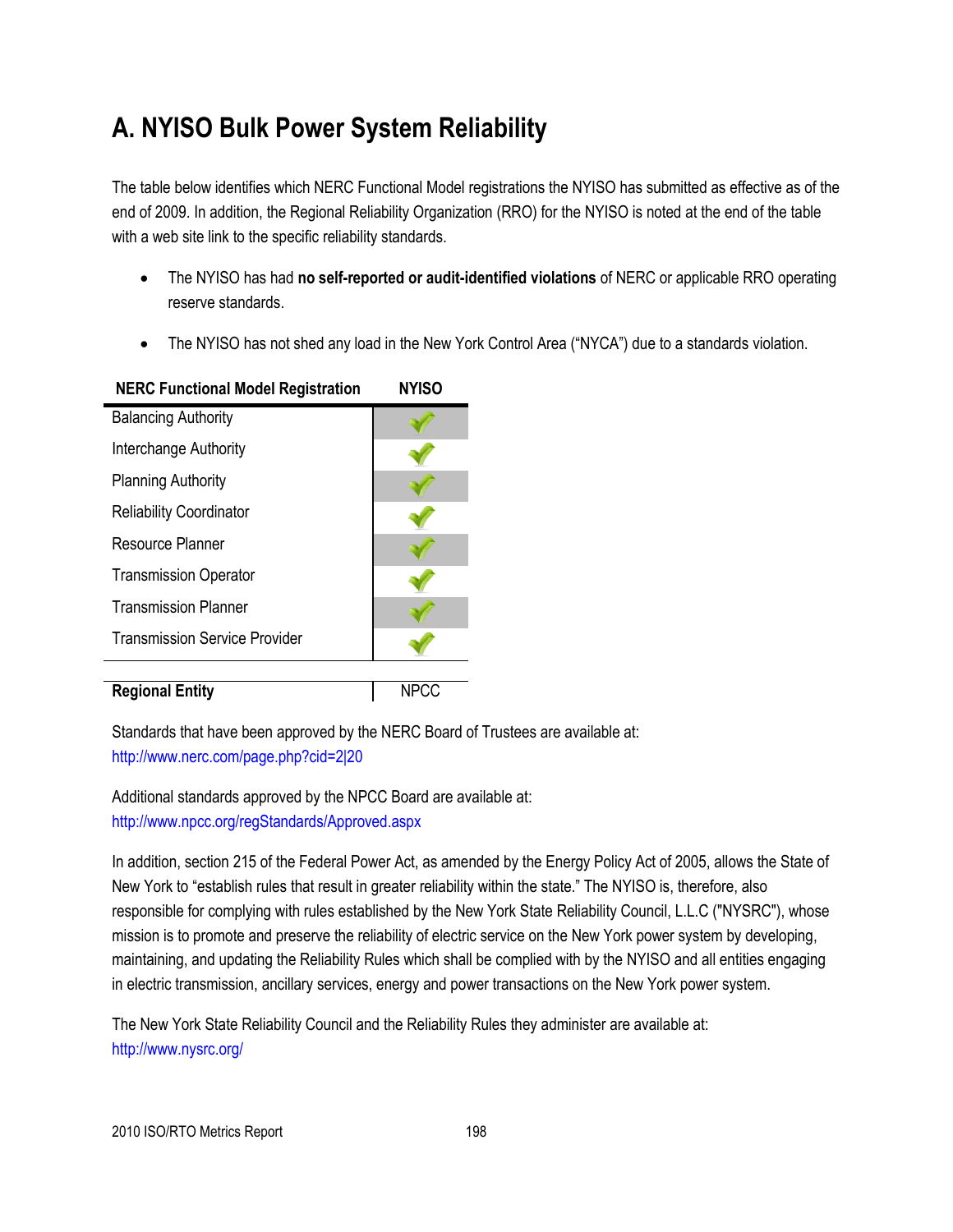## *Dispatch Operations*

In addition to the on-going review of control performance by NYISO System Operations, a daily review of performance occurs by NYISO Operations staff each business day. The NYISO incorporates CPS compliance in its analysis and establishment of regulation requirements, which are specified by season and hour. The NYISO recently updated the regulation requirements to reflect findings of the 2010 Wind Study, which analyzed the net variability of load, and wind. Regulation is co-optimized along with energy and reserves within the NYISO's Day-Ahead and Real-Time markets, allowing the most efficient resources to provide the regulation needed to maintain Control Performance. The NYISO's current regulation requirements can be found at the following location:

[http://www.nyiso.com/public/webdocs/market\\_data/reports\\_info/nyiso\\_regulation\\_req.pdf.](http://www.nyiso.com/public/webdocs/market_data/reports_info/nyiso_regulation_req.pdf)



**NYISO CPS-1 Compliance 2005-2009**

#### **2005 2006 2007 2008 2009**

Compliance with CPS-1 requires at least 100% throughout a 12-month period. The NYISO was in compliance with CPS-1 for each of the calendar years from 2005 through 2009.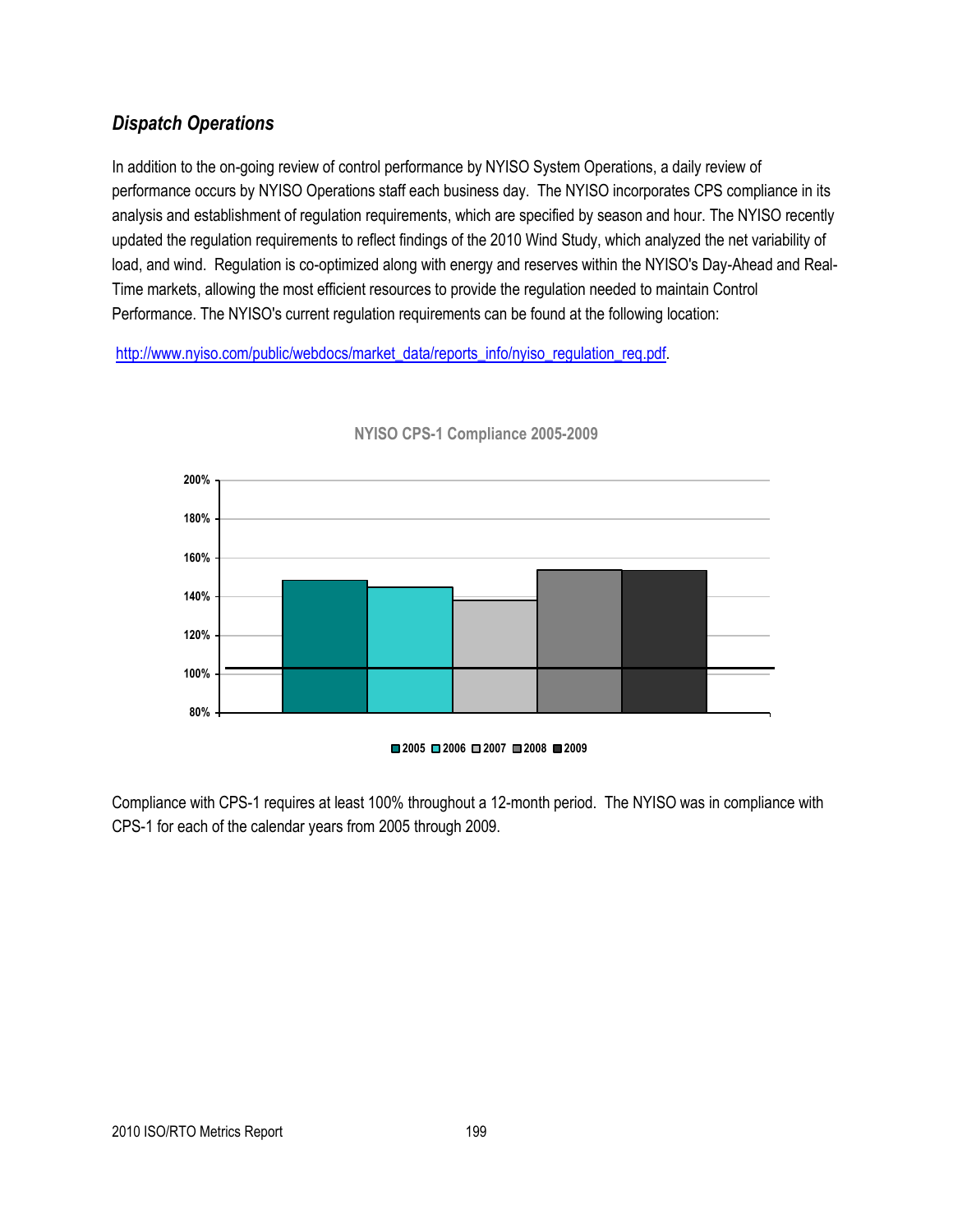#### **NYISO CPS-2 Compliance 2005-2009**



**2005 2006 2007 2008 2009**

Compliance with CPS-2 requires 90% for each month in a 12-month period. The NYISO was in compliance with CPS-2 from 2005 through 2009.



**NYISO Transmission Load Relief or Unscheduled Flow Relief Events 2005-2009**

\*NYISO did not initiate TLR requests prior to 2009

Prior to March 2009, NYISO did not request Transmission Load Relief (TLR) curtailments and addressed all New York transmission constraints through internal New York generation redispatch, regardless of whether the transmission constraints were aggravated by unscheduled loop flows. Since March 2009, in order to address the high levels of clockwise Lake Erie loop flows that significantly impacted New York transmission reliability constraints, the NYISO began to request TLR curtailments. All TLR curtailments requested by NYISO, as reported in the graph above, were Level 3 TLR curtailments.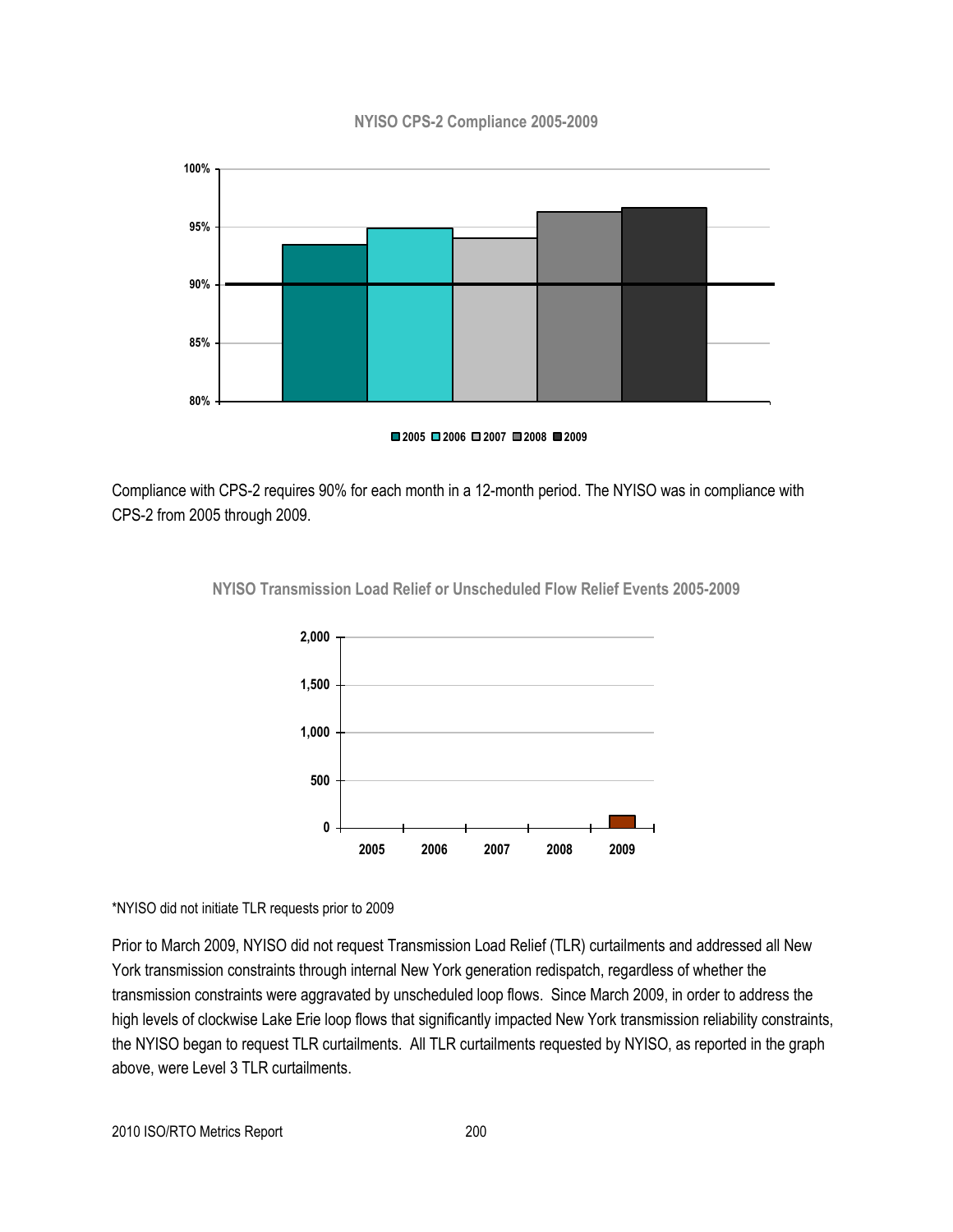## *Future NYISO Enhancements:*

The NYISO would prefer to use market mechanisms rather than requesting TLR curtailments to address the impact of unscheduled loop flows on New York transmission constraints. In order to improve coordination of interregional power transactions, the NYISO, in conjunction with grid operators serving the Mid-Atlantic, Midwest, and New England regions of the United States and the Canadian province of Ontario, proposed a Broader Regional Markets plan, which is discussed in the "Unscheduled Flows" section of this report. In particular, the initiatives on buy-through of congestion and market-to-market coordination are aimed at reducing the need for requesting TLR curtailments.



**NYISO Energy Management System Availability 2005-2009**



Availability of the Energy Management System ("EMS") is an important factor that enables reliable monitoring of the electric transmission system in the NYCA. Given that a State Estimator solution is required for the EMS applications, the NYISO availability statistics are based on the number of solved State Estimator ("SE") cases as compared to the total number of SE runs. For the past five years, NYISO's EMS has shown excellent performance and has been available more than 99% of all hours in each year. Tracking of availability data in 2005 began on July 1<sup>st</sup> of that year and the data provided represents the performance from July 1<sup>st</sup> through the end of the year.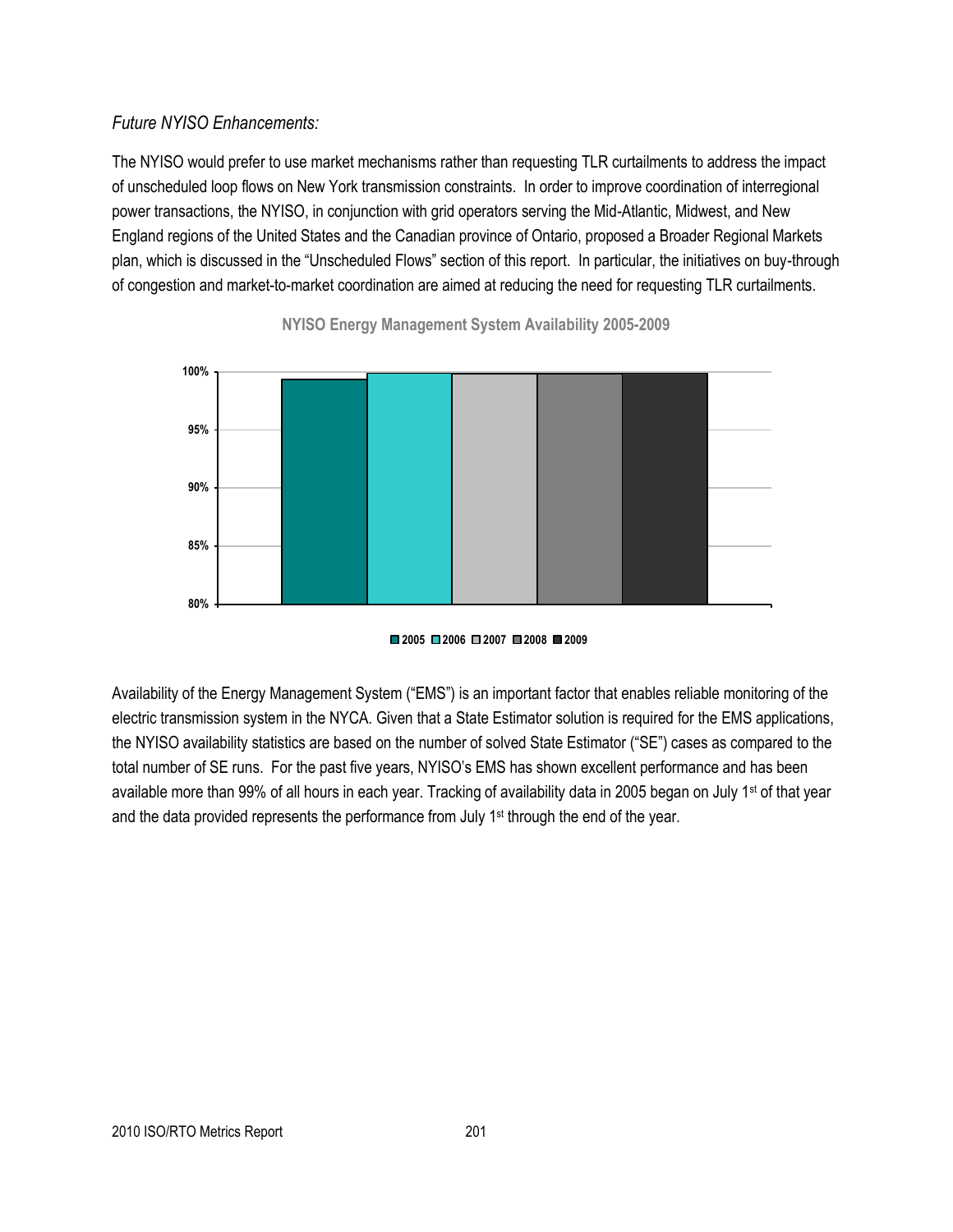## *Load Forecast Accuracy*

The NYISO's load forecasting model is a unified system that uses a series of equations, drivers, and historical information specific to each of the eleven LBMP zones in New York. It uses a combination of Advanced Neural Network ("ANN") and regression models to generate its forecasts. The ANN analysis takes a non-linear approach to the estimation of the model's parameters. The regression models are linear models estimated using ordinary least squares.

The load forecasting model uses historical load and weather data information for each of the NYISO's eleven zones to develop zonal load forecast models. These models are then used together with zonal weather forecasts to develop an independent load forecast for each zone. The zonal forecasts are summed to produce a forecast for the NYCA as a whole. The model develops the hourly load forecasts for the current day and the next six days, a total of up to 168 hours. The NYISO reviews and re-estimates its day-ahead forecasting models prior to June of each year to keep them up to date.

The load forecasting model uses proprietary weather data and forecasts from the NYISO's weather information vendor. The hourly weather data provided by the vendor include dry bulb temperature, wind speed, cloud cover, dew point, and wet bulb temperature. The data from the stations is aggregated in a manner that best represents each zone.

The day-ahead load-forecasting model does not currently incorporate economic assumptions or economic forecast data since these variables are virtually constant from one day to the next.

| <b>ISO/RTO</b> | <b>Load Forecasting Accuracy</b><br><b>Reference Point</b> |
|----------------|------------------------------------------------------------|
| NYISO.         | 5:00 a.m. prior day                                        |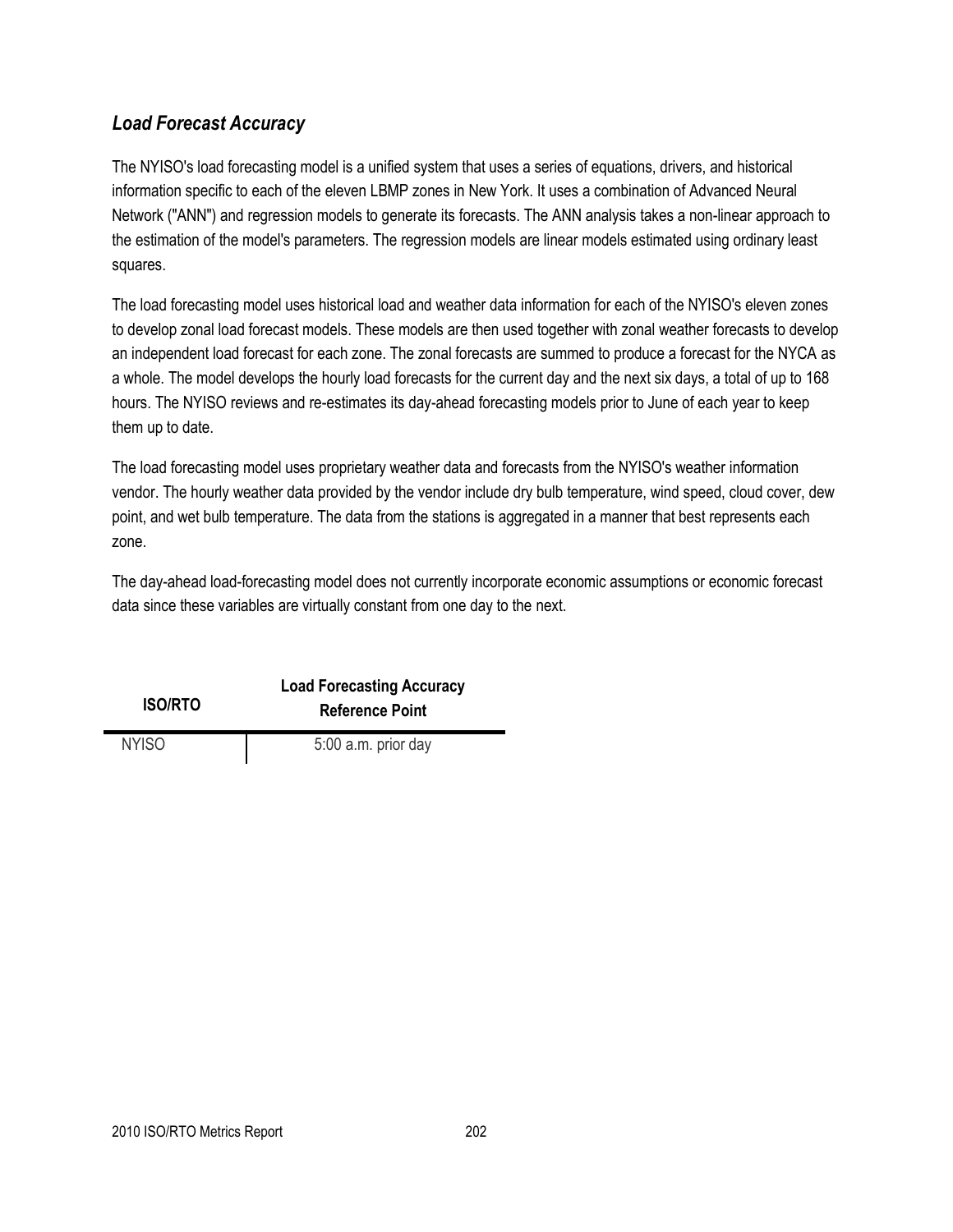

**NYISO Average Load Forecasting Accuracy 2005-2009**

**NYISO Peak Load Forecasting Accuracy 2005-2009**



**Forecasting Accuracy**  $\implies$  **Mean Absolute Percentage Error**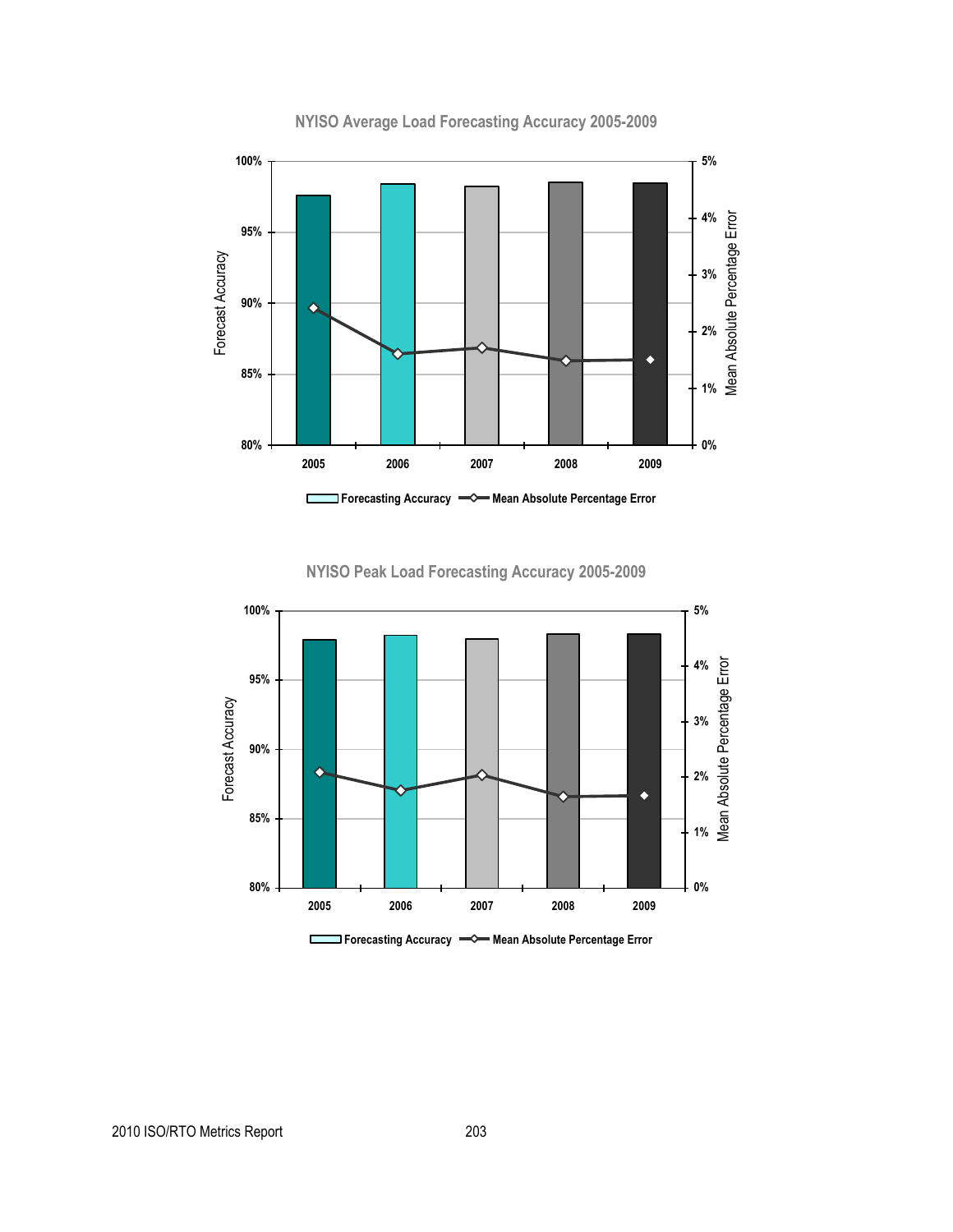

**NYISO Valley Load Forecasting Accuracy 2005-2009**

The three charts above show the percent accuracy and the Mean Absolute Percentage Error ("MAPE") of NYISO load forecasting for average daily load, peak load, and valley load from 2005 to 2009. The decrease in the MAPE indicates an increase in accuracy, since the error has been reduced. The NYISO's unified load forecasting approach is applied to each of the LBMP zones in the New York Control Area. Continuous forecasting system process improvements have increased forecasting accuracy and a commensurate decrease in the MAPE. The high level of accuracy contributes to efficient operation of the bulk power system and wholesale electricity markets, which provides economic benefit to consumers.

The FERC has requested that Day-Ahead forecast accuracy reflect the impact of demand response. Going forward, the NYISO can provide metrics that specifically account for such factors. During the 2005-2009 period, the NYISO activated its demand response program on only a small number of days to address peak demand. As a result, the exclusion of the impact of the programs on the metric is negligible.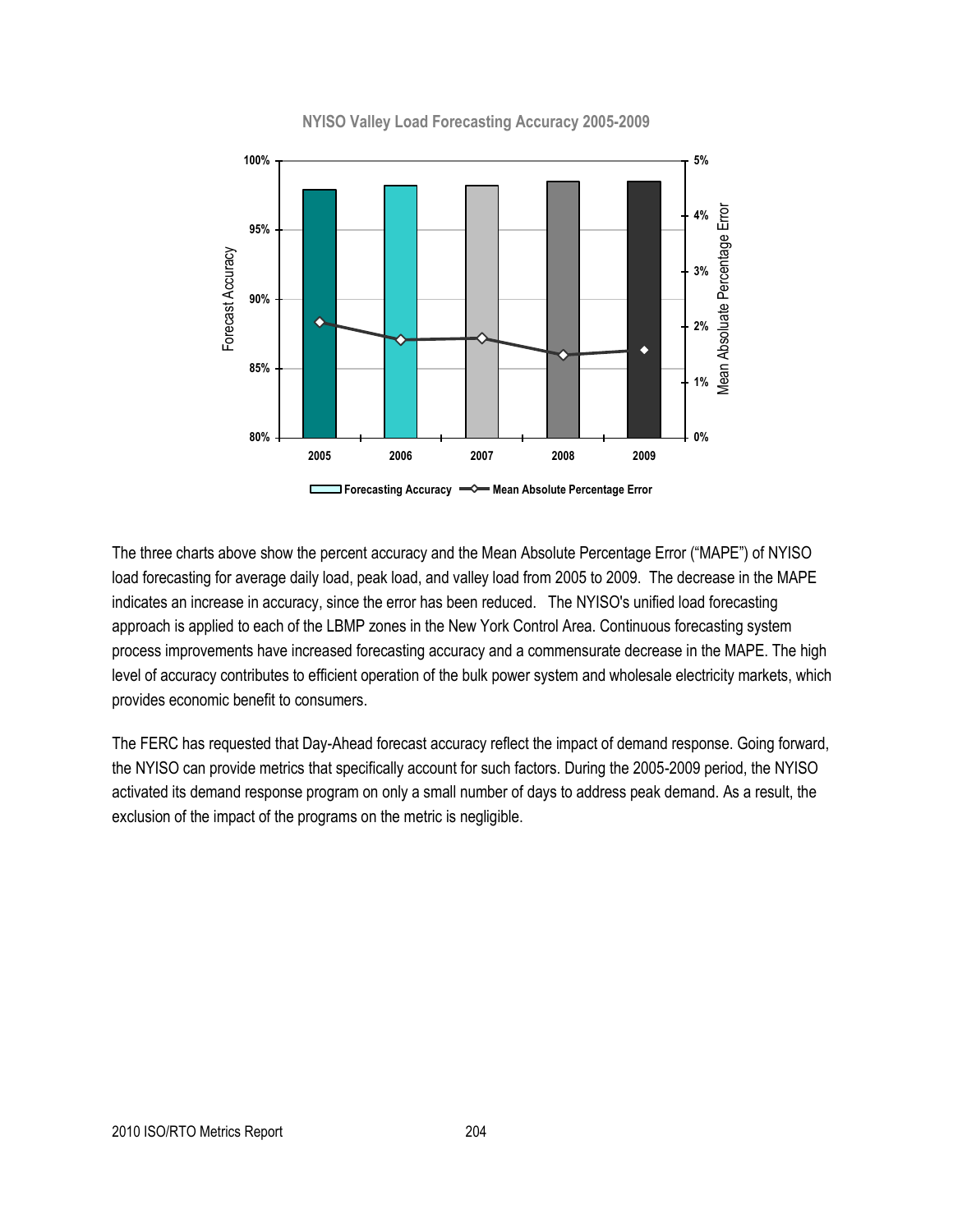## *Wind Forecasting Accuracy*



**NYISO Day-Ahead Average Wind Forecasting Accuracy 2005-2009**

#### **2005 2006 2007 2008 2009**

In mid-2008, the NYISO instituted one of the first state-of-the-art wind forecasting systems in the United States incorporating wind power forecasts into Day-Ahead and Real-Time Market tools to improve commitment and scheduling of resources. The centralized system enables the NYISO to better utilize and accommodate wind energy by forecasting the availability and timing of wind-powered generation. The real-time forecasts are updated every 15 minutes and integrated into the NYISO's real-time Security Constrained Dispatch. Day-Ahead forecasts are updated twice daily and are integrated into the Day-Ahead market during the reliability evaluation. In 2009, the NYISO became the first grid operator to dispatch wind power fully balancing the reliability requirements of the power system with the use of the least costly power available via an economic dispatch.

The Mean Absolute Error (MAE) on a Day-Ahead basis was approximately 12% for the second half of 2008 and improved to 8% in 2009 (the values presented in the graph above are 1-MAE, which represents the statistic in terms of accuracy rather than error). The improvement in accuracy from 2008 to 2009 is associated with having a more robust data set available to train and improve the forecast models. The Day-Ahead wind forecast statistics are based on the forecast updated at 4AM the day prior to the operating day and used in the Day-Ahead Market evaluation. The MAE in real-time on an hour-ahead basis was approximately 5% in 2008 and 4% in 2009.

The NYISO develops forecasts for variable energy resources when there is an operational need for the information. Due to the limited amount of non-wind variable energy resources, the NYISO does not currently require forecast data for these resources.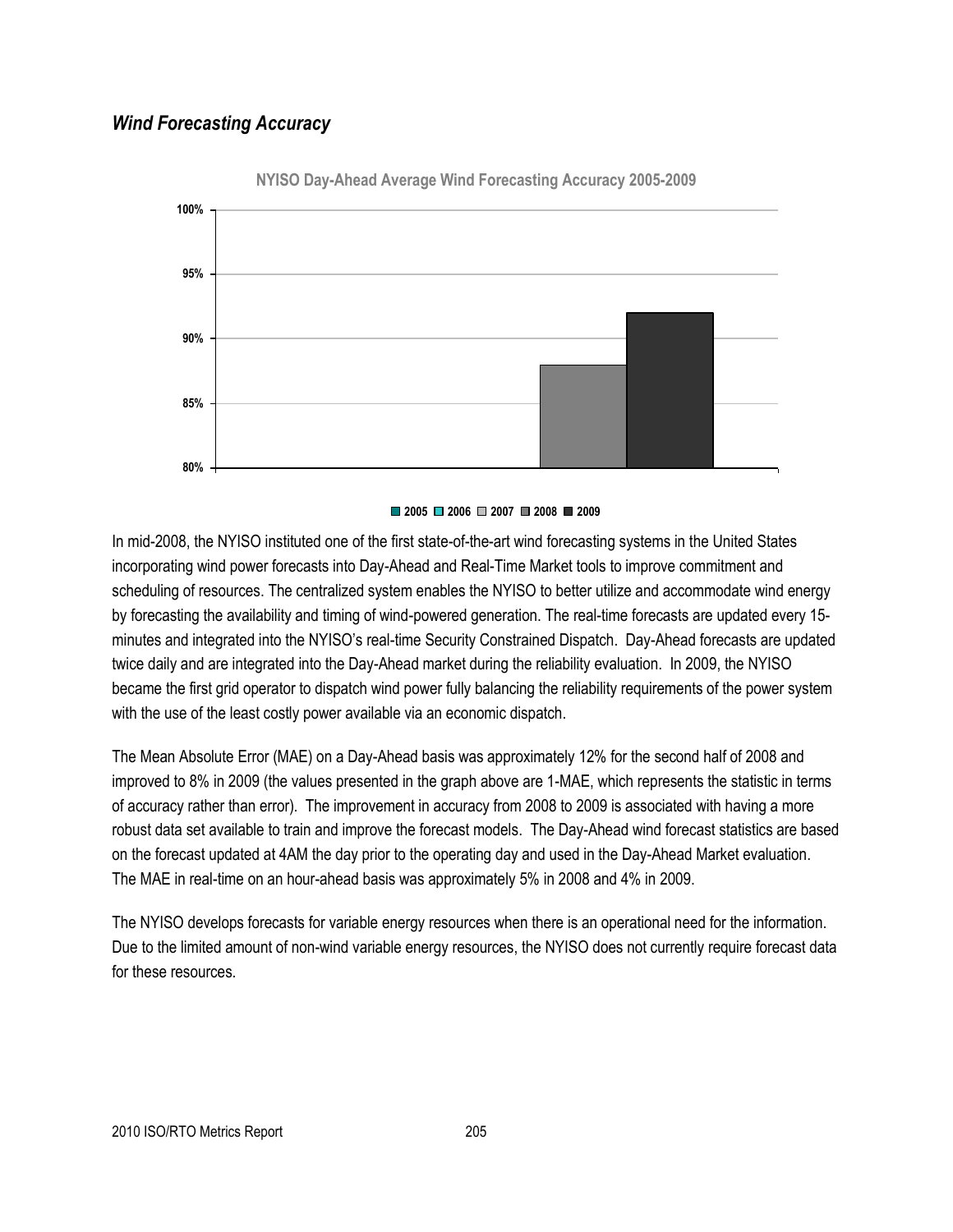## *Unscheduled Flows*



**NYISO Absolute Value of Total Unscheduled Flows 2005-2009 (terawatt hours)**

\*Data not available prior to 2007

For context, the table below notes the number of NYISO's external interfaces. The NYISO has free flowing interfaces with PJM, Ontario, and ISO-NE and the other six interfaces are controllable line interfaces. Unscheduled flows vary in both magnitude and direction and occur primarily on the Ontario and PJM interfaces. These two interfaces reflect the same flows (the numerical conventions are such that a negative flow on the PJM interface corresponds to a positive flow on the Ontario flow).



NYISO 9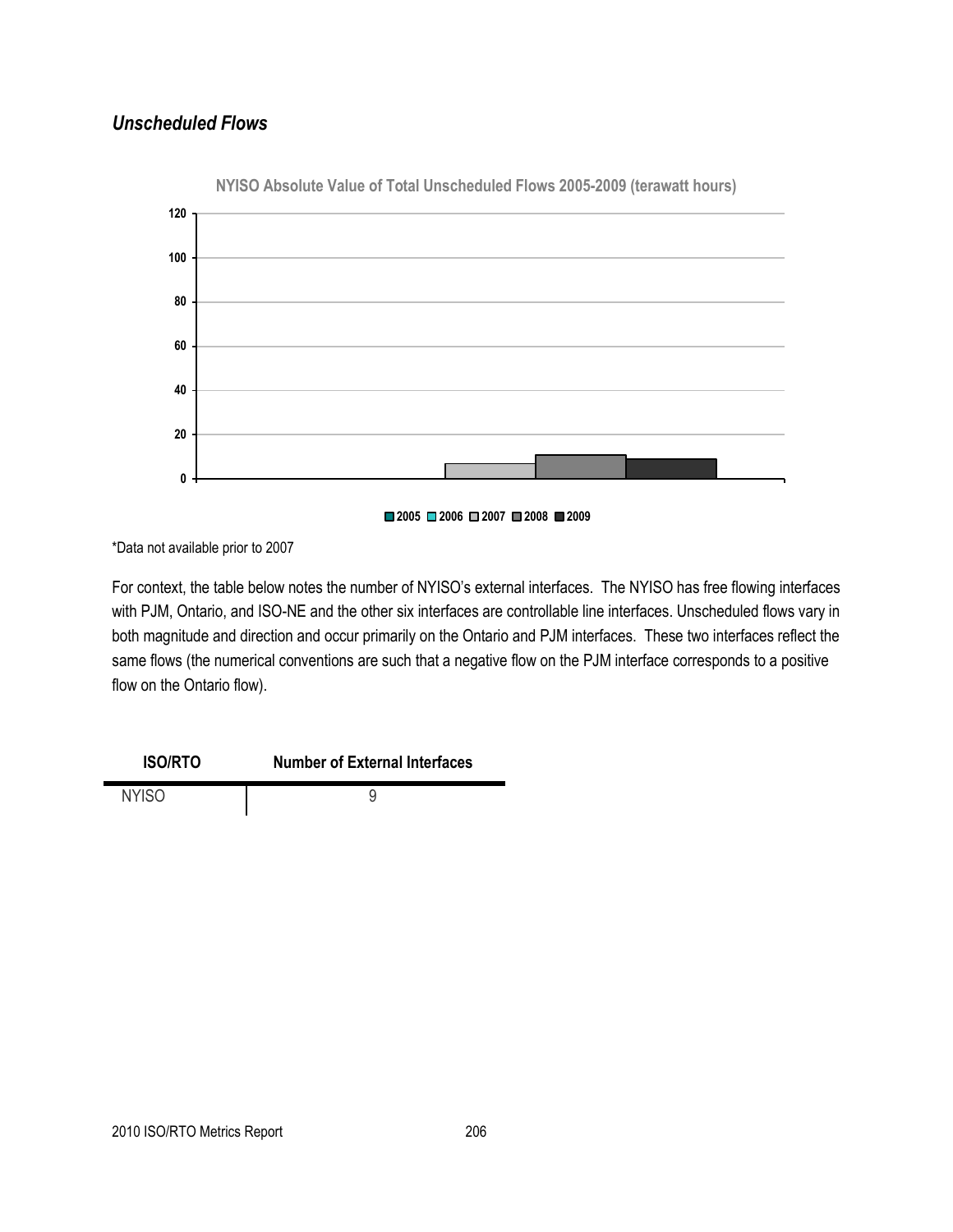#### **NYISO Absolute Value of Unscheduled Flows as a Percentage of Total Flows 2005-2009**



#### **2005 2006 2007 2008 2009**

\*Data not available prior to 2007

|                                                               | (in terawatt hours) |      |      |      |      |
|---------------------------------------------------------------|---------------------|------|------|------|------|
| NYISO Unscheduled Flows<br>by Interface                       | 2005                | 2006 | 2007 | 2008 | 2009 |
| <b>Ontario Independent Electricity</b><br>System Operator (1) | --                  |      | 3.3  | 47   | 3.8  |
| PJM (1)                                                       | --                  | --   | 32   | 48   | 3.9  |
| $ISO-NE(1)$                                                   |                     | --   |      |      |      |

(1) Data unavailable prior to 2007

The NYISO experiences a larger percentage of unscheduled flows than some of its neighboring market areas due to both the direct impact from Lake Erie loop flows, as well as the lower volume of total scheduled flows and limited number of interfaces. Lake Erie loop flow is currently an uncontrolled, unscheduled quantity that directly impacts two of the NYISO interfaces, with flows impacts observed on both the IESO and PJM interfaces. Due to the limited number of other interfaces and the smaller volume of power trading that can be managed on these interfaces, the impact from these unscheduled flows represents a significant portion of the total flows scheduled. The chart above shows that, at times, unscheduled flows account for a large proportion of flows over the collective interfaces. As discussed below, the NYISO is pursuing with all of its neighboring market areas the Broader Regional Markets initiatives, in part to address the impact produced by the Lake Erie Loop Flow unscheduled impacts and to remove barriers to more efficient interregional trading to improve the volume of trading.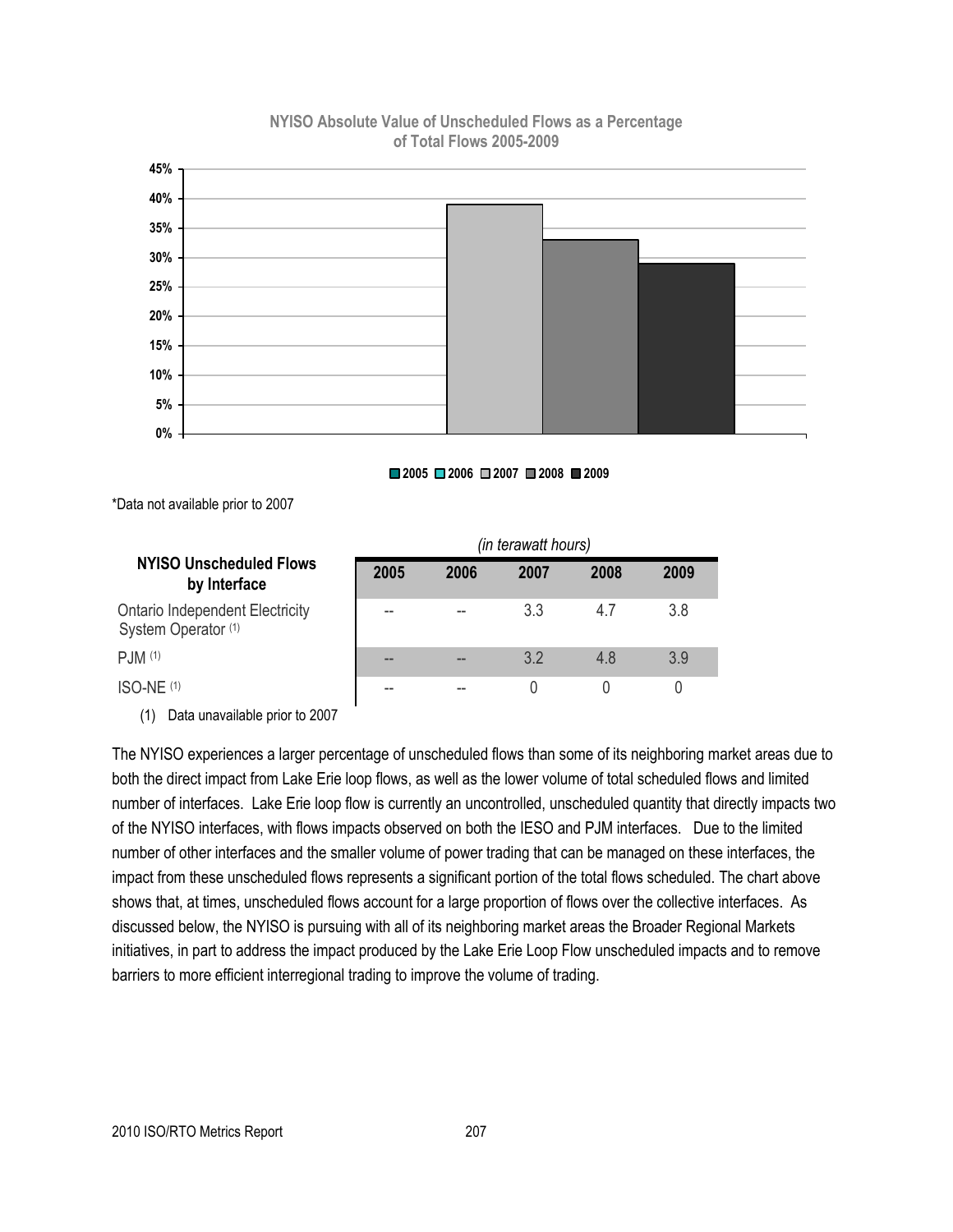## *Future NYISO Enhancements:*

Collaborating extensively with IESO, Midwest ISO, PJM, and ISO-NE, the NYISO proposed the Broader Regional Markets plan to the FERC in January 2010. In a July 15, 2010 Order, the FERC conditionally approved the proposal, saying, "...these planned regional initiatives will be designed to reduce uplift costs and lower total system operating costs…‖ A preliminary analysis of the benefits of various components of the Broader Regional Markets plan conducted by Potomac Economics estimates regional annual savings of at least \$368 million. The coordination of flows around Lake Erie was estimated to result in \$51 million in annual savings to the region.

The Broader Regional Market proposals include both market based and physical solutions. The market solutions include:

- *Buy-through of congestion, which would require that the congestion cost of a transaction be charged based on the physical flow of power, unlike the current settlement determination that is based only on the contract path.*
- *Market-to-market coordination, which would increase the level of collaboration in congestion management between system operators in the region.*
- *Interface pricing revisions, which would improve the pricing at the points at which energy moves between individual grid operators to allow for more efficient regional power transfers.*
- *Inter-regional transaction coordination, which would lower total system operating costs as transaction schedules more quickly adjust to market-to-market pricing patterns.*

In addition, the proposal includes the development of a parallel flow visualization tool designed to enhance the exchange of transmission system information and to assemble the necessary real-time data to perform the generation-to-load calculations, facilitate the calculation of impacts, and make available common and consistent information regarding the sources of power flows and their impacts to all regions. It is expected that the reactivation of a set of Phase Angle Regulators (PARs) on the Michigan-Ontario border will help to align the actual power flows around Lake Erie with the corresponding level of scheduled transactions.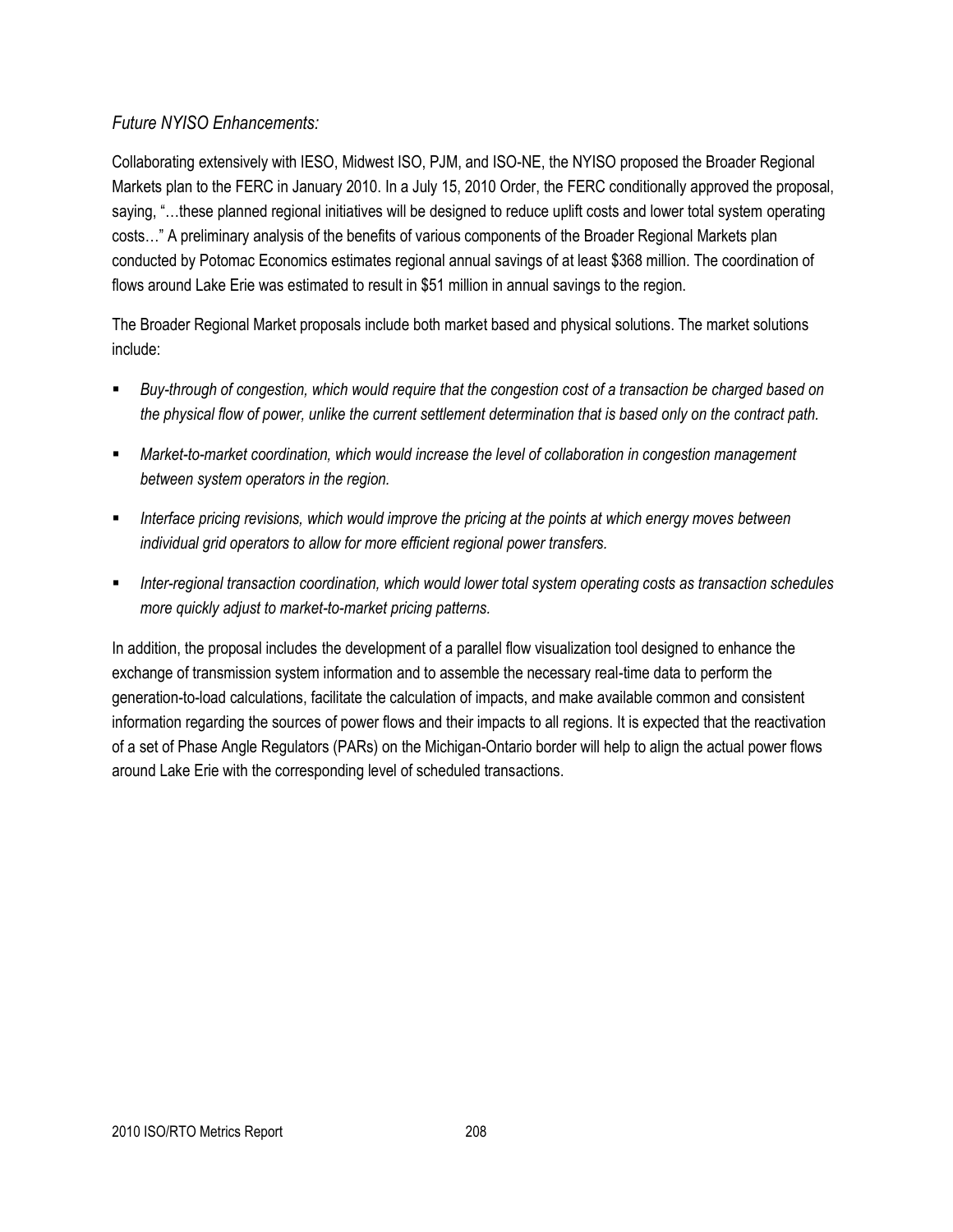## *Transmission Outage Coordination*

The NYISO coordinates all requests for transmission outages based on their potential impact on system reliability and is not aware of any unexpected generator availability impacts or declared emergencies associated with uncoordinated transmission outages.







#### \*Data unavailable prior to 2009

NYISO data for the metric, "Percentage of > 200 kV planned outages of 5 days or more that are submitted to ISO/RTO at least 1 month prior to the outage commencement date," are based on outage data that includes intercontrol area tie lines and internal NYCA lines and transformers greater than 200 kV.

The NYISO requires that Transmission Owners submit outage requests for facilities expected to impact system transfer capability of the NYISO secured system "no later than 30 days prior to first of the operative TCC month," with a few exceptions allowed to address reliability needs or outages with limited impact. This requirement results in advanced notification of at least 1 month prior to outage commencement for 92% of transmission outages in 2009. Data are not available prior to 2009 due to the format of historic records. In 2009, the NYISO integrated a new outage scheduler application that will enable more efficient reporting of outage statistics on a going-forward basis.

The metric, "Percentage of planned outages studied in the respective ISO/RTO Tariff/Manual established timeframes," is not applicable to NYISO. The NYISO does not have established timeframes to study planned outages in its Services Tariff. All outages are included as part of the Day-Ahead Market evaluation for consideration prior to the operating day.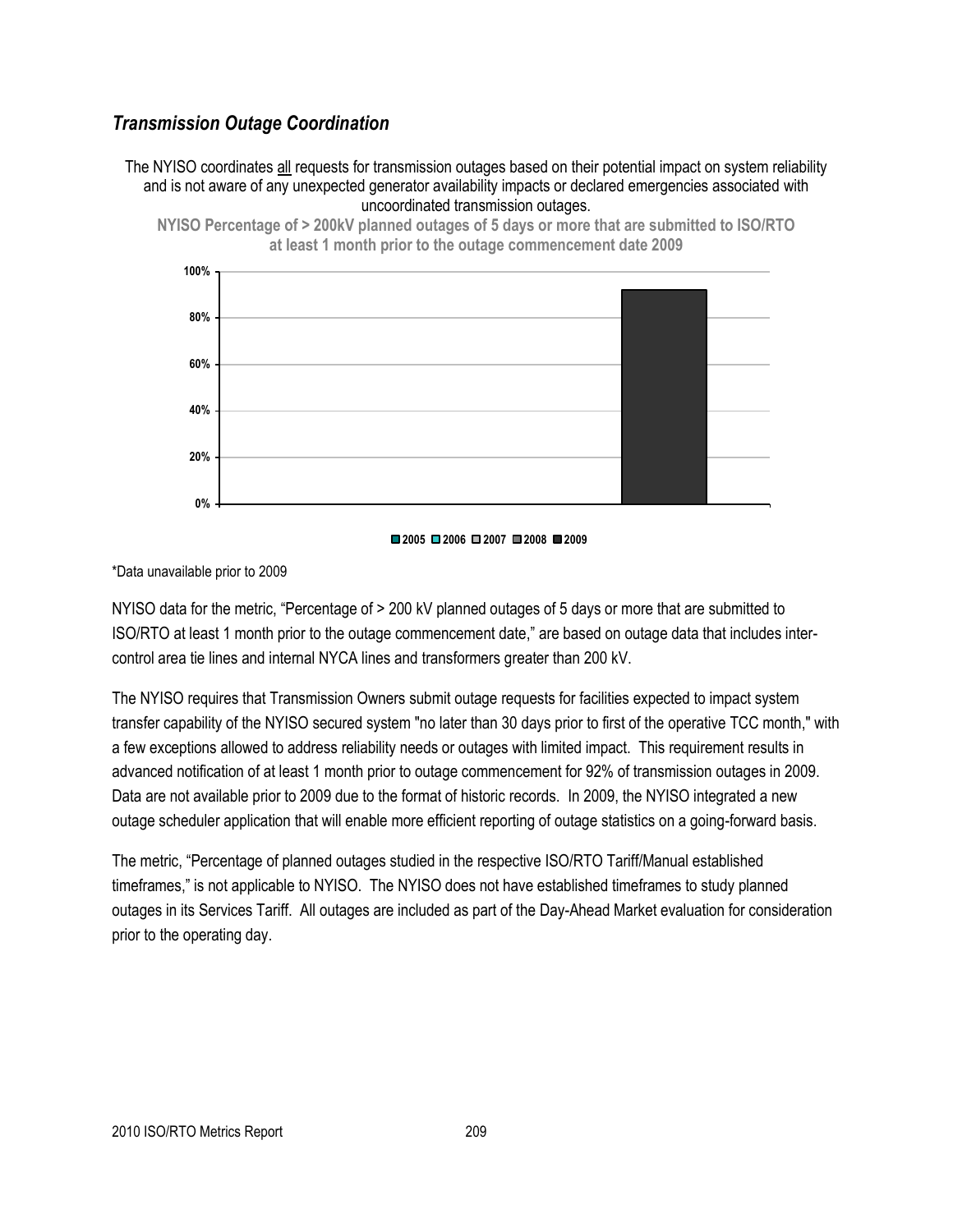

**NYISO Percentage of > 200 kV outages cancelled by ISO/RTO after having been previously approved 2009**

**2005 2006 2007 2008 2009**

\*Data unavailable prior to 2009

NYISO data for the metric, "Percentage of > 200 kV outages cancelled by ISO/RTO after having been previously approved," demonstrates that only one percent of outages were cancelled in 2009. Data are not available prior to 2009 due to the format of historic records. In 2009, the NYISO integrated a new outage scheduler application that will enable more efficient reporting of outage statistics on a going-forward basis.



#### **2005 2006 2007 2008 2009**

\*Data unavailable prior to 2009

It is necessary to have outages submitted and verified in advance of the Day-Ahead market evaluation in order to be considered planned by the NYISO. The NYISO classifies outages with less than two days notice unplanned. As a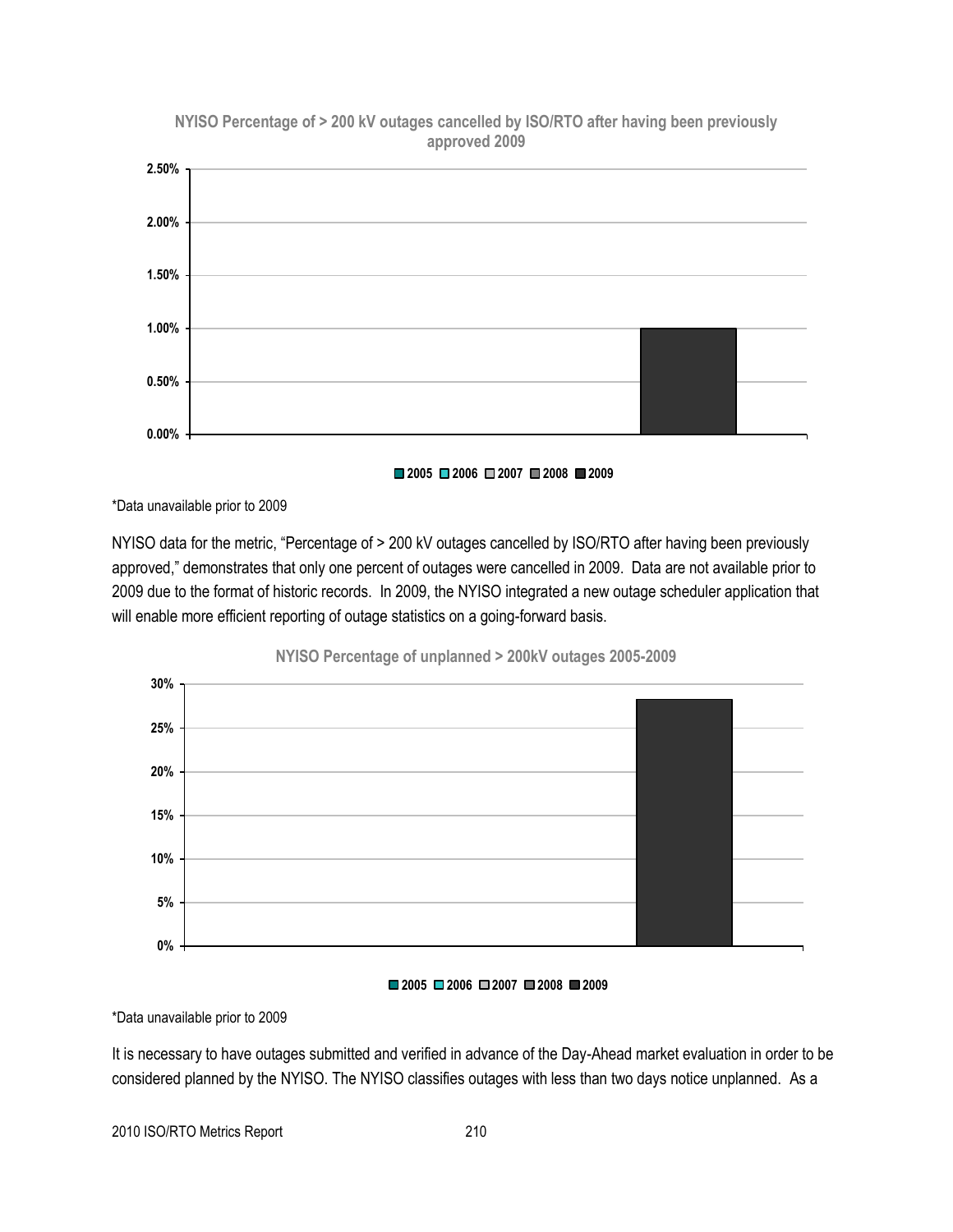result, the NYISO statistics for "Percentage of unplanned > 200kV outages" may appear higher as compared to other areas. The NYISO data are also based on the following criteria: unplanned outages of at least 1 hour duration including inter-control area tie lines, internal New York Control Area lines, and transformers > 200kV. NYISO data for the metric, "Percentage of unplanned > 200kV outages," are not available prior to 2009. In 2009, the NYISO integrated a new outage scheduler application that will enable more efficient reporting of outage statistics on a goingforward basis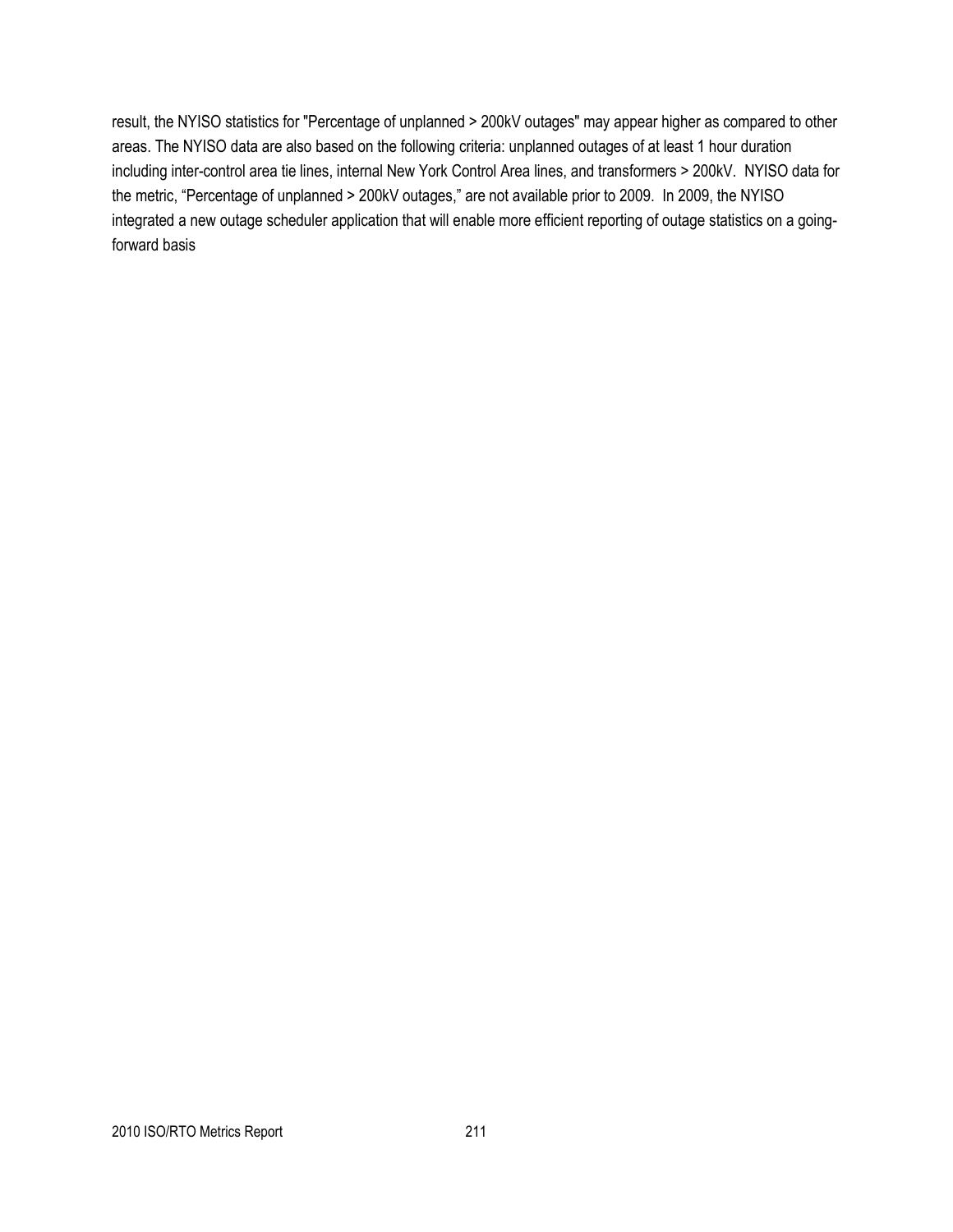## *Transmission Planning*

#### **Markets and Investment Enhance Reliability**

The NYISO's market-based approach to the transmission planning process is significantly different from any other regions' transmission planning processes. Consistent with the NYISO's Transmission Owner ("TO") Agreement and Open Access Transmission Tariff ("OATT"), the NYISO does not "approve" or "require" facilities to be constructed for reliability purposes. The NYISO's role is to evaluate and monitor the reliability of the system, assess reliability needs, and solicit market solutions. The market and TOs provide solutions to meet identified reliability needs, and determine which resources are financed, built, and operated.

Through this market-based approach, New York has attracted significant private and public investment in transmission and generation. This approach serves to protect consumers when investors – rather than rate-paying consumers – assume the financial risk for merchant projects.

Since 2000, over 7,800 MW of new generation has been built by public power authorities and private developers, with 80 percent of that capacity sited in the southeastern region of the state where electricity demand is greatest. This pattern of development has mitigated the need for transmission solutions to the reliability needs of the New York electric system.

Nearly 1,300 MW of new interstate transmission capability has been added to meet the needs of the metropolitan New York region. These additions are the Cross Sound Cable, an HVDC line from Long Island to Connecticut (2005), the Neptune Cable between Long Island and New Jersey (2007), and the Linden Variable Frequency Transformer project connecting PJM and New York City (2009). Several other transmission projects are in the construction phase, including a new 345-kilovolt (kV) cable from Westchester to the Manhattan. These additions have enhanced the reliability of New York's bulk power system and mitigated reliability needs.

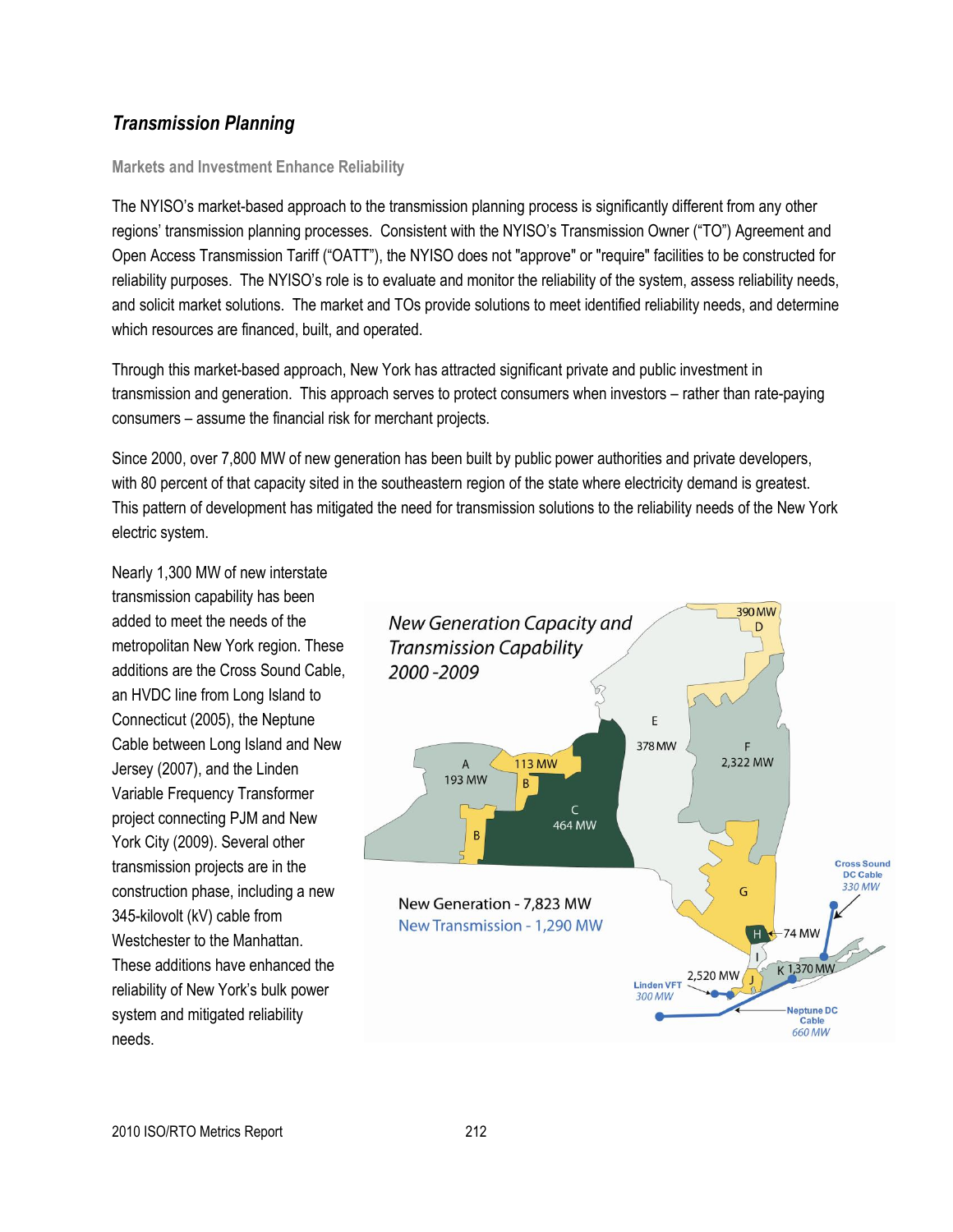#### **NYISO Comprehensive System Planning Process**

The NYISO's Comprehensive System Planning Process (CSPP) is an ongoing market-based process that evaluates resource adequacy and transmission system security of the state's bulk electricity grid over a 10-year period and evaluates solutions to meet reliability and congestion relief needs. The CSPP contains three major components local transmission planning, reliability planning, and economic planning. Each two-year planning cycle begins with the local transmission plans of the New York transmission owners, followed by NYISO's Reliability Needs Assessment (RNA) and Comprehensive Reliability Plan (CRP). Finally, economic planning is conducted through the Congestion Analysis and Resource Integration Study (CARIS).

#### **Reliability Studies**

Consistent with Order 890, the NYISO's Comprehensive System Planning Process (CSPP) begins with the Transmission Owner's Local Transmission Plans (LTP). Upon review and discussion of these plans through the NYISO stakeholder process the LTP's are included in the base case of the Reliability Needs Assessment (RNA). The RNA evaluates the future reliability of the New York bulk power system through a ten-year planning horizon. In this step, the NYISO, in conjunction with Market Participants, evaluates the adequacy (Loss of Load Expectation (LOLE) and security (unanticipated loss of system elements or contingencies) throughout the entire bulk power system against mandatory national standards, regional reliability standards, and additional standards specific to New York State to identify any reliability needs, or potential reliability needs, over the planning period and issues its findings in a report that is approved by the NYISO Board of Directors.

This assessment serves many purposes, including but not limited to:

- Supporting the efficient and reliable operation of the New York bulk power system.
- Evaluating the reliability needs of the local and system-wide resource adequacy , and transmission security and transfer capability
- Identifying the location and nature of any potential factors and/or issues that could adversely impact system reliability throughout the ten year planning horizons.

The second step is the creation of the CRP that consists of proposed solutions to address the needs identified in the RNA, if any. Generation, transmission, and demand side programs are considered on a comparable basis as potential reliability solutions. A request for solutions to identified reliability needs is issued with the expectation that Market-Based Solutions will come forward to meet the identified needs. In the event that Market-Based Solutions are not sufficient, the process provides for the identification of Regulated Backstop Solutions proposed by designated transmission owners, and Alternative Regulated Solutions proposed by any market participant. The NYISO then evaluates all proposed solutions to determine whether they will meet the identified reliability needs. From this evaluation the CRP is developed, setting forth the plans and schedules that are expected to be implemented to meet the reliability needs.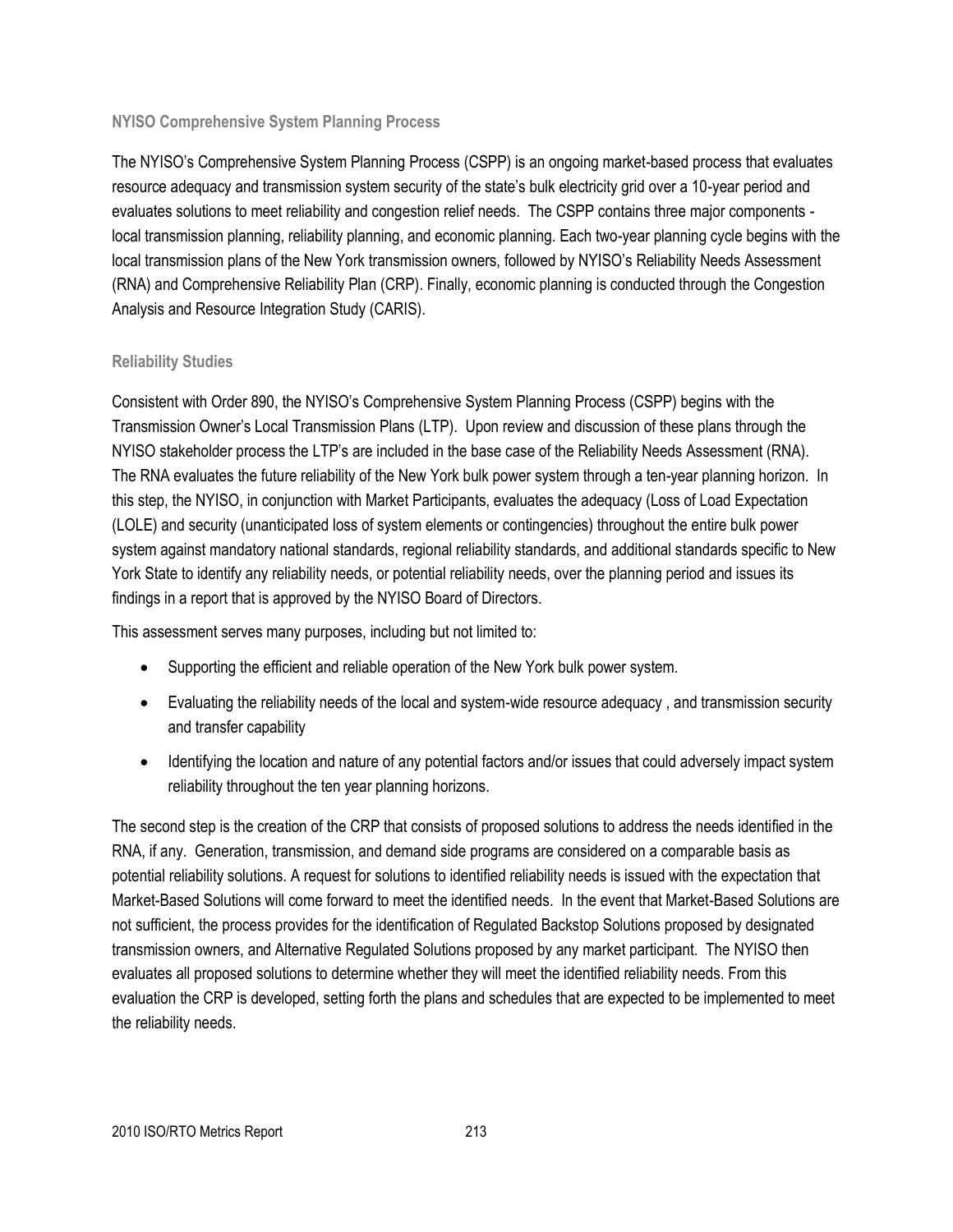The objective of this comprehensive approach is to:

- Provide a process whereby solutions to identified needs are proposed, evaluated, and enacted in a timely manner to maintain the reliability of the system.
- Provide for the development of market-based solutions, regulated backstop solutions, and alternative regulated solutions the opportunity to respond to NYISO's reliability needs signals.
- Coordinate the NYISO's reliability assessments with neighboring ISO/RTOs.

#### **NYISO Economic Studies**

For the first time, the 2009 CRP was the starting point for the new economic planning process called the Congestion Assessment and Resource Integration Study (CARIS). The CARIS evaluates transmission constraints and potential economic solutions to the congestion identified. Generation, transmission, and demand side programs are considered on a comparable basis as potential economic solutions for alleviating the identified congestion. The CARIS is also a two-step process, (1) the study phase; and (2) the project phase. The first CARIS study phase was concluded in early 2010. Currently, one developer has responded with a request for the NYISO to evaluate its proposed congestion relief project.

#### **NYISO Integration of Innovative Technologies**

The NYISO has moved to take advantage of advanced grid-scale energy storage facilities with new market rules and associated software and control systems. In May 2009, the FERC approved tariff revisions making the NYISO the first grid operator in the nation to establish provisions for limited energy storage resources (LESRs) to provide regulation services in the NYISO market. LESRs include technologies such as flywheels and advanced battery systems that store electricity, but are limited in the amount of time they can sustain electric output. A 20 MW flywheel system is expected to become operational in 2010. Another 20 MW flywheel project is in the NYISO interconnection queue, along with three battery projects totaling 60 MW.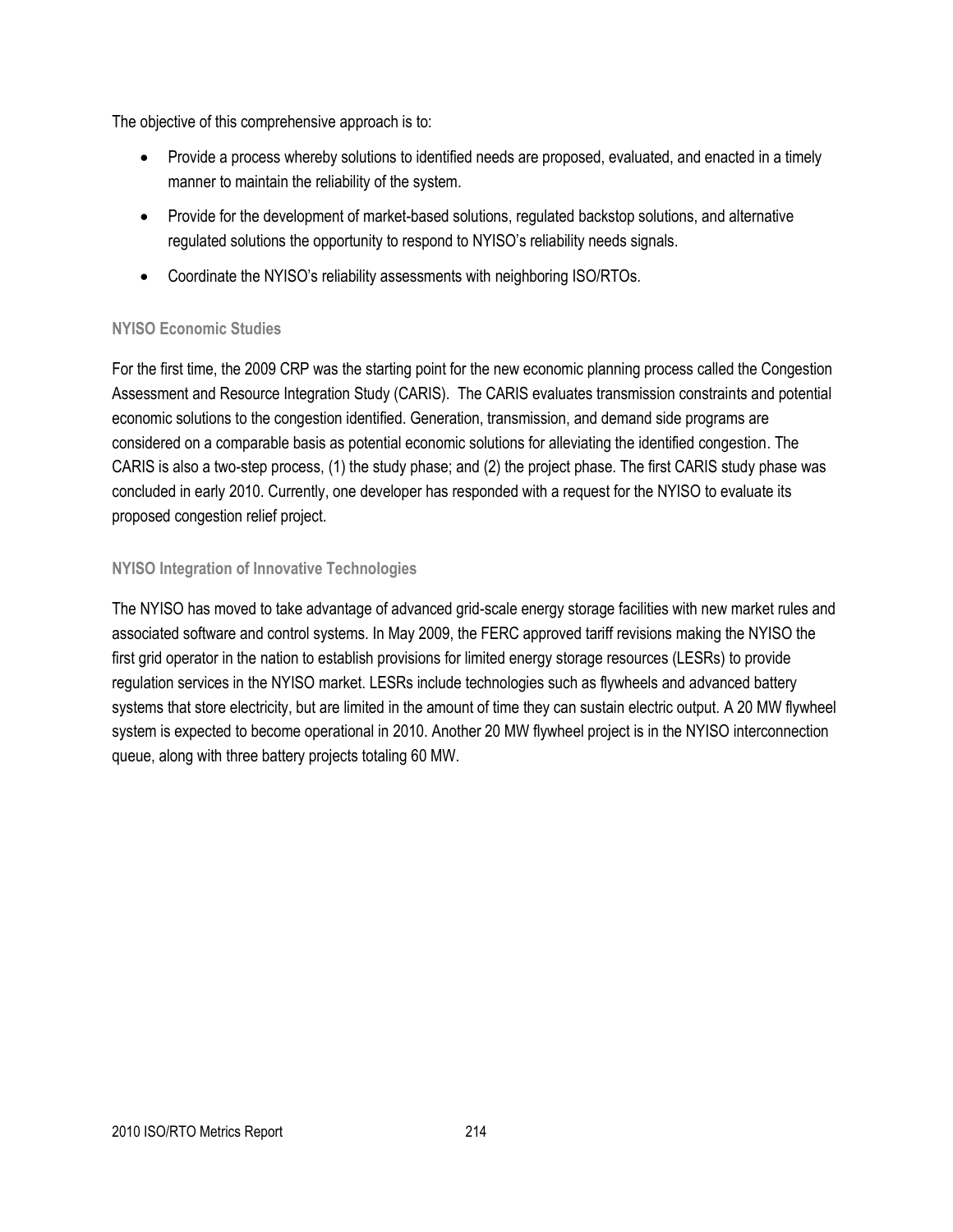

**NYISO Number of Transmission Projects Approved to be Constructed for Reliability Purposes 2005-2009**



The transmission projects in this chart include projects developed by New York Transmission Owners through their local transmission planning processes, these projects have been included in NYISO's reliability planning base cases. The NYISO reliability planning process, discussed above, did not evaluate any transmission projects as no transmission project was submitted to meet reliability needs identified in the 2005 Reliability Needs Assessment (RNA). In 2007, 3 transmission projects were identified as viable to meet an identified reliability need, and another project was also identified in 2008. In 2009, there were no reliability needs identified due to an increase in available resources and the expansion of energy efficiency programs in the state.



**NYISO Percentage of Approved Construction Projects Completed by December 31, 2009**

#### **2005 2006 2007 2008 2009**

\*\*Data for completed construction projects approved in 2009 is not yet available.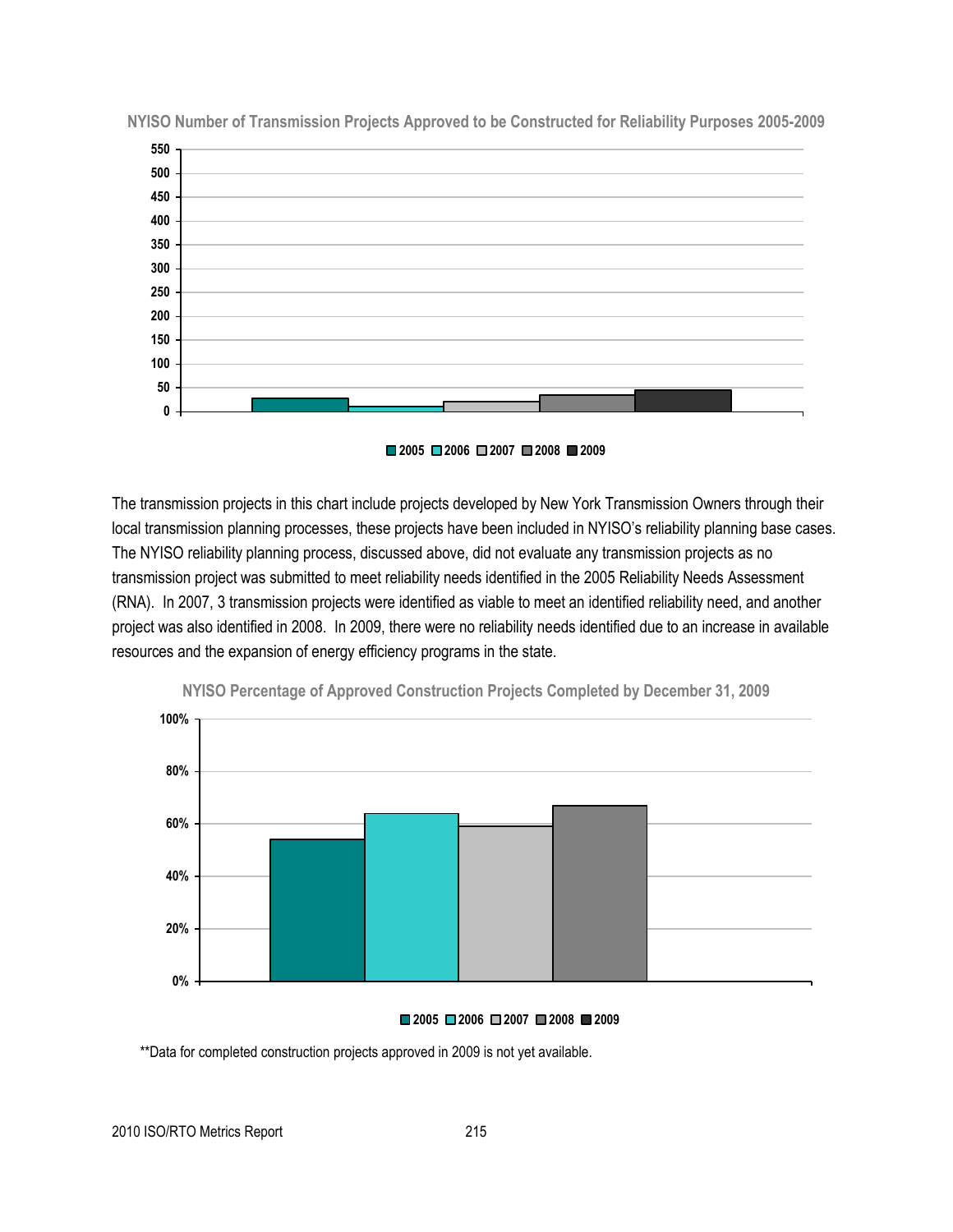For the period 2005-2009, a significant number of transmission projects that were approved have been constructed. The majority of them have been built in response to economic opportunities identified through market signals, and serve to essentially negate the need for "reliability" transmission projects. One transmission project built in 2009 had previously been identified as a viable reliability solution by the NYISO CSPP. This was the 300 MW Linden Variable Frequency Transformer project, identified in the 2007 Comprehensive Reliability Plan (CRP).

#### *Future NYISO Enhancements:*

Maintaining the integrity of New York's high-voltage transmission network is a primary focus of efforts to sustain and enhance overall power grid reliability. New and upgraded high-voltage transmission facilities are expected to be needed to strengthen the state's bulk power grid and facilitate the integration of more renewable resources. Future enhancements are focused on easing transmission system bottlenecks, permitting wider access to lower-cost wholesale electricity while reducing the overall cost of power.

The New York TOs have initiated a State Transmission Assessment and Reliability Study ("STARS") project that is designed to assess the condition of the state's electric transmission infrastructure and identify needed improvements to sustain a robust and reliable electric supply system for the future. Initial study findings are expected to be developed in 2010.

It is important to note that several previously proposed transmission projects have met with strong opposition based on environmental, health, aesthetic, and community concerns. The NYISO is actively participating in collaborative planning efforts among New York stakeholders to explore innovative solutions, such as replacing older, low capacity transmission lines with new higher capacity lines within existing rights-of-way.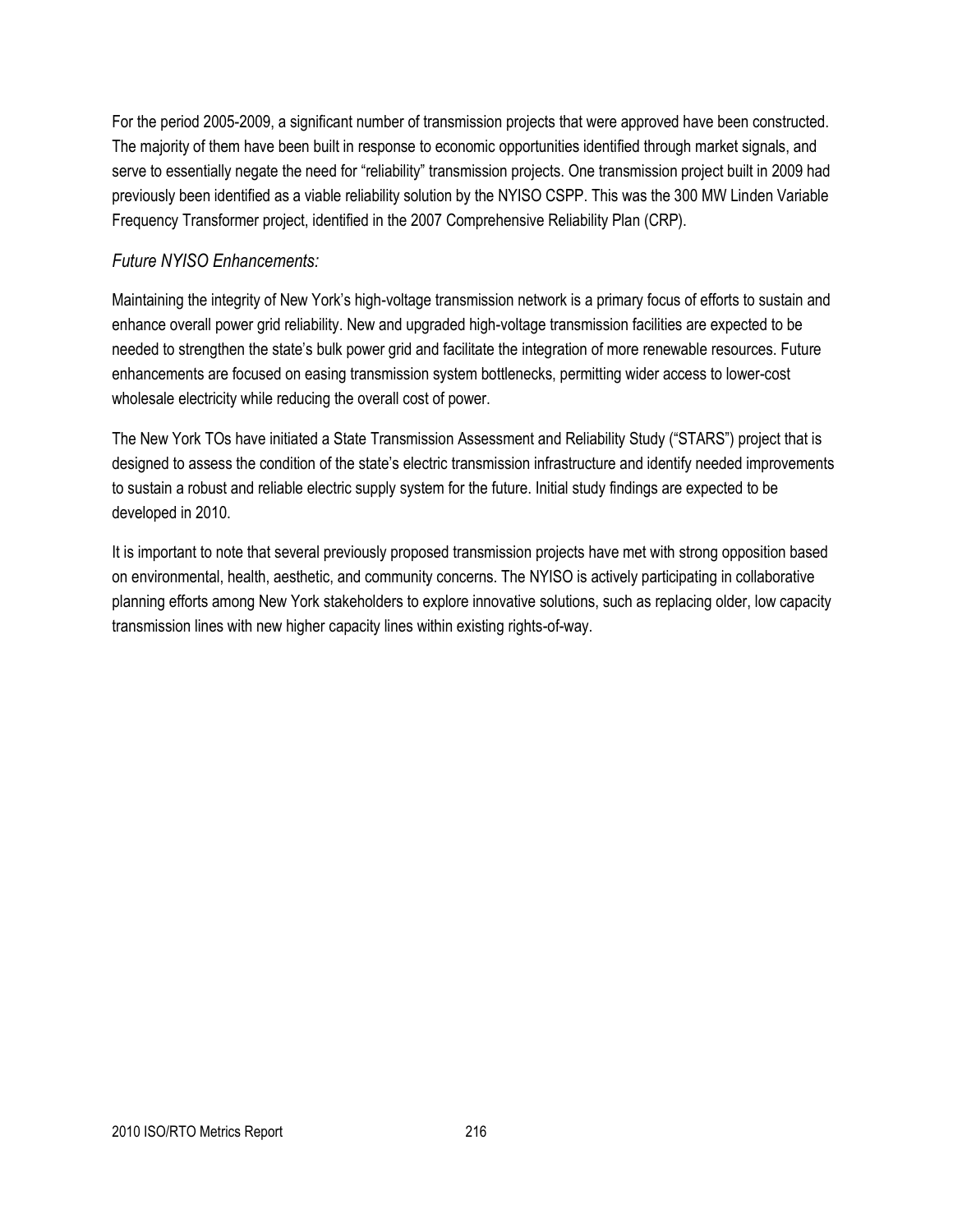## *Generation Interconnection*

#### **Overview**

Since 2000, over 7,800 megawatts (MW) of new generation have been built by public and private suppliers, with 80 percent sited in New York City, on Long Island and in the Hudson Valley, the regions where demand is greatest. In addition, 1,290 MW of transmission capability have been added to bring power to the downstate region from out of state. These developments occured despite the expiration of New York State's power plant siting law in 2002.

The NYISO's role in the interrconnection process is that of process administrator, project and system evaluator, and arbiter to ensure that the Project Developer and Transmission Owner collaborate in good faith to keep the project moving forward in an indiscriminate manner. The process includes the identification and cost allocation of system upgrades necessary for the safe and reliable interconnection to the bulk power system. This thorough and comprehensive process includes:

- Interconnection Request submission, review, validation and approval;
- Scoping of project, including NYISO receipt of necessary technical data for each;
- Scoping of Feasibility Study(ies), including execution of study agreement and NYISO receipt of necessary technical data;
- Conduct Feasibility Study(ies) with final report meeting with Developer and TO;
- Scoping of System Reliability Impact Study(ies), including execution of study agreement and NYISO receipt of necessary technical data;
- Conduct System Reliability Impact Study(ies) with final report meeting with Developer and TO;
- Scoping of Facilities Study(ies), including execution of study agreement and NYISO receipt of necessary technical data;
- Conduct Class Year Facilities Study(ies) with system facilities upgrades and capacity deliverability cost allocation, with final report meeting with Developer and TO;
- Submission and approval of Class Year Facilities Study(ies) to NYISO Market Participant governance working groups, sub-committees and Operating Committee.
- Decisions of Project Developers to accept or not accept their Project Cost Allocatios for system upgrades
- Interconnection Agreements provided to Developer, including proof of continued site control and the achievement of development milestones, to be filed with FERC

#### **Interconnection Process Evolution and Responsiveness**

The NYISO interconnection process has evolved and adapted to meet the expansion of new entrants in New York's wholesale electricity markets. The combination of open access, market opportunities, and public policy initiatives has significantly expanded the scope and array of projects submitted to the NYISO Interconnection Queue.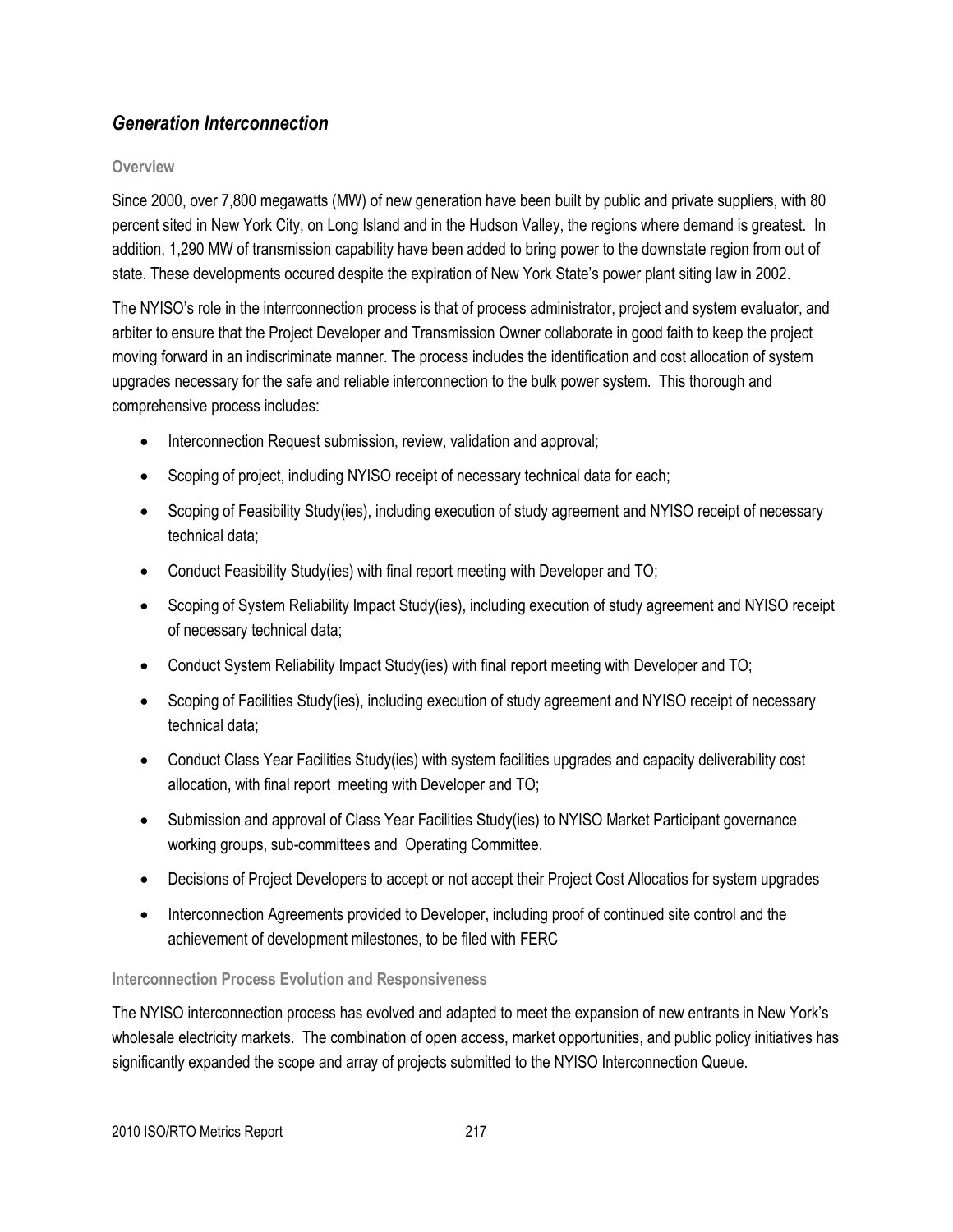In 2004, the adoption of the "Standard Large Facility Study Procedures ("LFIP")resulted in the initiation of many new studies, but few were completed during that year. In 2005, there was a significant influx of wind projects, creating a backlog of studies that carried over to 2006. During 2006, the NYISO implemented a number of changes in the study process to address the expanding number of projects and studies. The impact of the 2006 process changes resulted in the completion of current projects. However, hundreds of additional projects, particularly wind projects, were be submitted for study. As a result of continued enhancement of the process and the similarity of the project types (wind) completion times for studies improved. As the diversity of project types submitted in 2008 expanded, including new energy storage projects, the study times also expanded to reflect the uniqueness of each project. Also in 2008, the NYISO began implementation of the FERC required capacity deliverability studies, which significantly increased the Interconnection Request Processing Time for years 2008 and 2009 (see chart below). In late 2008 and throughout 2009, economic conditions caused developers to slow the pace of proposed projects, and several projects were withdrawn, resulting in lengthened study times. The NYISO has worked with developers desiring to keep their queue position , but moderate the pace of studies until economic conditions improve. This accommodation to developers appears to have increased interconnection study times, and slowed completion of studies in 2008 and 2009.

The integration of new technologies into the grid presents unique challenges in performing interconnection and system planning studies. In many cases, models for these new technologies submitted to the NYISO Interconnection Queue are not readily available and are under various stages of development. This means that project developers often do not have adequate and documented models from the equipment manufacturers or engineering consultants to validate the operation of the proposed equipment. In some cases, model developers claim confidentiality of their models and don't provide adequate documentation for the study analysts to verify that the models provided reasonably represent the actual characteristics of the proposed equipment. As for integrating new technologies into system planning studies, standard assumptions used to study conventional facilities do not necessarily apply. For example, energy storage and regulation facilities are not proposed for the purpose of providing peak load capacity, but rather to provide short-term power to shave peaks and fill valleys during the day.





**2005 2006 2007 2008 2009**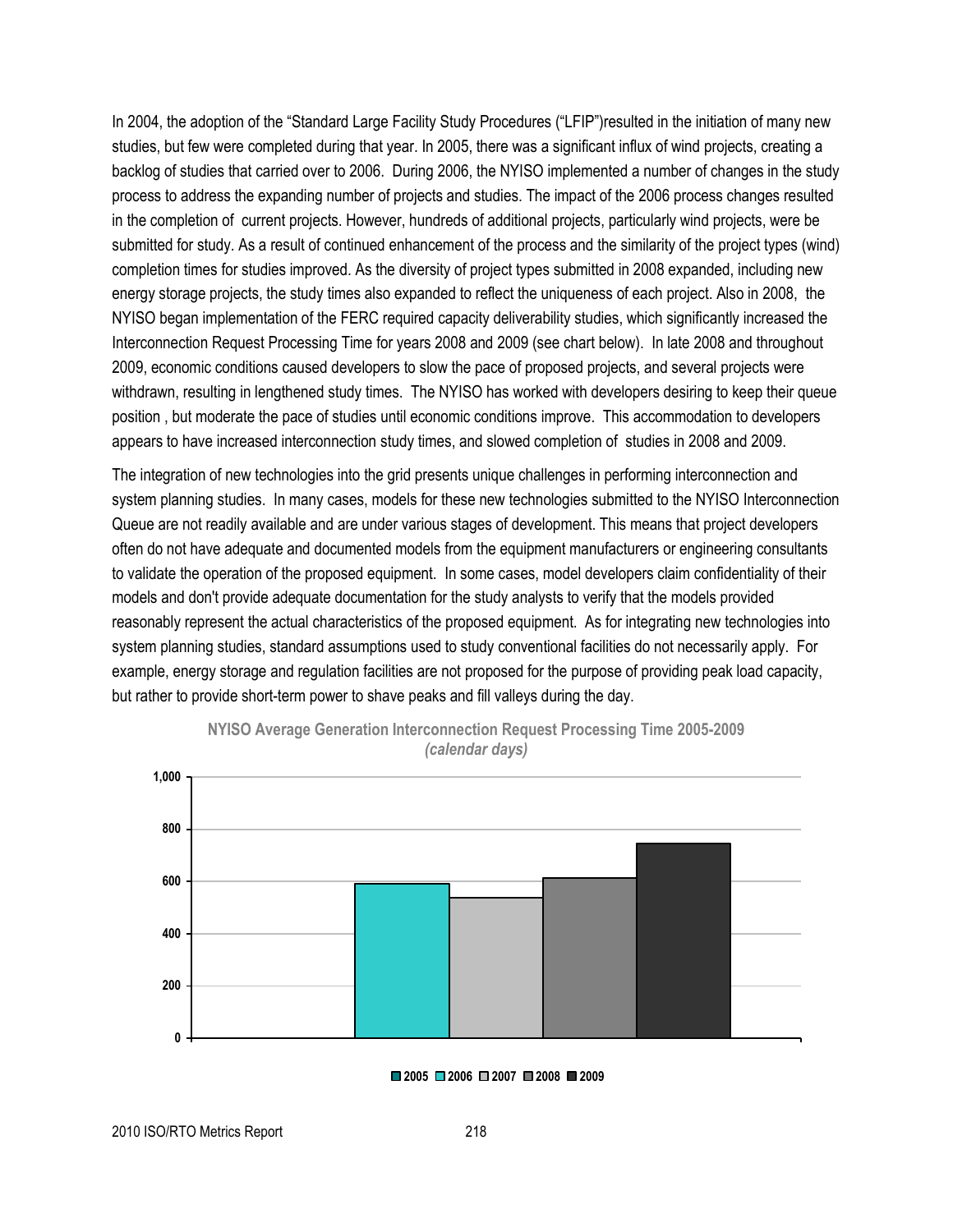

**NYISO Planned and Actual Reserve Margins 2005 – 2009**

The Installed Reserve Margin ("IRM"), is determined annually by the New York State Reliability Council ("NYSRC"), and is subject to final regulatory approval by the Federal Energy Regulatory Commission and the New York State Public Service Commission. The statewide IRM for the 2010/2011 capability year is 18 percent. Based on the IRM, the NYISO has determined the installed capacity requirements total 38,970 MW. The total capacity available to the state is expected to be roughly 43,000 MW, which includes 37,416 MW of in-state resources, an additional 2,251MW Special Case Resources (a NYISO Demand Response program) and 2,645 MW of import capability that could be used to supply capacity from neighboring regions to New York.

Increased generator performance and improved availability of the NYCA power plants contributed to a downward trend in the reserve margin. Reserve margins are beginning to trend upwards, reflecting the ability of the markets to incent the active participation of all generation and demand-side resources. The efficient operation of the NYCA bulk electric system and wholesale electricity markets has sustained and enhanced system reliability and successfully focused resource development in regions where demand is greatest.

The NYISO's record of accuracy of load forecasting, and updating that forecast for the following summer after the current summer season, the fact that the IRM is a one-year ahead projection, which utilizes the most accurate measures of plant maintenance schedules and forced outage rates, has right-sized the IRM in such a manner that effectively addresses all reliability compliance requirements and maximizes the advantage to consumers in setting purchased capacity requirements.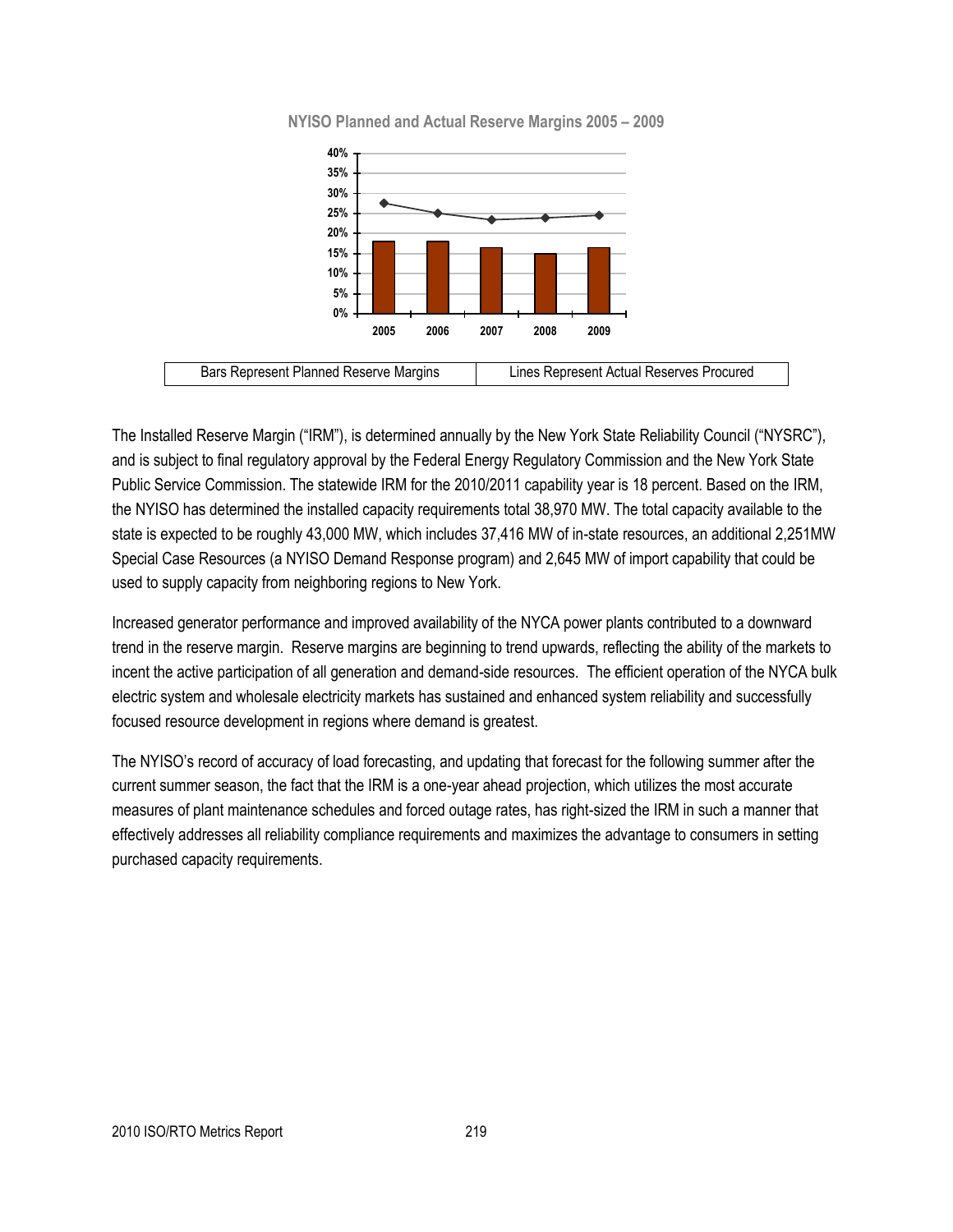#### **NYISO Demand Response Capacity as Percentage of Total Installed Capacity 2005-2009**



Regarding the metric, Demand Response Capacity as Percentage of Total Installed Capacity, the graph includes the sum of the following: ICAP Special Case Resources, Emergency Demand Response Program, and Day-Ahead Demand Response MWs. Load relief expected from demand response resources is not necessarily the sum of all the programs, due to rules that allow participation in multiple programs.

In August 2009, two of the NYISO's major demand response programs, the Emergency Demand Response Program and the ICAP Special Case Resources program, had a total of 4,067 end-use locations enrolled providing over 2,380 MW of demand response capability, a 13 percent increase over the 2008 enrollment level. The demand response resources in NYISO reliability programs represent 7.7 percent of the 2009 Summer Capability Period peak demand of 30,844 MW, an increase of 1.2 percent from 2008.

When New York experienced its record peak load in August 2006, NYISO demand response programs shaved the peak by an average of 865 MW, providing estimated **savings of \$91 Million**. (The savings produced by the peak shaving can be quantified as the cost of providing a similar amount of capacity from peaking units. Assuming that the peaking unit is a nominal 195 MW Frame 7FA located in the Capital Zone, the estimate installed cost of such a facility (based upon the current S&L calculations for the demand curve reset) is \$840/kW, with a combined fixed O&M plus insurance costs of 0.84%. Using annual fixed charge rate of 13% (assumed 20-yr amortization period), one unit would cost approximately \$23M/year; four would be \$91M/year.)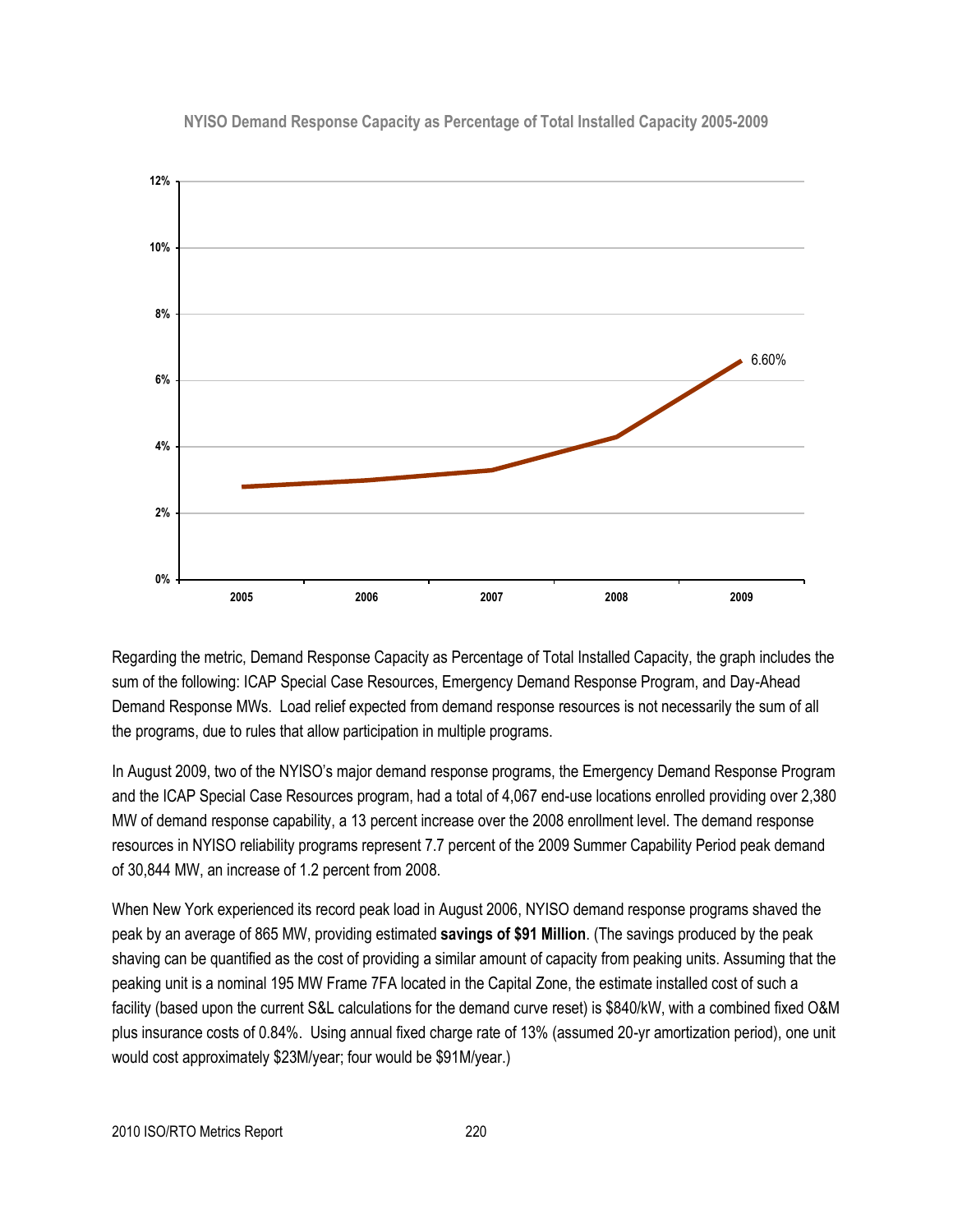#### **NYISO Percentage of Generation Outages Cancelled by ISO/RTO 2005-2009**

The NYISO does have the authority to approve planned generation outages with approval also required from the Transmission Owners. The NYISO provides the approved generator outage schedules for the upcoming calendar year by October 1 of the prior year. Provisions allow outage scheduling on a shorter timeframe only if it is mutually acceptable to all involved parties. The NYISO rarely cancels approved planned outages. In fact, none of the planned outages were cancelled by the NYISO in 2009. NYISO data for the metric, "NYISO Percentage of Generation Outages Cancelled by the ISO/RTO," are not available prior to 2009 due to the format of historic records. In 2009, the NYISO integrated a new outage scheduler application that will enable more efficient reporting of outage statistics on a going-forward basis.

#### **NYISO Generation Reliability Must Run Contracts 2005-2009**

The NYISO did not have any generating units under Reliability Must Run ("RMR") contracts from 2005 through 2009. However, out of merit generation was dispatched in order to comply with reliability criteria.

## *Interconnection / Transmission Service Requests*

All data represented in this section include all generation, transmission, and transmission-connected load received in each designated year.





#### **2005 2006 2007 2008 2009**

\* The NYISO does not use Transmission Service Requests to determine whether or not the existing transmission system can accommodate a new project, as do most other ISO/RTO areas. As a result, a very limited number of such requests are reported in the data presented above. The NYISO Interconnection process assumes that proposed projects can be accommodated on the NYCA bulk power system. NYISO interconnection studies focus on the potential need for upgrades to allow for the safe and reliable interconnection of a proposed project and the cost allocation of any necessary facilities upgrades.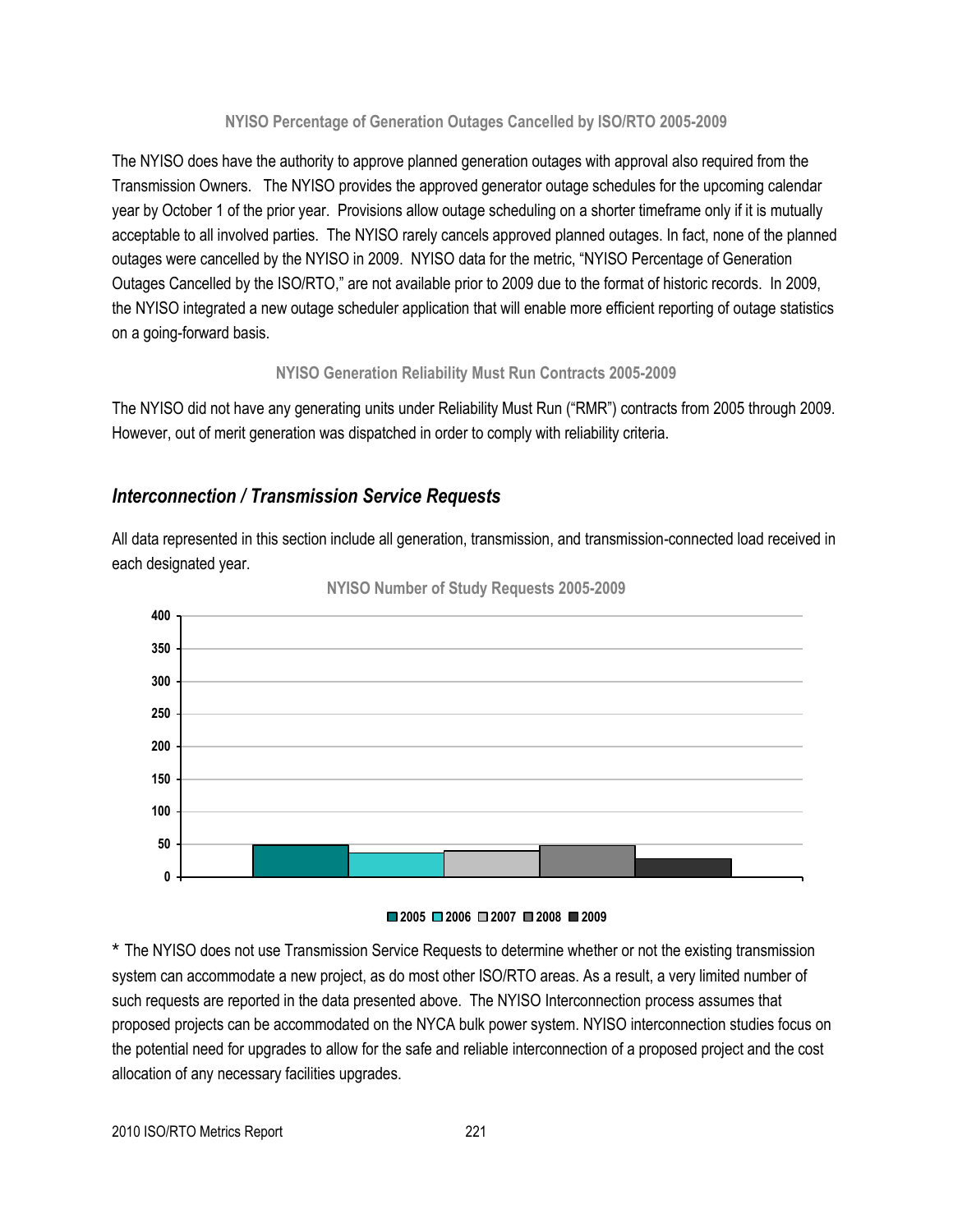

**2006 2007 2008 2009**



**NYISO Average Aging of Incomplete Studies 2005-2009** *(calendar days)*

**2006 2007 2008 2009**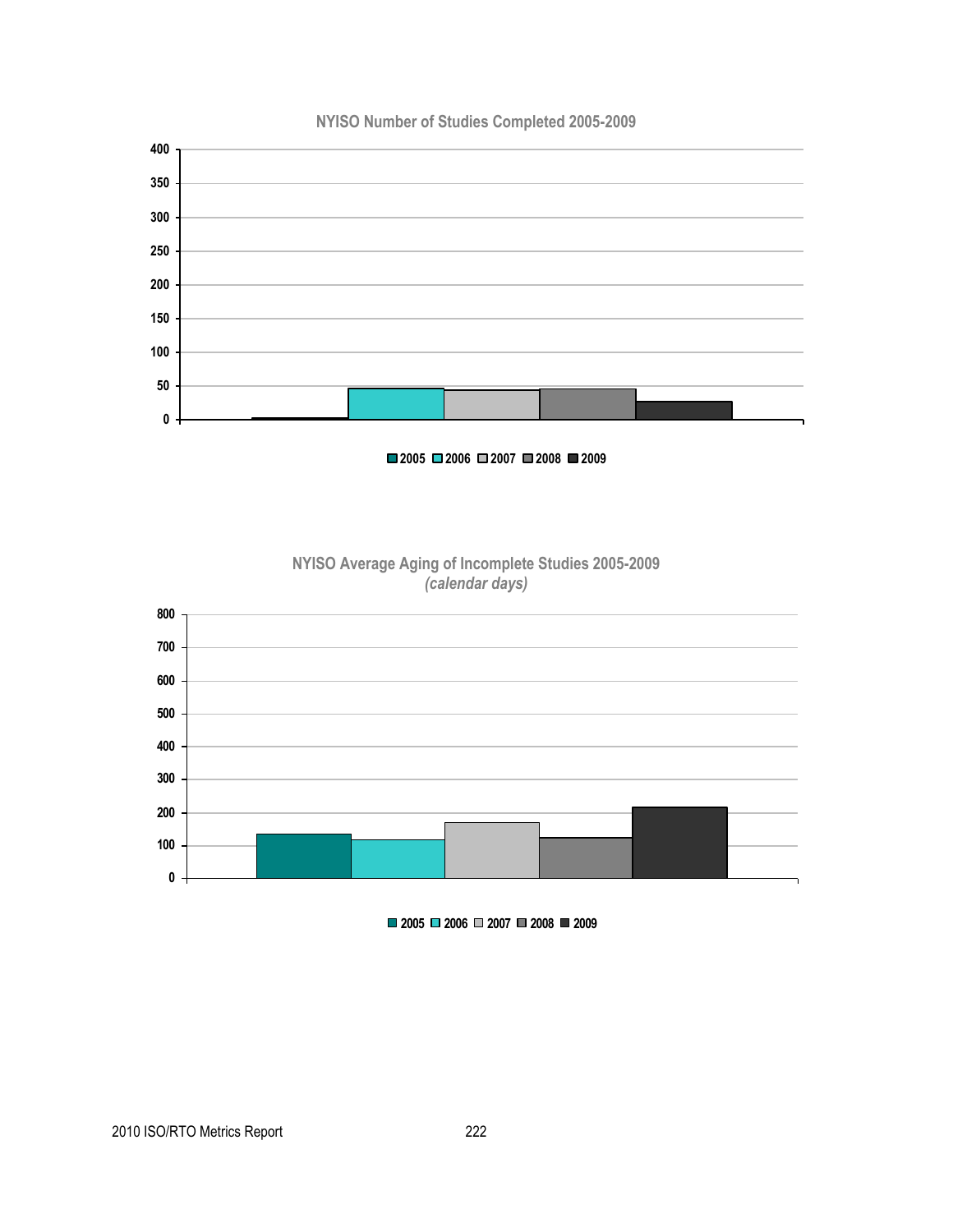

#### **NYISO Average Time to Complete Studies 2005-2009** *(calendar days)*

|  |  |  |  | $\Box$ 2005 $\Box$ 2006 $\Box$ 2007 $\Box$ 2008 $\Box$ 2009 |
|--|--|--|--|-------------------------------------------------------------|
|--|--|--|--|-------------------------------------------------------------|

|                                                            | 2005                  | 2006      | 2007      | 2008                            | 2009                      |
|------------------------------------------------------------|-----------------------|-----------|-----------|---------------------------------|---------------------------|
| <b>Feasibility</b><br><b>Study</b>                         | Data Not<br>Available | \$45,805  | \$27,573  | \$24,217                        | \$25,457                  |
| <b>System</b><br><b>Reliability</b><br><b>Impact Study</b> | Data Not<br>Available | \$54,213  | \$50,834  | \$38,990                        | \$40,686                  |
| <b>Facilities Study</b><br>(Class Year)                    | Data Not<br>Available | \$113,090 | \$124,326 | Final Data Not<br>Yet Available | Data Not Yet<br>Available |

#### **Average Cost of Each Type of Study Completed**

From 2005-2009, a total of 35 projects have gone in-service that had undergone the NYISO interconnection or transmission study process. Thirty (30) of those projects were generation projects, of which 27 were by independent generation developers, two were by a state authority (New York Power Authority), and one was by public utility (Consolidated Edison Company of NY). The other five projects were transmission projects, of which two were planned Transmission Owner projects, one involved upgrades of the Transmission Owners' systems sponsored by a generation owner, and two were merchant transmission projects developed by independent transmission developers.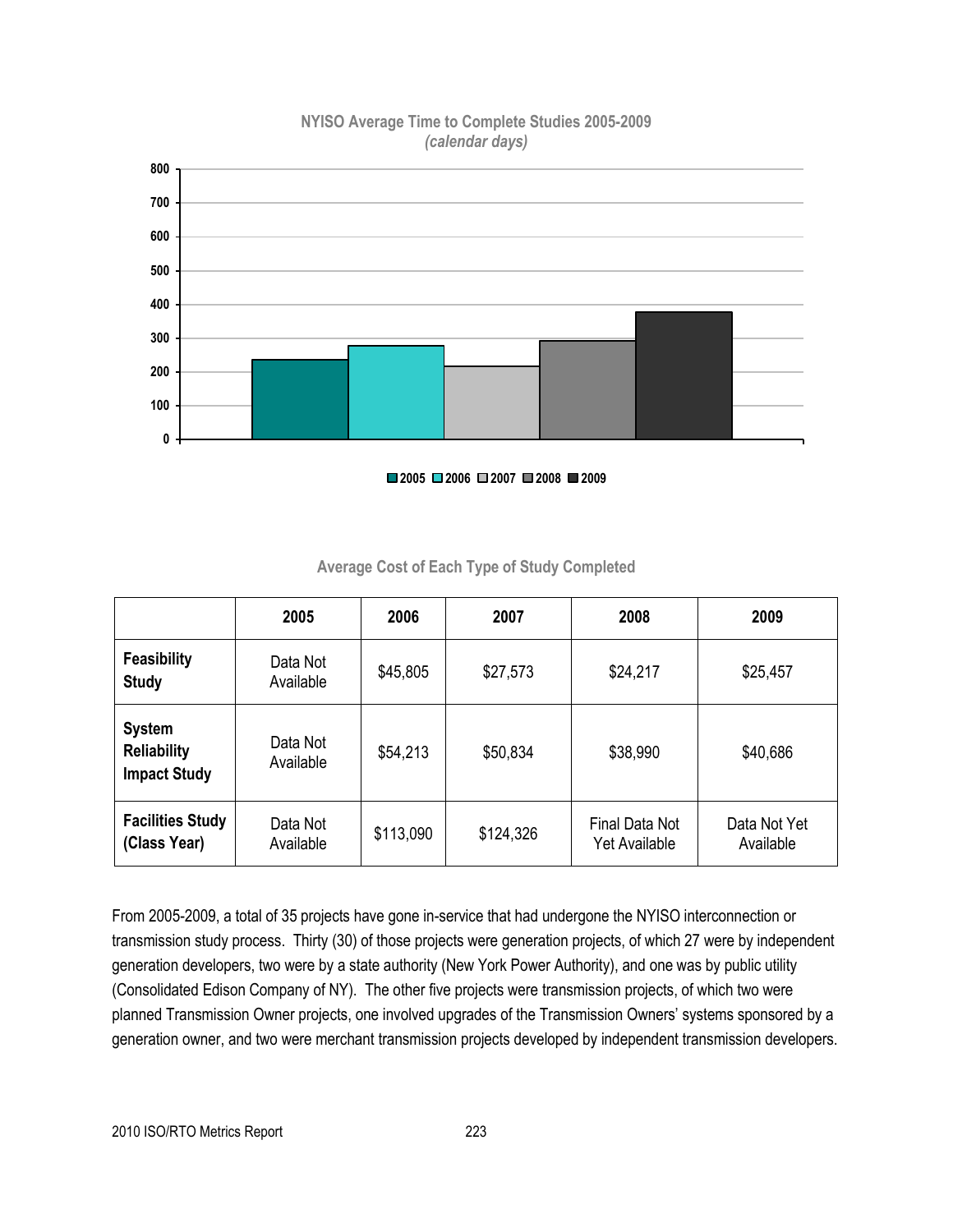During the period from 2005 through 2009, four formal complaints were filed at FERC related to the NYISO interconnection study process. No formal complaints related to the NYISO transmission study process were filed during that period. All four of the interconnection-related complaints have been resolved. One of the complaints was resolved by a FERC order directing NYISO to withdraw an Interconnection Request from its queue position. Another complaint was withdrawn by the complainant after the Commission accepted certain amendments to the NYISO's tariff that rendered the complaint moot. The other two complaints were denied by the Commission.

## *Special Protection Schemes*



**NYISO Number of Special Protection Schemes 2009**

Of the ten Special Protection Schemes (SPS) in place within NYISO, there was only one SPS activation in 2009. The SPS activation response was as designed and there were no uninstructed SPS activations in the NYISO.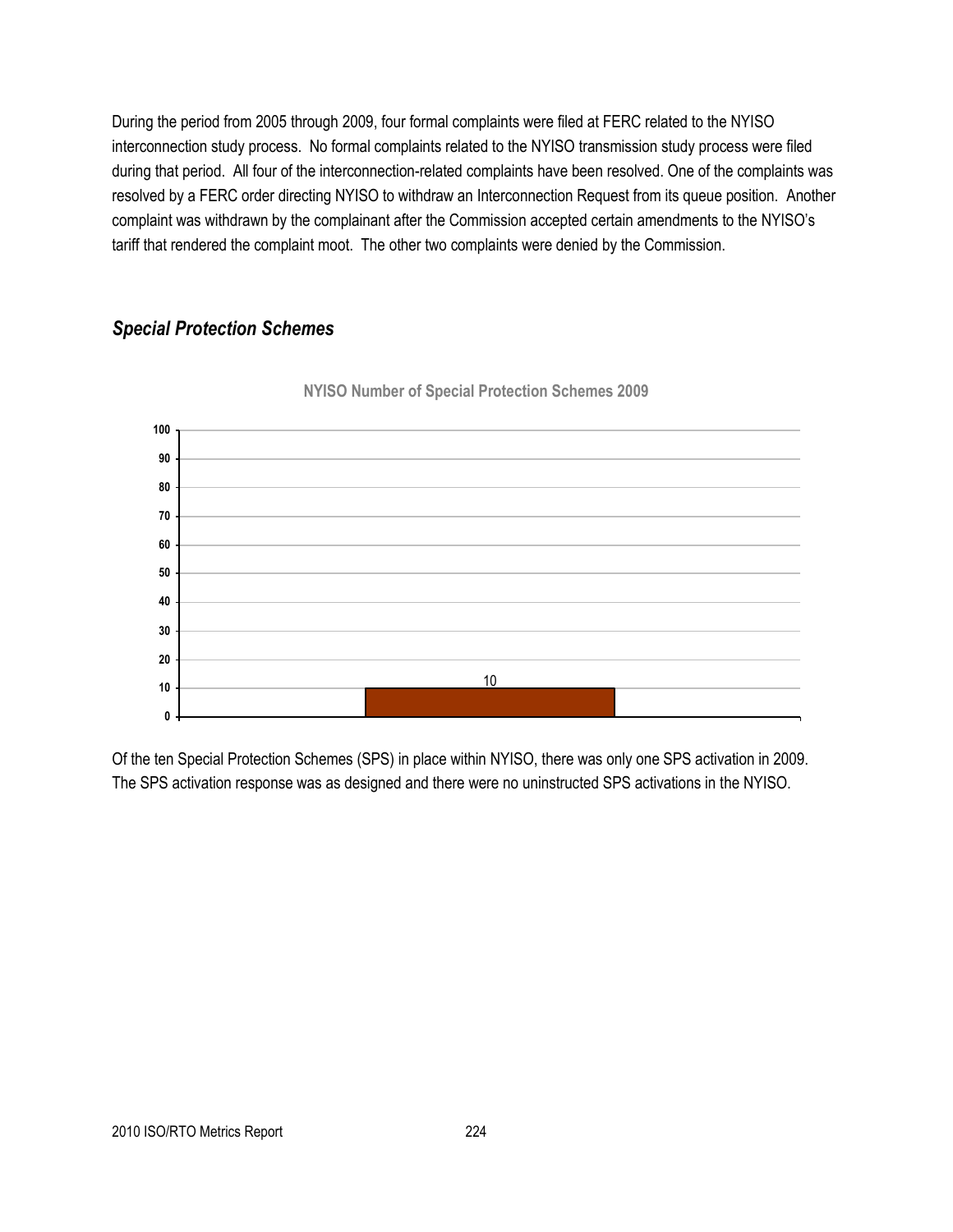## **B. NYISO Coordinated Wholesale Power Markets**

According to the *2009 State Energy Plan*, approved by the New York State Energy Planning Board and the Governor in December 2009, *"New York"s competitive electricity market structure, established in 1999 and administered by the NYISO, provides an economic incentive to power plant operators to run as efficiently as possible…More efficient, i.e., lower heat rate, resources are attracted to competitive markets where they can profit by competing against less efficient producers, an incentive that does not exist in non-market regions…"*

For more information about the State Energy Plan's assessment of NYISO-administered markets, please see:

[http://www.nysenergyplan.com/final/Electricity\\_Assessment\\_Resource\\_and\\_Markets.pdf](http://www.nysenergyplan.com/final/Electricity_Assessment_Resource_and_Markets.pdf)

In April 2010, Potomac Economics, the NYISO's Independent Market Monitor, issued the *2009 State of the Markets Report: New York ISO.* That report concludes that the NYISO operates "a complete set of electricity markets," including:

- *Day-ahead and real-time markets jointly optimize energy, operating reserves, and regulation. These markets lead to:*
	- o *Prices that reflect the value of energy at each location on the network;*
	- o *The lowest cost resources being started each day to meet demand;*
	- o *Delivery of the lowest cost energy to New York"s consumers to the maximum extent allowed by the transmission network; and*
	- o *Efficient prices when the system is in shortage.*
- *Capacity markets that ensure that the NYISO markets produce efficient long-term economic signals to govern decisions to:*
	- o *Invest in new generation, transmission, and demand response; and*
	- o *Maintain existing resources.*
- *The market for transmission rights allows participants to hedge the congestion costs associated with using the transmission network.*

In addition, the report says:

*The performance of the New York markets is enhanced by a number of attributes that are unique to the NYISO:*

- *A real-time dispatch system that is able to optimize over multiple periods (up to 1 hour), which allows the market to anticipate upcoming needs and move resources to efficiently satisfy the needs.*
- *An optimized real-time commitment system to start gas turbines and schedule external transactions economically – other RTOs rely on their operators to determine when to start gas turbines.*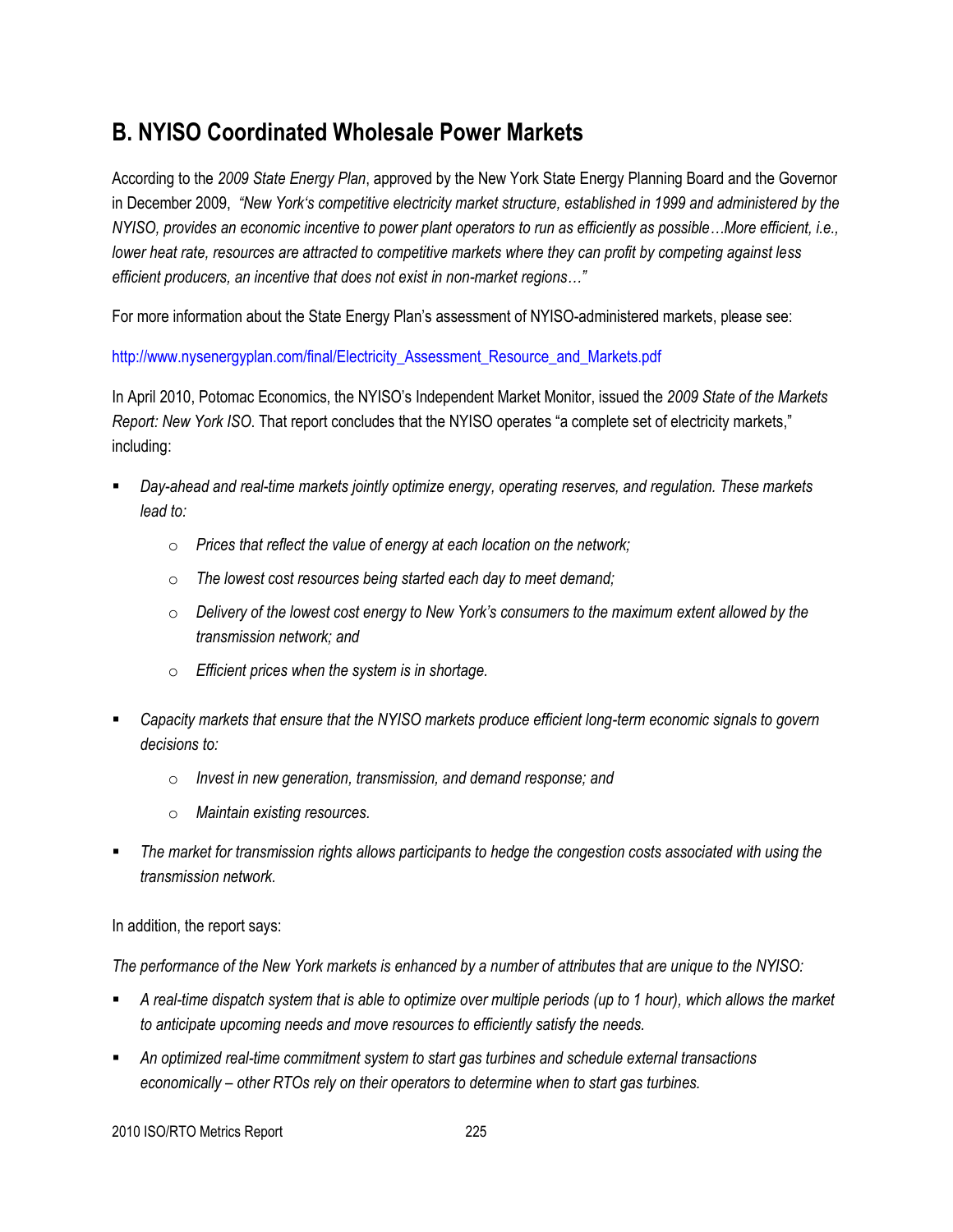- **A** mechanism that allows gas turbines to set energy prices when they are economic gas turbines frequently do *not set prices in other areas because they are inflexible, which distorts prices.*
- **A** mechanism that allows demand-response resources to set energy prices when they are needed this is *essential for ensuring that prices signals are efficient during shortages. DR in other RTOs has distorted real-time signals by undermining the shortage pricing.*

For more information, please see:

[http://www.nyiso.com/public/webdocs/documents/market\\_advisor\\_reports/2009/2009\\_NYISO\\_SOM\\_Final\\_4-30-](http://www.nyiso.com/public/webdocs/documents/market_advisor_reports/2009/2009_NYISO_SOM_Final_4-30-2010.pdf) [2010.pdf](http://www.nyiso.com/public/webdocs/documents/market_advisor_reports/2009/2009_NYISO_SOM_Final_4-30-2010.pdf)

#### **NYISO Market Volumes Transacted in 2009**

For context, the table below represents the split of the \$6.17 billion billed by the NYISO in 2009 into the primary types of charges its market participants incurred for their transactions:

| (dollars in millions)           | 2009 Dollars Billed | Percentage of 2009<br><b>Dollars Billed</b> |
|---------------------------------|---------------------|---------------------------------------------|
| <b>Energy Markets</b>           | \$3,056             | 49%                                         |
| <b>Installed Capacity</b>       | 1,335               | 21%                                         |
| <b>Transmission Congestion</b>  | 668                 | 11%                                         |
| <b>Transmission Losses</b>      | 341                 | 6%                                          |
| <b>TCC - Billed Fiscal Year</b> | 249                 | 4%                                          |
| Market-wide charges             | 182                 | 3%                                          |
| <b>Administrative Costs</b>     | 134                 | 2%                                          |
| <b>Transmission Service</b>     | 102                 | 2%                                          |
| <b>Ancillary Services</b>       | 100                 | 2%                                          |
| Other*                          | 3                   | $0\%$                                       |
| Total                           | \$6,170             | 100%                                        |

\* The "Other" category are contractual costs associated with operating two facilities and is based on agreements that predate the formation of the NYISO.

The 2009 data presented above reflect the impacts of the economic recession, which reduced electric load and decreased market volumes. In New York State, electricity usage dropped from an average load of 452 gigawatthours per day (GWh/day) in 2008 to 435 GWh/day in 2009. The reduced levels of power consumption, combined with sharply lower prices in natural gas, resulted in lower electricity prices. The average cost of electricity in New York was \$48.63 per megawatt-hour (MWh), down nearly 50% from the 2008 average of \$95.31 per MWh. It was the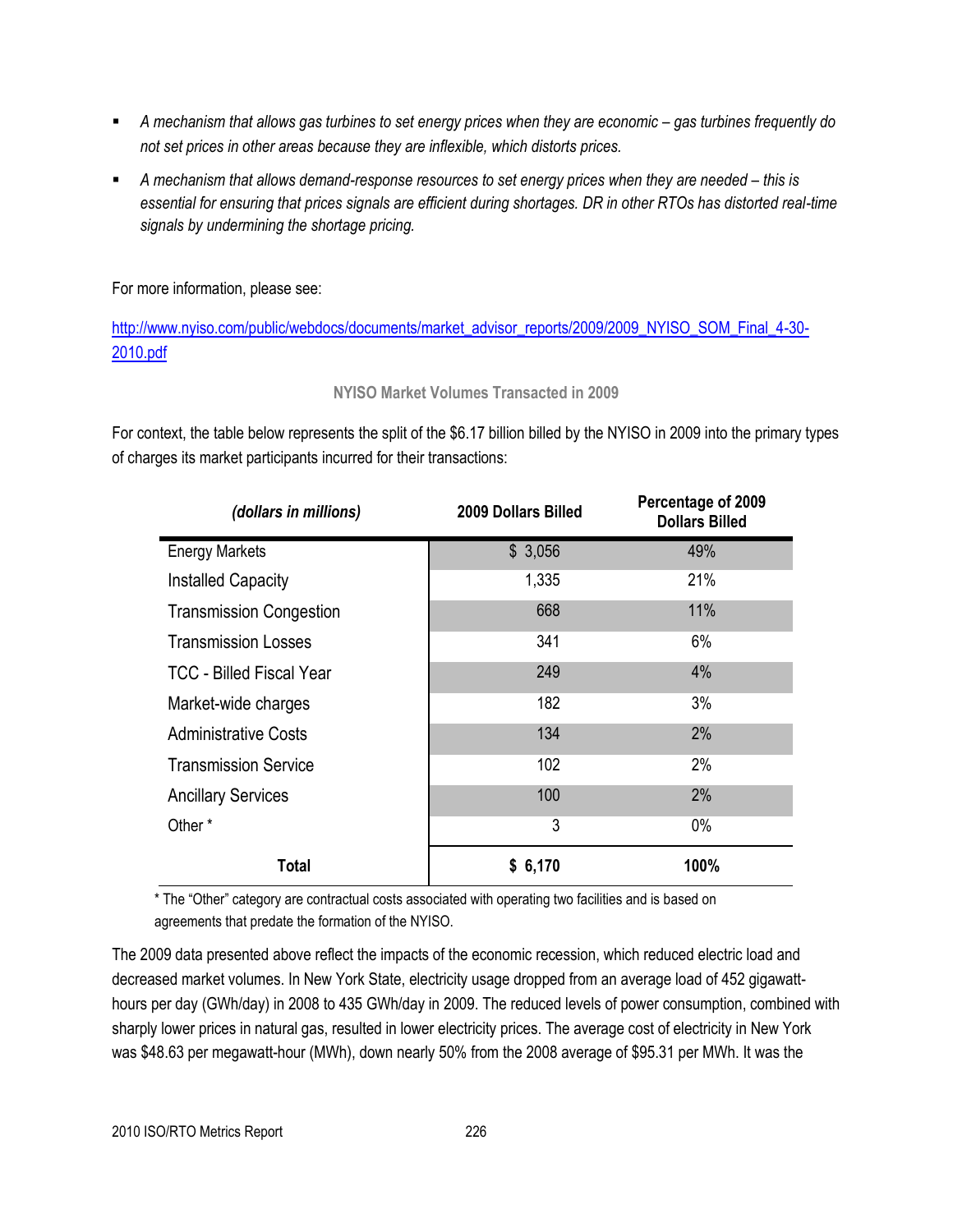lowest in the NYISO's ten-year history, dropping below the \$49.90 per MWh set in 2002. Reduced load and lower prices combined to produce a lower than average billing total.

Demand response programs, cultivated in the competitive market environment, have grown significantly in the New York wholesale electricity markets.

From 2005 to 2009, NYISO Day Ahead Demand Response program provided energy **savings averaging \$8.9 Million** annually, for a total of **\$44 Million**. (Data on the Location Based Marginal Price impact of demand response resources participating in the NYISO's Day-Ahead Demand Response Program can be found in the NYISO's annual compliance file to the FERC, Docket No. ER01-3001.)

The NYISO Demand Side Ancillary Services Program (DSASP), introduced in June 2008, provides demand resources that meet telemetry and other qualification requirements an opportunity to bid their load curtailment capability into the Day-Ahead and Real-Time markets to provide Operating Reserves and Regulation Service. As of December 31, 2009, there are no resources qualified in the DSASP to include for the metric, Demand Response as a Percentage of Synchronized Reserve Market**.**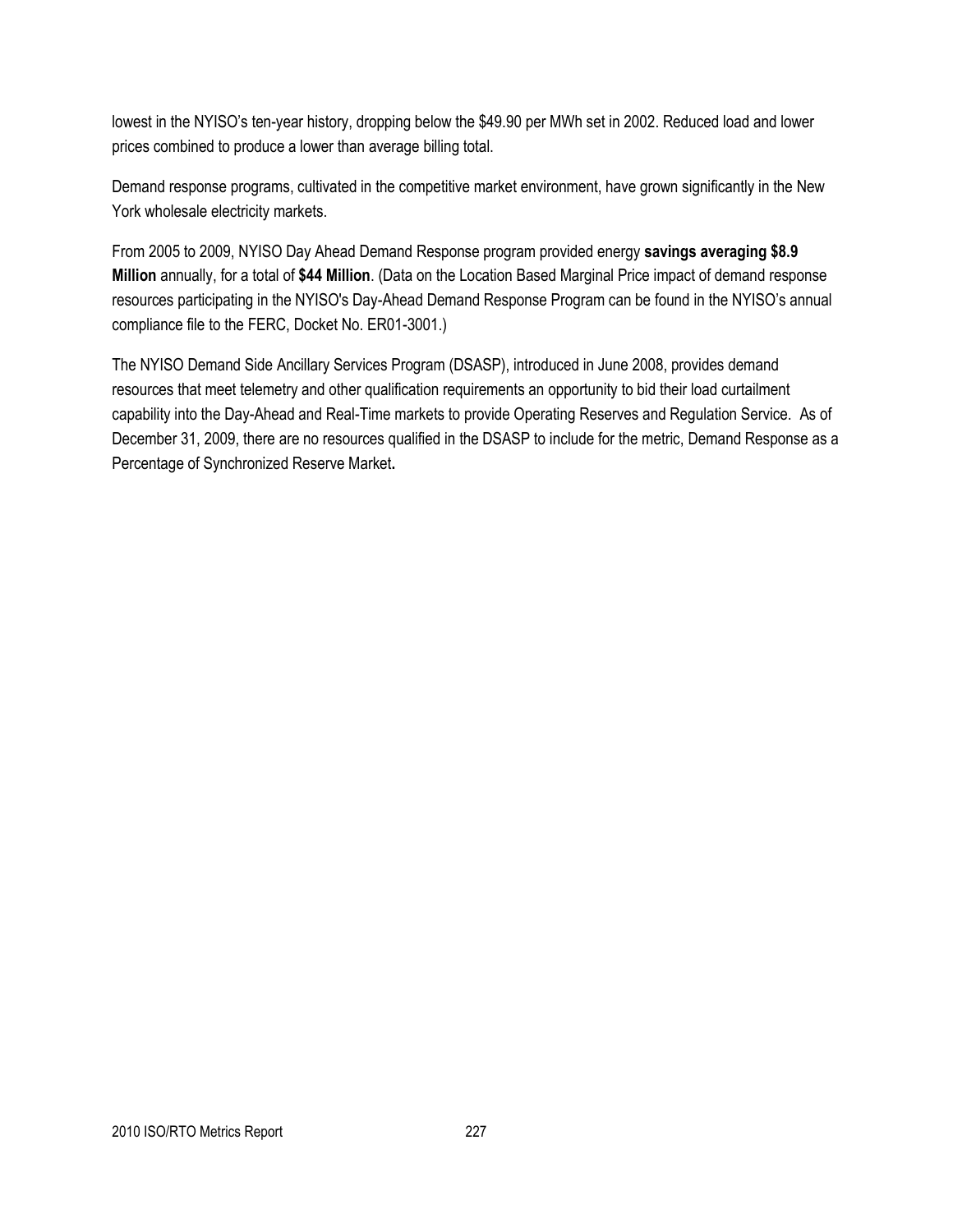## *Market Competitiveness*





The Energy Market Price Cost Markup is useful in evaluating the competitive performance of the market. A competitive market should produce a small mark-up because suppliers should have incentives to offer at close to their marginal cost. The NYISO's Market Monitor estimates the average annual markup was -4 percent in 2009. Many factors can cause reference levels to vary slightly from suppliers' true marginal costs, so it is not expected to see a markup exactly equal to zero. Relatively low markups (-5 to 5 percent) indicate that the markets have performed competitively. The NYISO does not have data on the Price Cost Markup prior to 2009.



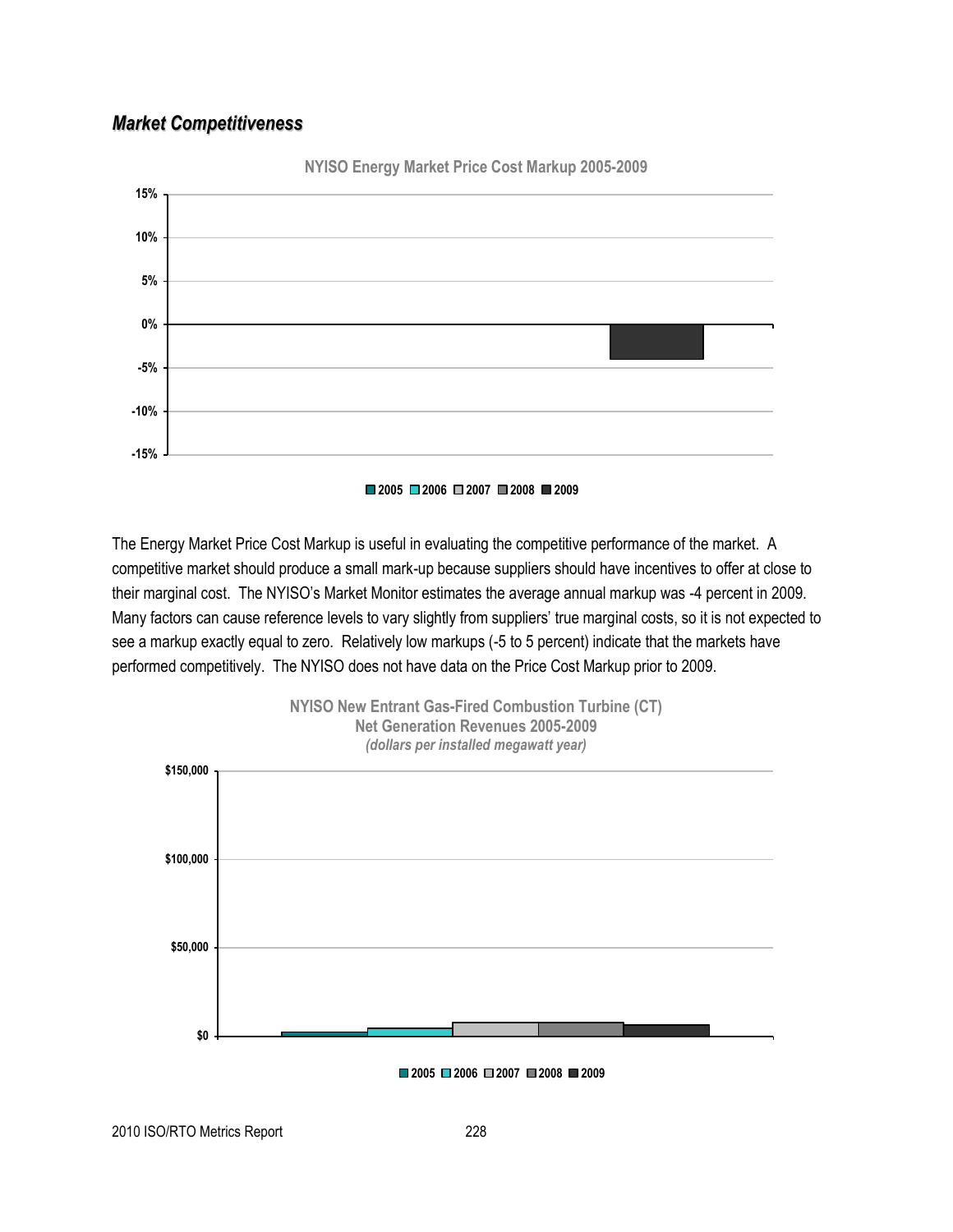

**2005 2006 2007 2008 2009**

The above charts report the calculated net revenues for a unit located in New York's Capital Zone. However, over this time period, there is great variation throughout the state with New York City having the highest Net Generation Revenues (ranging from an average of \$12,673 for a CT and \$125,614 for a CC), and the West Zone having the lowest Net Generation Revenues (an average of \$5,402 for a CT and \$25,668 for a CC). (Note that CT revenue estimates use a 100MW unit downstate and a 165MW unit upstate). Over the 2006-2008 period, net revenue levels rose moderately in the Capital zones due to increased congestion across the Central East interface and increase in capacity prices due to increased exports to ISO-NE with the introduction of their new capacity market in 2006. In 2009, the net revenues decreased driven in part by lower loads due to the combined effects of the economic contraction and a cool summer.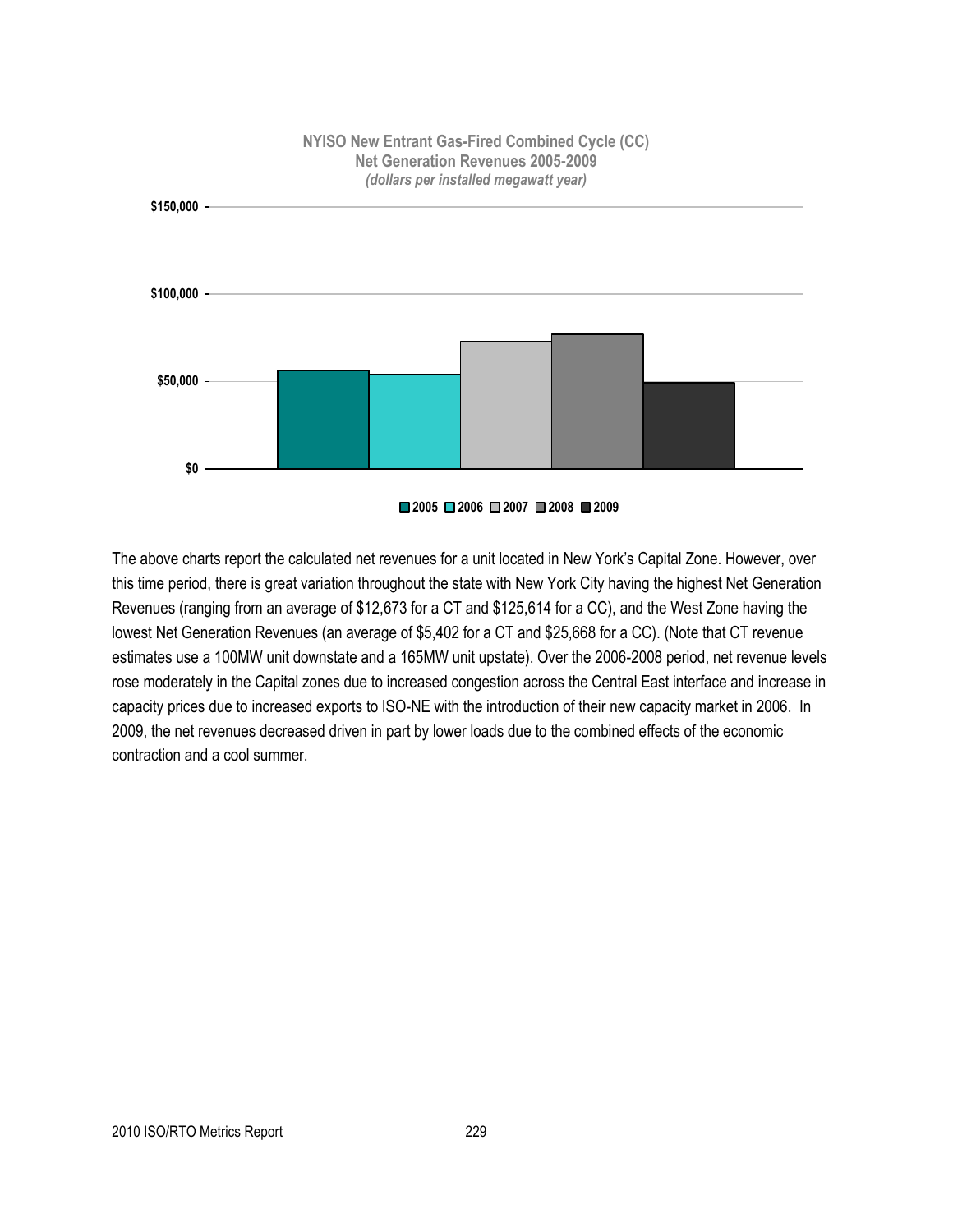

#### **NYISO Real-Time Energy Market Percentage of Unit Hours Offer Capped due to Mitigation 2005-2009**



The New York markets include market power mitigation measures that are intended to mitigate abuses of market power while minimizing interference with the market when the market is workably competitive. In certain constrained areas, most of which are in New York City, some suppliers have local market power because their resources are needed to manage congestion or satisfy local reliability requirements. In these cases, however, the market power mitigation measures effectively limit their ability to exercise market power or impact prices*.* (See the NYISO Market Monitor's *2009 State of the Market Report* for more information:

[http://www.nyiso.com/public/webdocs/documents/market\\_advisor\\_reports/2009/NYISO\\_2009\\_SOM\\_Final.pdf](http://www.nyiso.com/public/webdocs/documents/market_advisor_reports/2009/NYISO_2009_SOM_Final.pdf) )

The Automated Mitigation Program (AMP) mitigation measure applies to the Day-Ahead and Real-Time energy, startup, and minimum generation in New York City zone. The preceding chart shows the Real-Time market mitigation. In most years, there was more mitigation in the Day-Ahead market than in real time. The decline in mitigation over time reflects a decline in congestion in New York City due to system changes such as, new units in New York City, and new transmission capacity from New Jersey to Long Island due to system changes such as new units in New York City, and new transmission capacity from New Jersey to Long Island.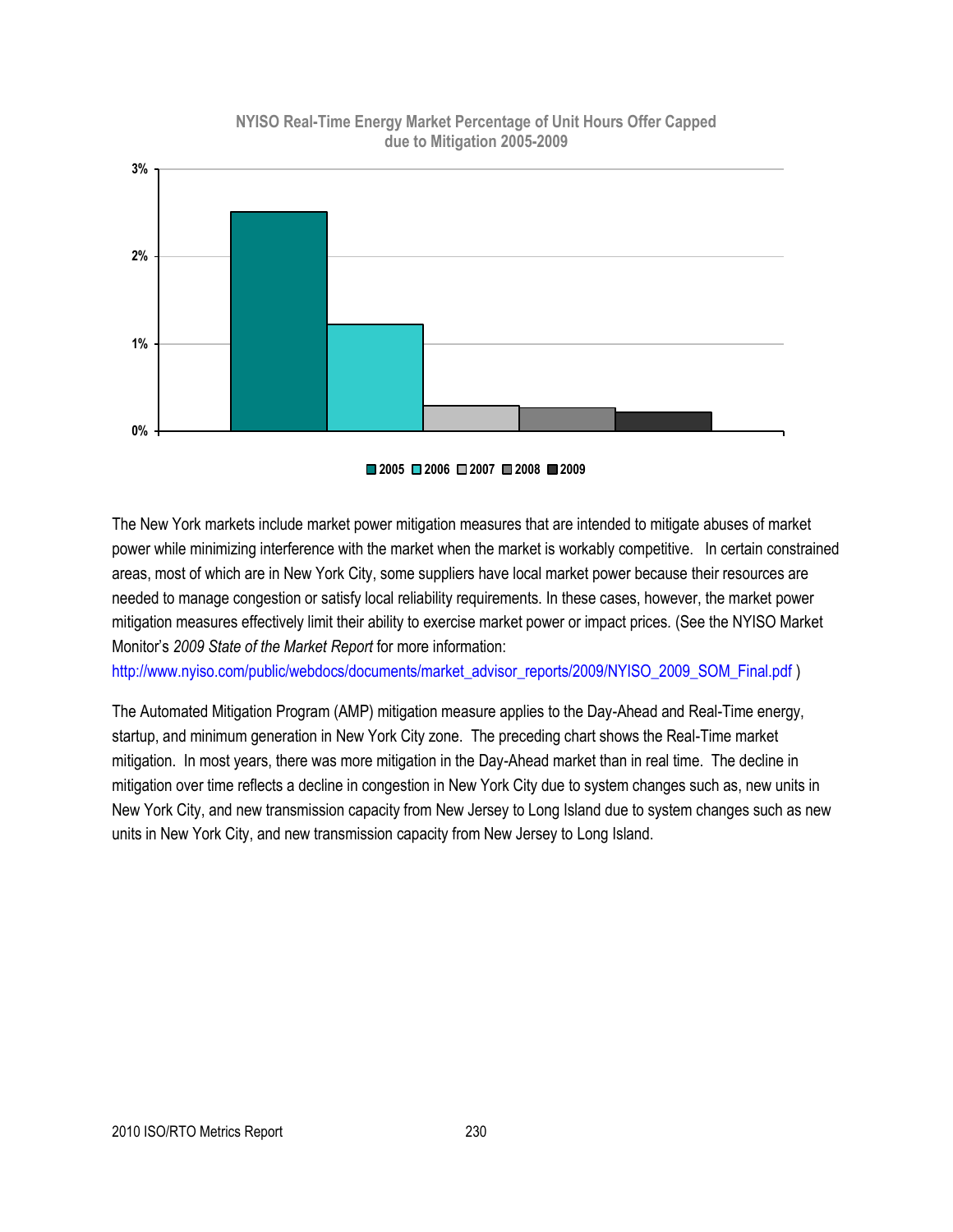## *Market Pricing*

Similarly to the other ISOs/RTOs, the annual variability in the load-weighted wholesale energy prices is accounted for by the variability of natural gas and this can be seen throughout the next five charts. Adjusted for the variation in natural gas prices, the annual average real time wholesale energy prices have remained essentially flat over the past five years. This same variability can be seen in the breakdown of annual wholesale power costs. Since energy comprises the largest component of wholesale power costs, the effect of fuel variability can be seen in the wholesale cost decrease from 2008 to 2009. The final chart isolates the unconstrained energy portion of the system marginal cost also shows the same effects of fuel price volatility, unadjusted for fuel price volatility.

The New York Independent System Operator, Inc. ("NYISO") offers two demand response programs that support reliability: the Emergency Demand Response Program ("EDRP") and the Installed Capacity-Special Case Resource Program ("ICAP/SCR"). In addition, demand response resources may participate in the NYISO's energy market through the Day-Ahead Demand Response Program ("DADRP"), or the Ancillary Services market through the Demand-Side Ancillary Services Program ("DSASP").

EDRP provides demand resources with the opportunity to earn the greater of \$500/MWh or the prevailing locationalbased marginal price ("LBMP") for energy consumption curtailments provided when the NYISO calls on the resource. There are no consequences for enrolled EDRP resources that fail to curtail. Resources participate in EDRP through Curtailment Service Providers ("CSPs"), which serve as the interface between the NYISO and resources.

The NYISO provides an annual informational report (Docket ER01-3001 and ER03-647) about Demand Response resources. The last report found that the overall average hourly wholesale LBMP reduction from scheduled DADRP load reductions was \$0.27/MWh, On a monthly basis, the average hourly price reduction was most significant in the months of January 2009 (\$0.93/MWh), November 2008 (\$0.70/MWh) and September 2008 (\$0.64/MWh). There were no price impacts for the summer months of May through August 2009, due to minimal load reduction offers and even fewer scheduled reductions.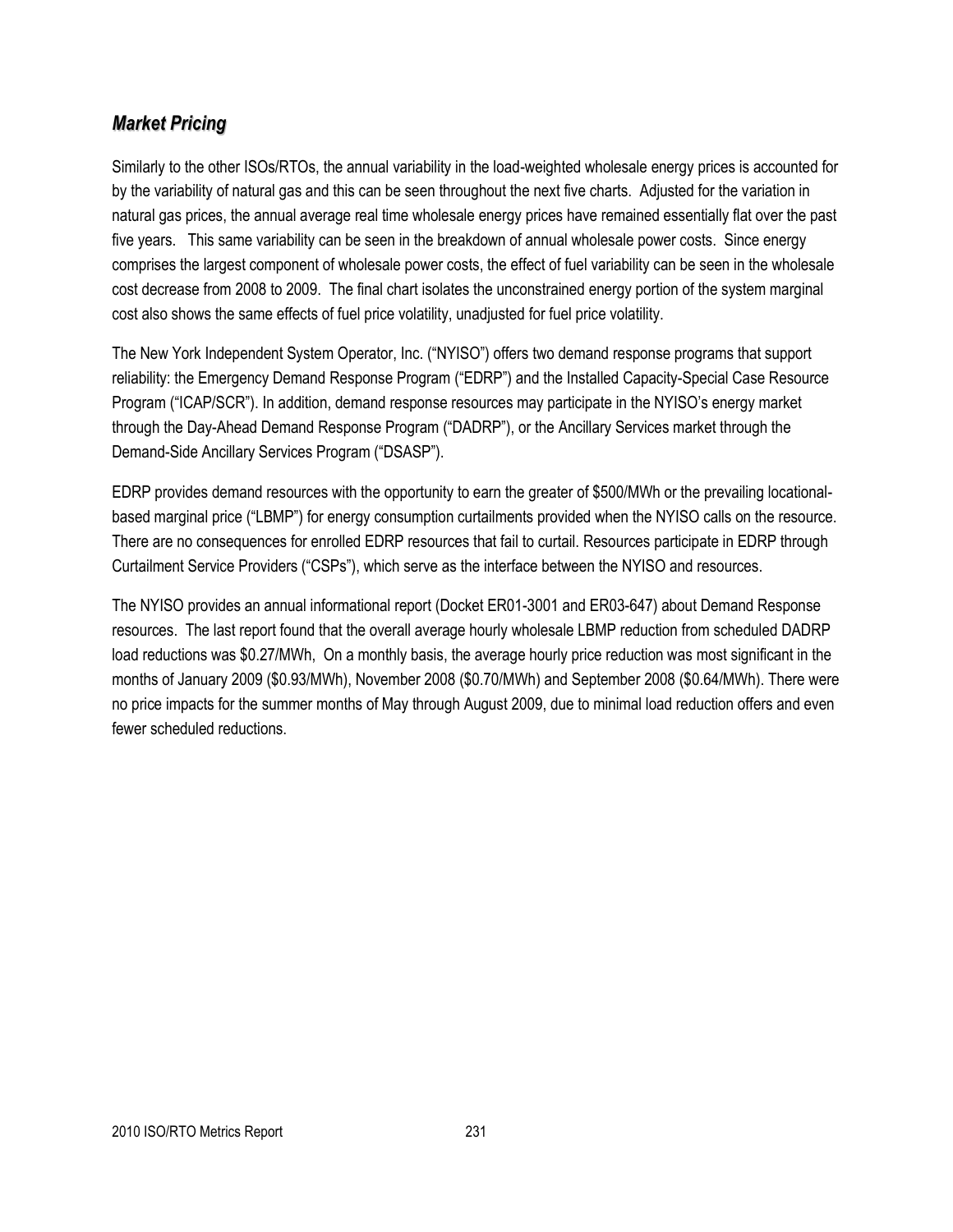

**NYISO Average Annual Real Time Load-Weighted Wholesale Energy Prices 2005-2009** *(\$/megawatt-hour)*

In 2009, real-time prices in 99.7% of total hours were accurately set based on the NYISO's tariffs, with price corrections required in only 27 out of 8,760 hours. NYISO's focus on price certainty has resulted in significant improvements since 2005. The primary driver for the improvements made and the high level of price accuracy achieved is due to the integration of Intelligent Source Selection ("ISS"). ISS allows for improved data integrity by identifying and removing metering errors that otherwise would have impacted the real-time markets. The percentage of hours in which there were no corrections in the real-time energy or ancillary services prices at any active nodal or zonal price location in the NYISO administered markets are as follows: 2005: 83.8%, 2006: 96.9%, 2007: 99.0%, 2008: 99.3%, and 2009: 99.7%.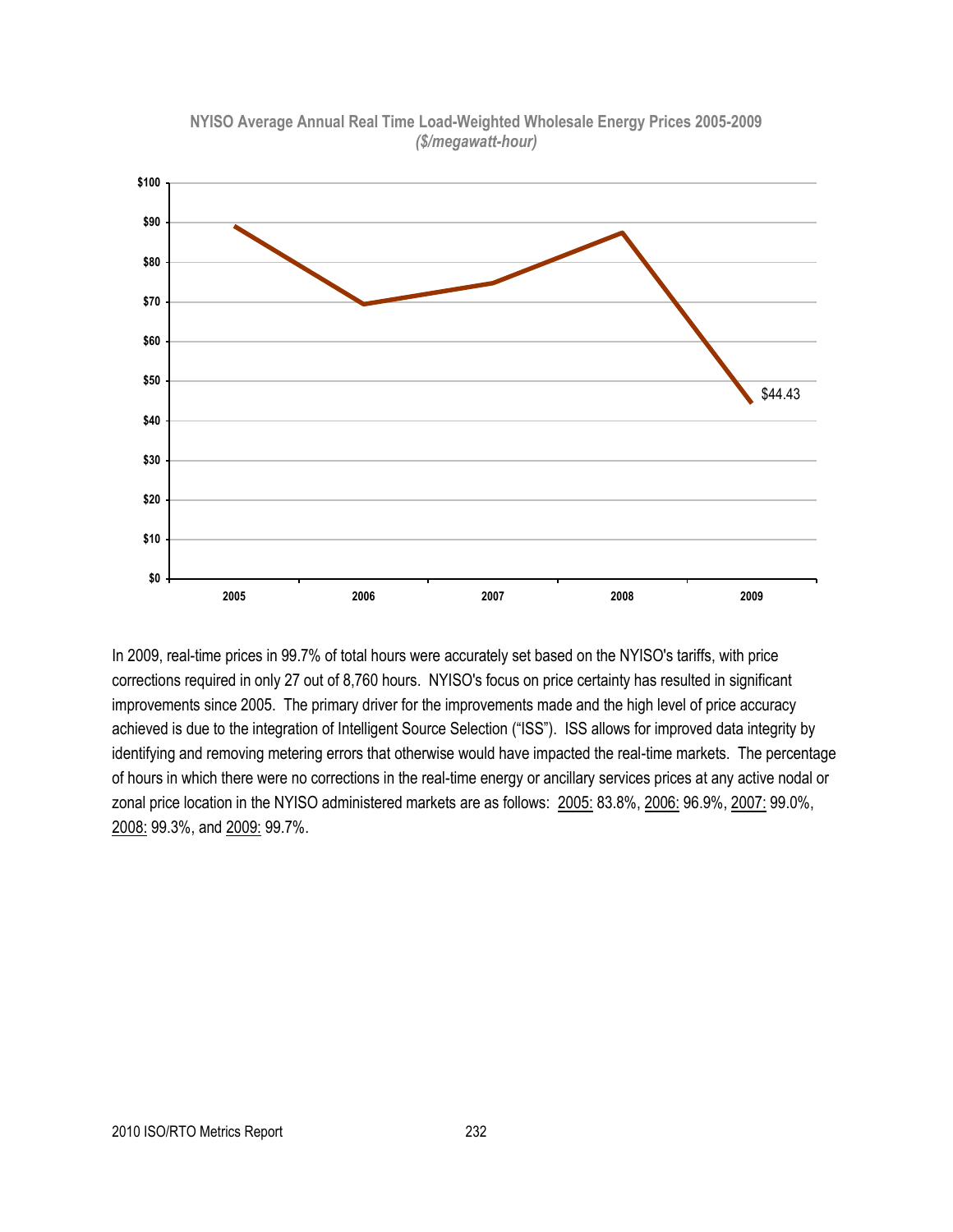

**U.S. Nominal Fuel Costs 2005-2009** *(\$ per million Btu)*

*Source:* U.S. Energy Information Administration, Independent Statistics and Analysis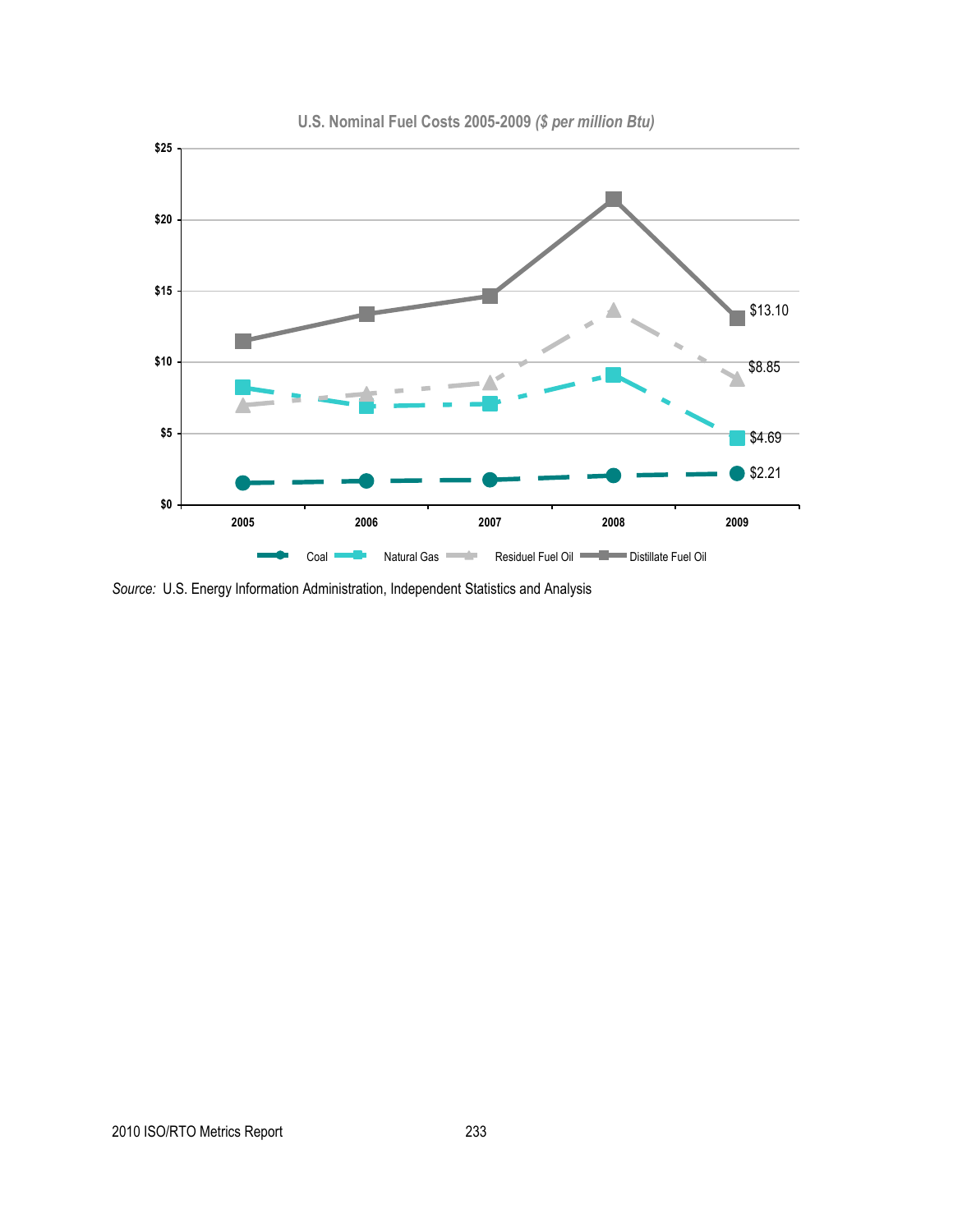

**NYISO Average Annual Load-Weighted Fuel-Adjusted Wholesale Spot Energy Prices 2005-2009**

NYISO's base day for fuel-cost references is January 1, 2000.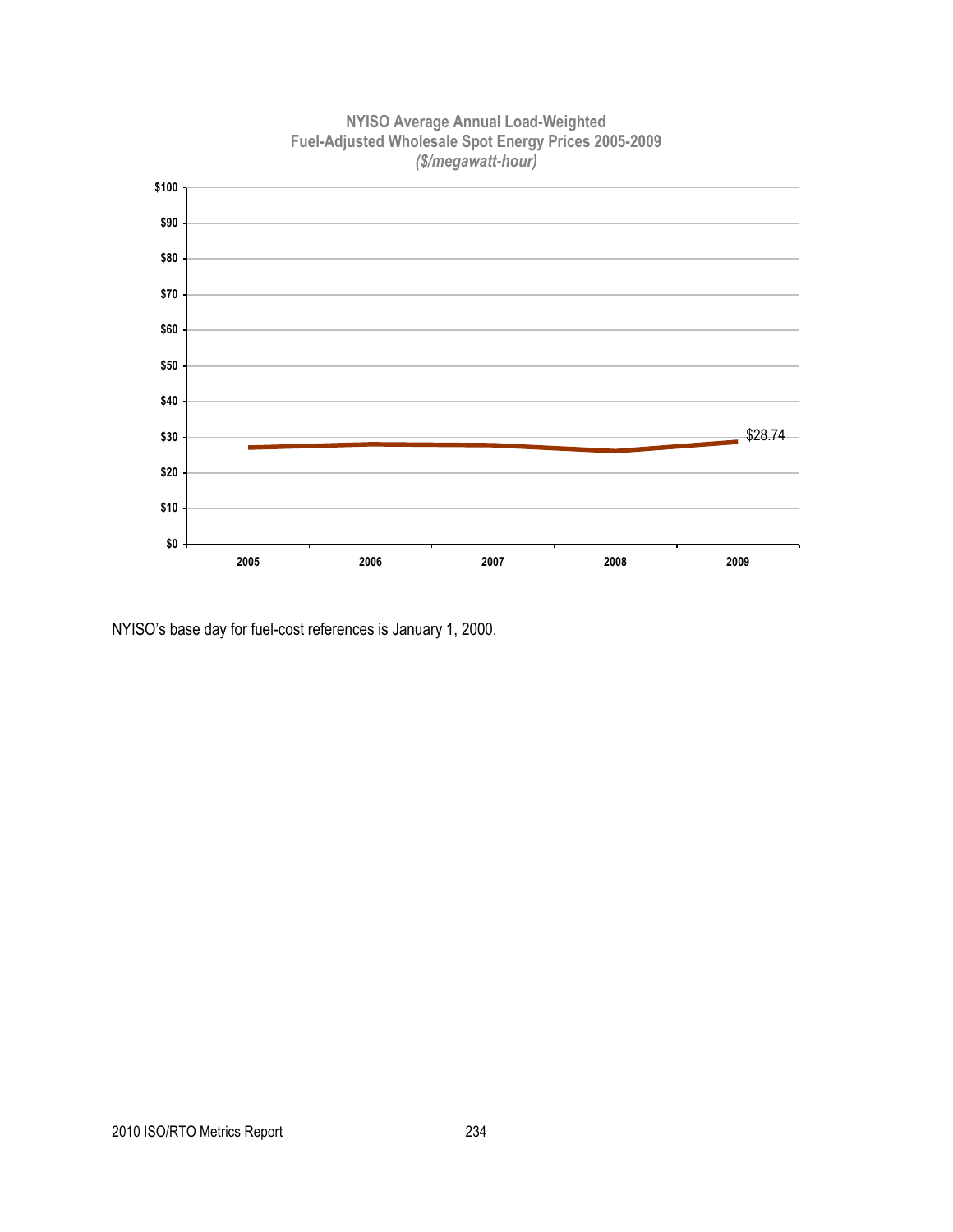

## *(\$/megawatt hour)*

The "Transmission" charge in the above figure represents the NYPA Transmission Adjustment Charge ("NTAC"), which is a surcharge on all Energy Transactions assessed to all statewide load as well as Wheel Through and Export transactions. The NTAC recovers any residual NYPA transmission revenue requirements and is billed and collected by the NYISO. Additional transmission charges, not included in the above figure, are billed and collected by each transmission owner from both wholesale and retail customers.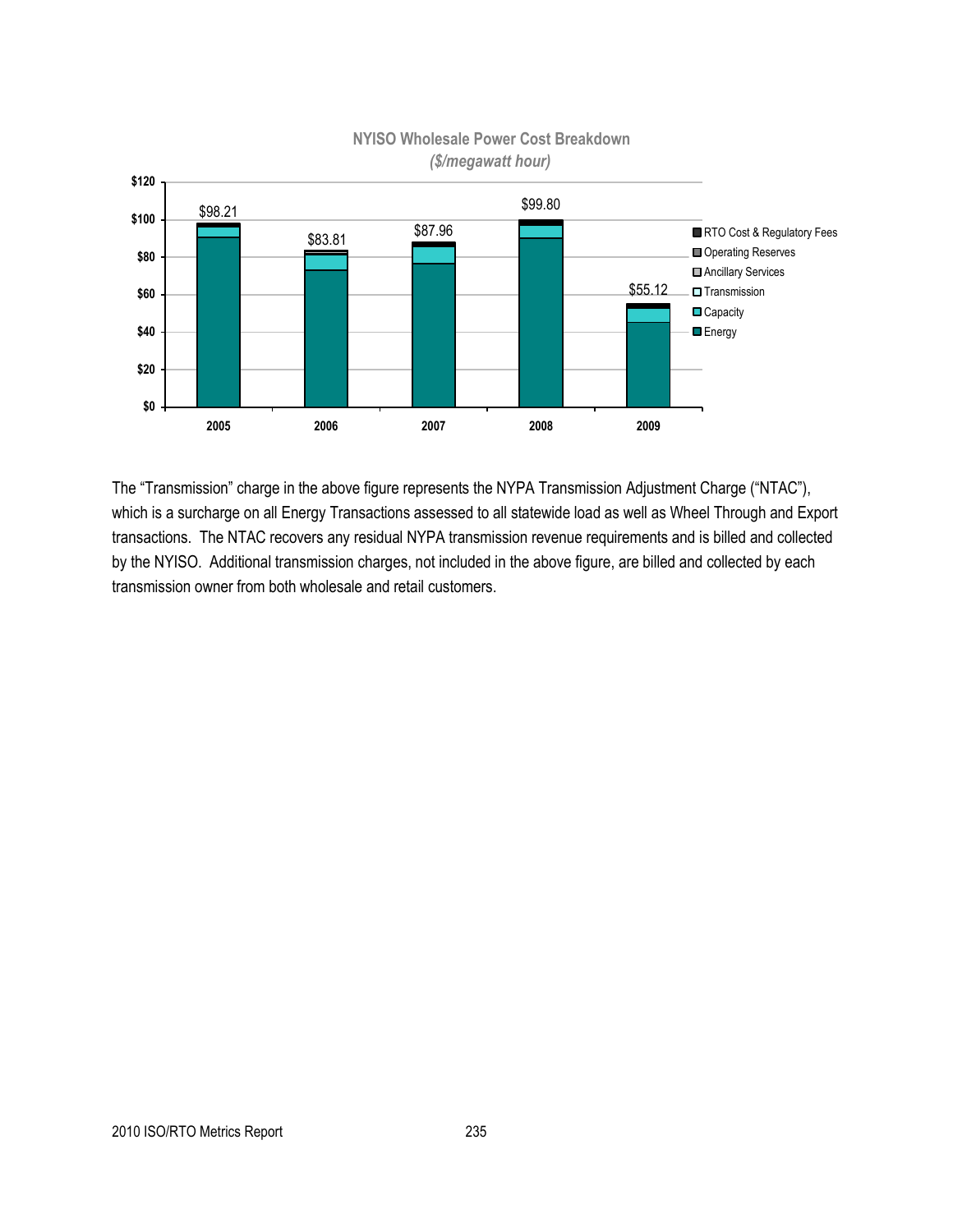## *Unconstrained Energy Portion of System Marginal Cost*



**NYISO Annual Average Non-Weighted, Unconstrained Energy Portion of the System Marginal Cost 2005-2009**

Similar to the other ISOs/RTOs, the annual variability in the load-weighted wholesale energy prices is accounted for by the variability of natural gas. Adjusted for the variation in natural gas prices, the annual average wholesale energy prices have remained essentially flat over the past five years. This same variability can be seen in the breakdown of annual wholesale power costs. Since energy comprises the largest component of wholesale power costs, the effect of fuel variability can be seen in the wholesale cost decrease from 2008 to 2009.

 $\Box$ 2005  $\Box$ 2006  $\Box$ 2007  $\Box$ 2008  $\Box$ 2009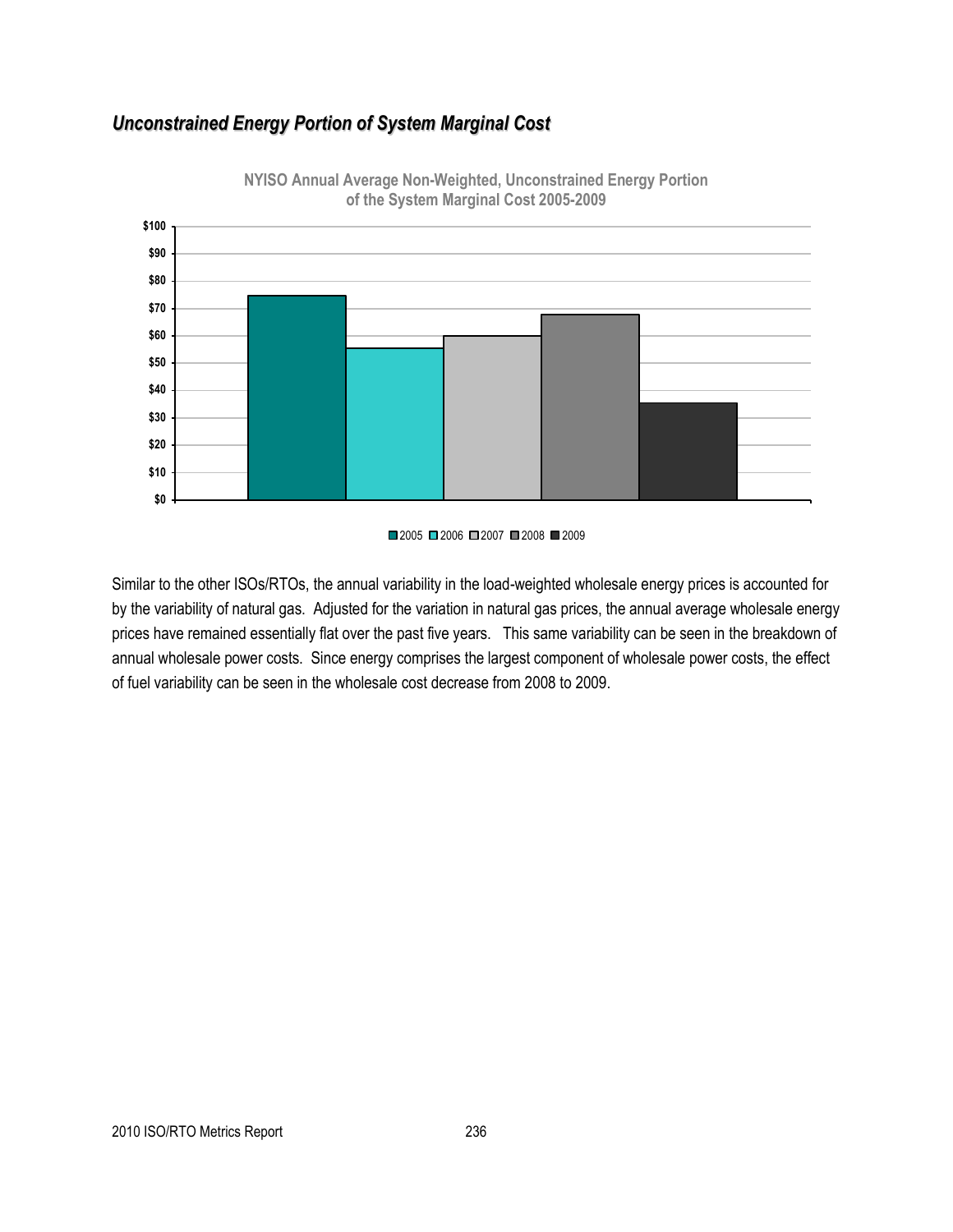## *Energy Market Price Convergence*



**NYISO Day-Ahead and Real-Time Energy Market Price Convergence 2005-2009**

■2005 ■2006 ■2007 ■2008 ■2009







Convergence between day-ahead and real-time has varied between 96 to 99 percent while convergence measured in dollars has been more variable. This annual variation is driven by both real-time events and the cost of natural gas. The apparent discrepancy between the two charts in 2006 comes from Real Time price outliers in May/June/July 2006. The different impact on the percentage convergence of the same dollar difference in 2006 and 2008 is because 2008 natural gas prices were much greater than they were in 2006 (see the chart of "U.S. Nominal Fuel Costs 2005-2009"). The methodology used for this metric is the annual average of the hourly index where the index is load weighted RTD over load weighted DAM price. However, it was decided that the RTD price would be used as the denominator and once those values are calculated, the metric will be updated.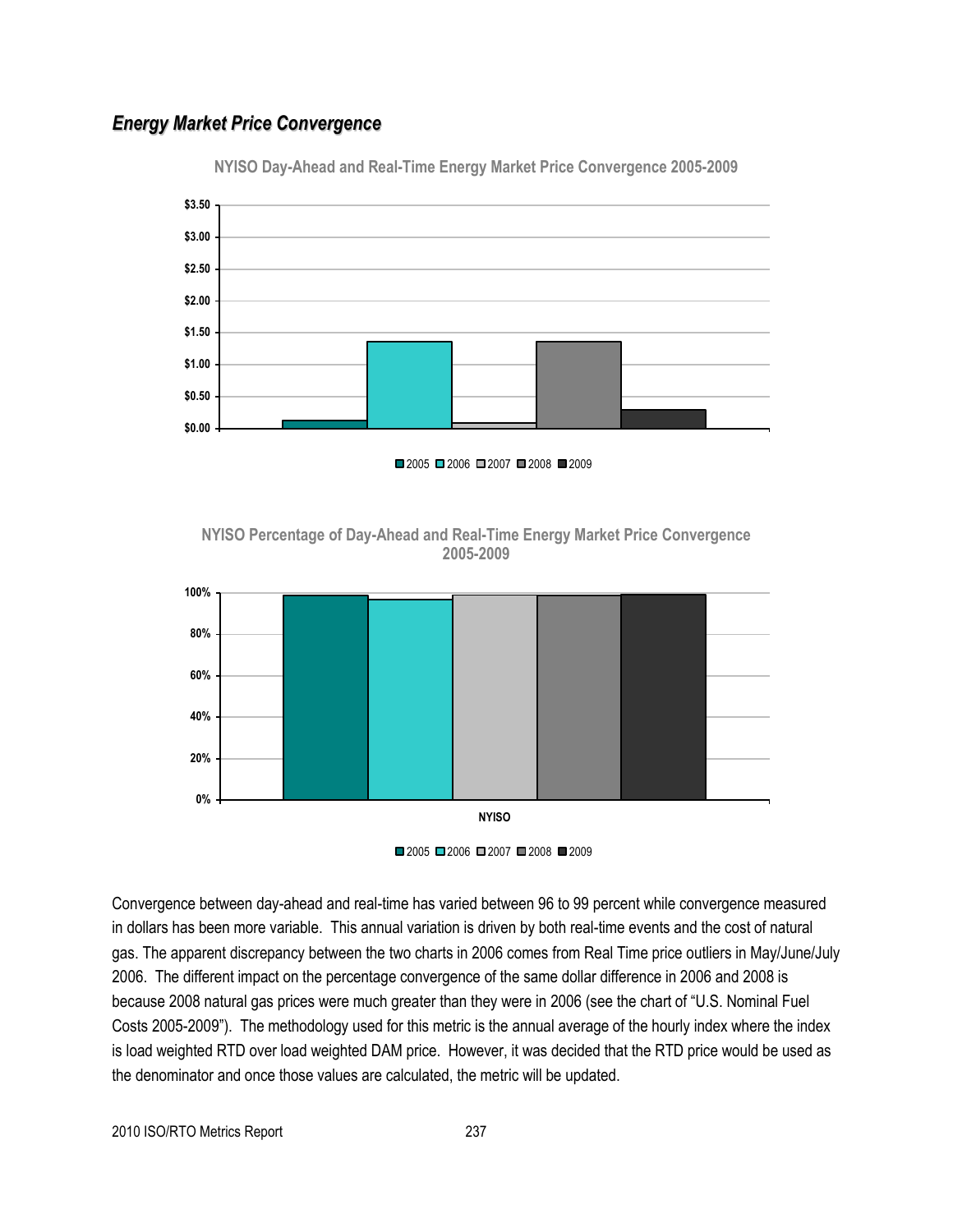## *Congestion Management*



**NYISO Annual Congestion Costs per Megawatt Hour of Load Served 2005-2009**







The annual congestion costs per MWh of load served vary with fuel costs. The increase in the annual congestion costs in 2008 is partially accounted for by the increase cost of fossil fuel that year. The percent of congestion dollars hedged through the NYISO markets has varied over time. Congestion hedges are generally used when loads,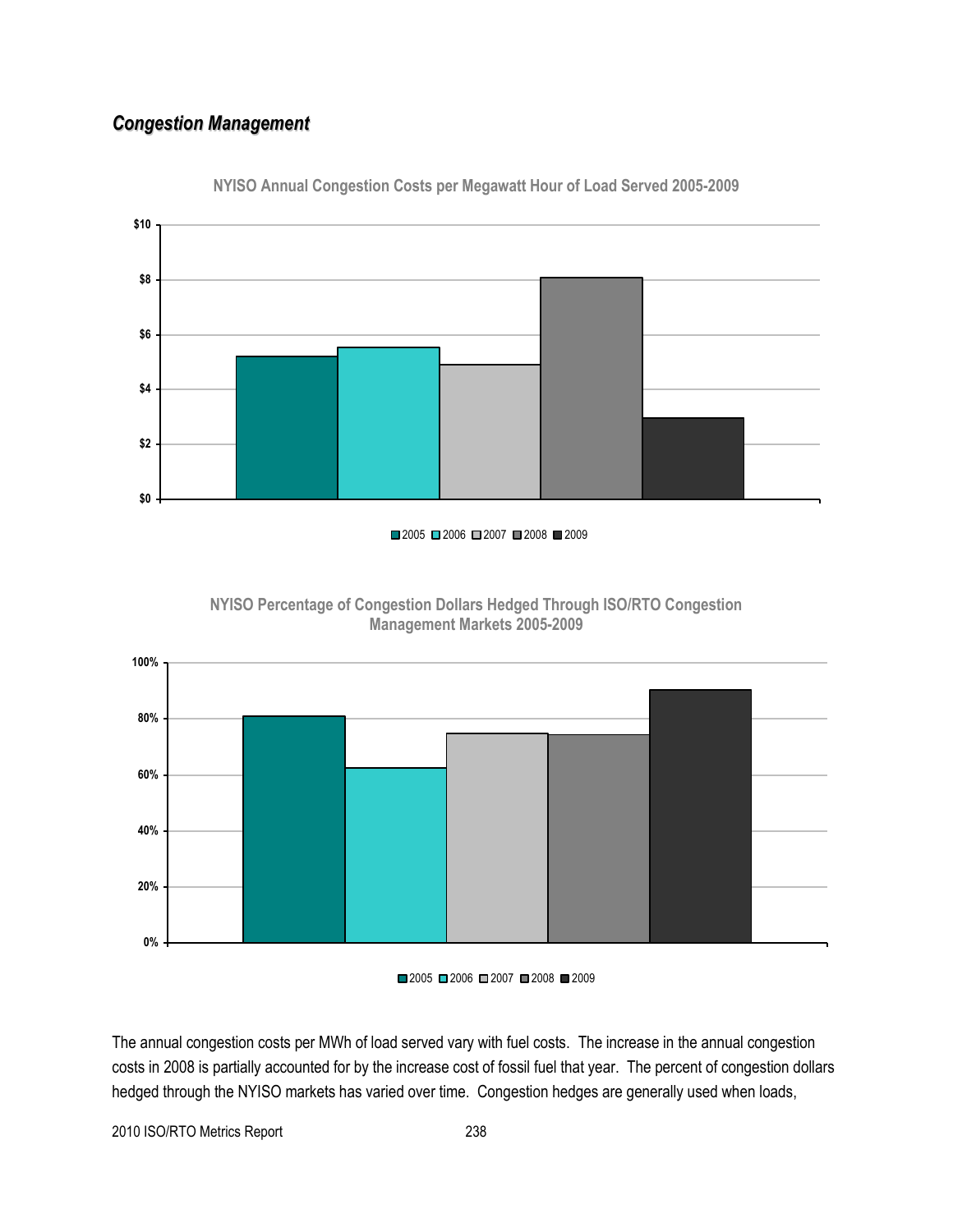located in high congestion areas, are using generation located in less congested parts of the state to meet their loads. New York City and Long Island both have reliability based local generation installed capacity requirements (80% and 104.5% in New York City and Long Island respectively for the capability year starting in May 2010) and so may have less of a need for a congestion hedge. In addition, there is also an active market in over-the-counter contracts-for-differences, which provide a different instrument to hedge congestion.

The NYISO Congestion Assessment and Resource Integration Study (CARIS) issued January 12, 2010 provided an analysis of the types of projects (e.g. transmission, generation, or demand response) and costs of relieving constraints. The full report is available at the following link: http://www.nyiso.com/public/markets\_operations/services/planning/planning\_studies/index.jsp

For each of the three most congested interfaces in New York, the report showed the costs and benefits of relieving congestion using high, medium, and low cost estimates for each type of project. Based on the generic project sizes and costs, a benefit/cost ratio was calculated and reported. The graphic below presents the benefit costs ratio for the three types of solutions studied for the three most congested interfaces in New York.

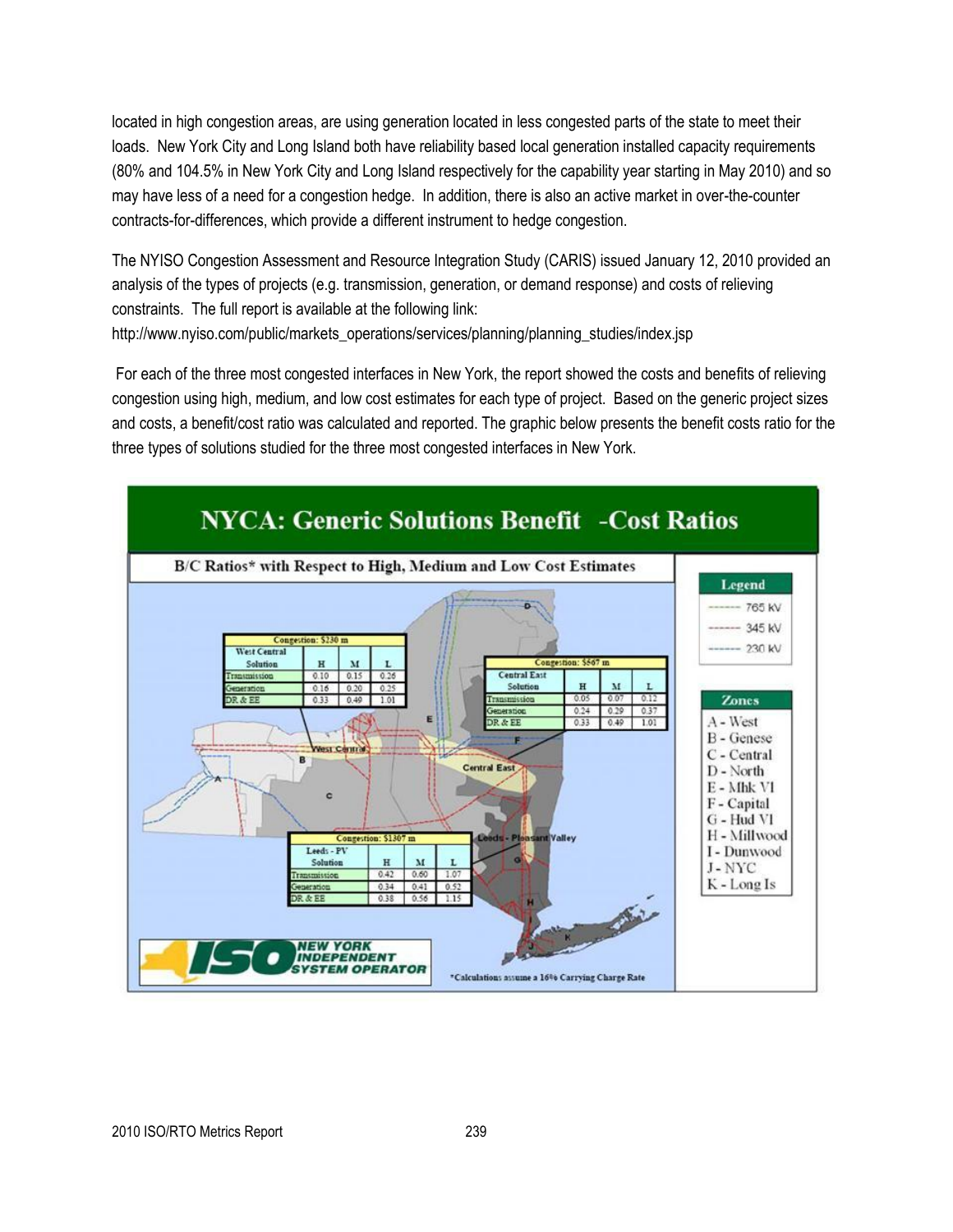### *Resources*



**NYISO Annual Generator Availability 2005 – 2009**

The decline in generator availability in 2007 can be attributed to a number of factors including two large units having long outages and a number of gas turbines undergoing maintenance. In subsequent years, the addition of generation in New York City combined with lower loads led to less use of gas turbines in 2008 and 2009 improved overall generator availability.

It is noteworthy that, with the creation of the NYISO's competitive wholesale electricity markets, the availability of generating units in New York increased as power projects reduced the length of planned and unplanned outages.

Average plant availability increased from 87.5 percent (1992–1999) to 94.27 percent (2001–2007), equivalent to adding 2,400 MW of available capacity to the system. The net effect of improved unit availability provided an equivalent of 2,400 MW of capacity in New York State. The **savings from improved unit availability is estimated at \$ 300 million** annually. (This estimate is based on roughly 50% of generating capacity sold in the NYISO capacity market with the remainder in bilateral markets and assumes that the 2,400 MW would have been purchased at a price set by the demand curve.)

The NYISO has taken several steps to minimize the market inefficiencies and associated costs caused by out-ofmerit dispatch.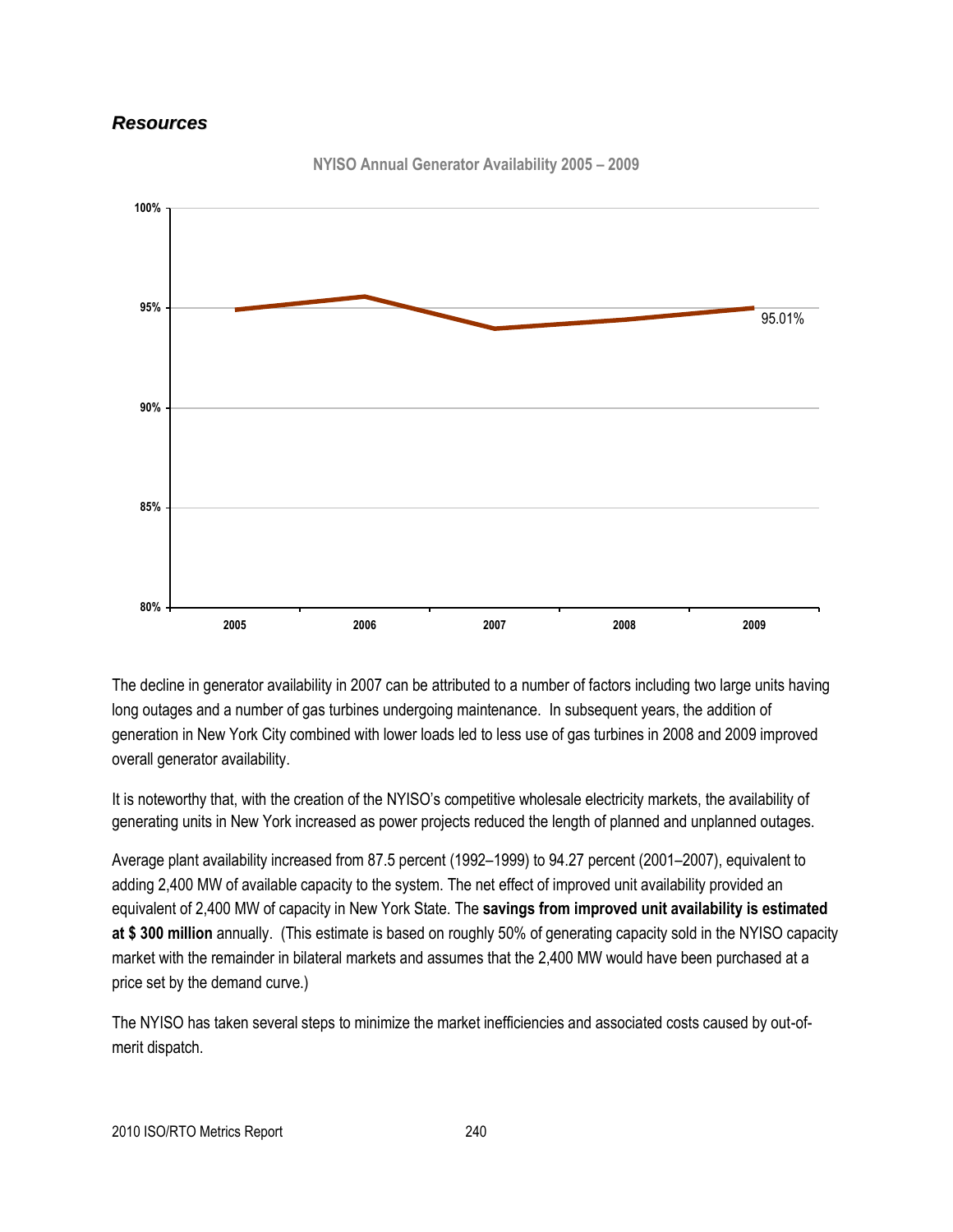Since 2005, the Day-Ahead and Real-Time markets have jointly optimized energy, operating reserves and regulation to efficiently select the most economic resources to meet reliability needs. In real-time, the dispatch is optimized for multiple periods that span an hour, setting resource schedules to meet current and anticipated system conditions. In addition, an optimized real-time commitment starts gas turbines and allows these resources to set energy prices when they are economic, providing more accurate energy prices that minimize the need for out-of-merit actions. External transactions are also scheduled economically, allowing the real-time scheduling systems to select the most efficient set of resources to meet real-time conditions.

More recently, in order to improve the efficiency of reliability commitments and minimize uplift charges, the NYISO made two significant enhancements to the day-ahead market in February of 2009 as follows:

- Transmission owners may commit units for a reliability need prior to the economic commitment of SCUC, allowing the commitment in the day-ahead market to better reflect the anticipated real-time commitment needs.
- Local reliability rule requirements for New York City are included in the economic commitment of SCUC to minimize the need for supplemental commitments.

The independent Market Monitor for the NYISO has found that these enhancements have led to a more efficient commitment overall, resulting in less uplift charges.

Since Fall 2008, a cross-functional group at the NYISO has been reviewing market outcomes on a daily basis to identify root-cause sources of uplift and other marketplace costs. As part of the root-cause analysis, a review of the prior day's operational actions, as well as the expected intent of the market settlement rules, is considered in order to maintain or improve the efficiency of market outcomes. In addition, enhanced reporting to stakeholders of daily and monthly trends in marketplace costs was implemented.

#### **Actual Response Levels of Committed Demand Response from 2005 – 2009**

Over the past decade, a new category of power resource - demand response programs - was developed to offer an alternative to traditional generation supplies. Demand response can serve as an important resource to meet system loads during extreme summer weather conditions. It is common for New York State's summer peak demand to spike nearly 40 percent above the average level of electricity use.

New York's demand response resources have grown more than ten-fold since the programs began in the early years of New York's wholesale marketplace for electricity. Their value was most notably demonstrated when New York State experienced its all-time record peak demand of 33,939 MW on August 2, 2006 when demand response programs provided an average of 865 MW of relief per hour for the six hours in which the program was activated.

During the period of 2005 through 2009, the NYISO deployed demand response resources for one event in 2005 and five events in 2006. On July 27, 2005, the NYISO deployed demand resources for four consecutive hours. Average hourly response for the July 27, 2005 was 345 MWh per hour. In 2006, demand resources were deployed on July 18, July 19, August 1, August 2, and August 3. Average hourly response of 485 MW was achieved for nine hours on July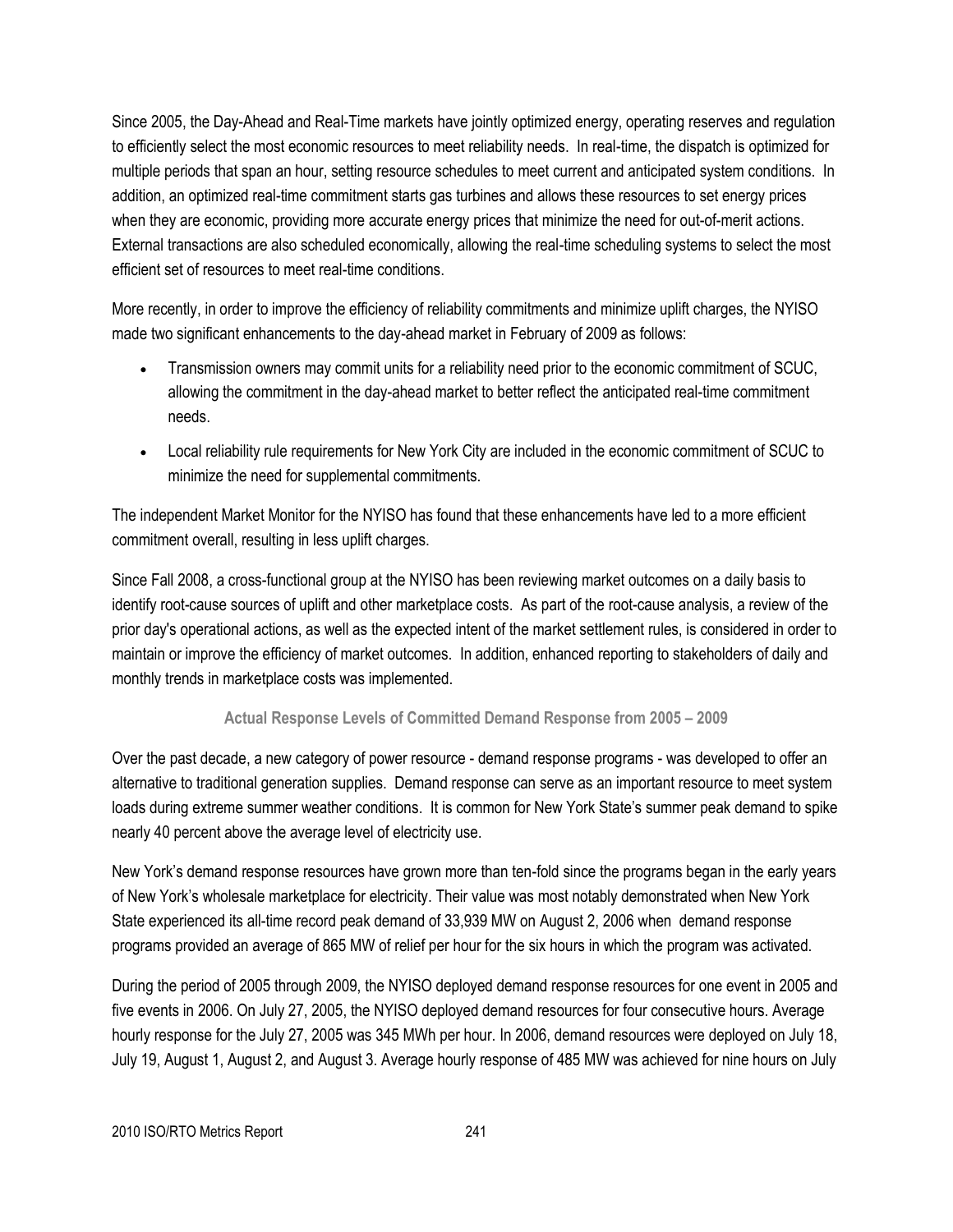18 and 327 MW for seven hours on July 19. In August, average hourly response of 314 MW was achieved for five hours on August 1, 865 MW for six hours on August 2, and 398 MW for five hours on August 3.

There were no NYISO deployments of demand response in 2007, 2008, or 2009.

Details on hours and zones included in each deployment are reported in the semi-annual demand response reports submitted by NYISO.

*NYISO Demand Response Future Enhancements:*

The NYISO, in collaboration with its stakeholders, is continuing to evolve and enhance the administration of its demand response programs and address regulatory directives to facilitate market participation.

The Demand Response Information System (DRIS) continues to be developed by NYISO to automate program processing and enhance event performance, management, and settlement.

Telemetry requirements for the NYISO's Demand Side Ancillary Services Program (DSASP) were the subject of a May 2010 workshop on improving communications between Transmission Owners and demand response resources. The workshop's proceedings will help to guide the development of standardized processes that could help to facilitate participation by demand response resources in the NYISO's Ancillary Services markets.

As direct communication for DSASP enhances the potential for aggregations of small demand resources to participate in NYISO's ancillary services markets, changes in market rules are also among the needs to be addressed by stakeholders.

The NYISO will continue with its proposed plan of action for accommodating demand response resource participation in the real-time energy market outlined in its February 2010 FERC Compliance Filing. The NYISO expects to incorporate any decisions from the FERC regarding compensation of demand response in energy markets as it develops its preliminary market design.

At the state level, the NYISO is participating in proceeding of the New York State Public Service Commission (PSC) on advanced metering infrastructure. Detailed information is available from the NYISO filings on:

- Advanced metering (http://www.nyiso.com/public/webdocs/documents/regulatory/nypsc\_filings/2009/NYISO\_Comments\_St aff\_BC\_Framework\_6\_15\_09.pdf)
- Dynamic pricing [\(http://www.nyiso.com/public/webdocs/newsroom/white\\_papers/Dynamic\\_Pricing\\_NYISO\\_White\\_Paper](http://www.nyiso.com/public/webdocs/newsroom/white_papers/Dynamic_Pricing_NYISO_White_Paper_102709.pdf) [\\_102709.pdf\)](http://www.nyiso.com/public/webdocs/newsroom/white_papers/Dynamic_Pricing_NYISO_White_Paper_102709.pdf)
- Smart grid

(http://www.nyiso.com/public/webdocs/newsroom/white\_papers/Envisioning\_A\_Smarter\_Grid\_NYISO\_ White\_Paper\_091710.pdf).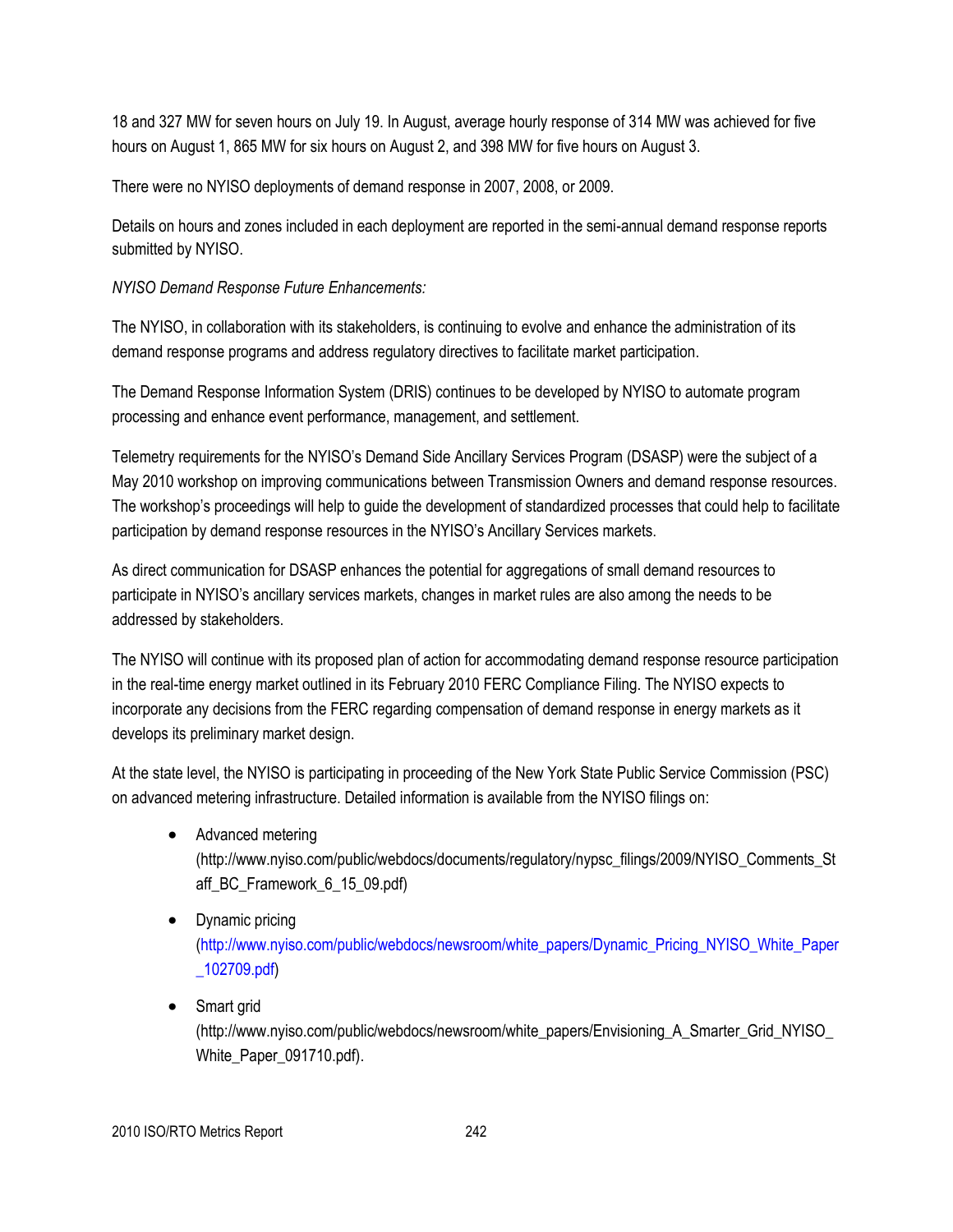## *Fuel Diversity*

Competitive markets have resulted in a more efficient, environmentally sound bulk electric power system for New York. The NYISO's ability to optimize all system resources, the addition of cleaner, more efficient power plants, aggressive energy efficiency programs, the development of renewable energy, and improved demand-side management have combined to "green the grid."

Since 2000, power plants with generating capacity totaling 2,069 MW have retired. Of that total, 2,060 MW were powered by fossil fuels, including 987 MW of coal-fired generation. The new power plants built since the inception of electricity markets in New York run primarily on cleaner-burning natural gas, which is helping to reduce emissions that contribute to global climate change. In addition, New York has seen an increase in output from nuclear plants, which are virtually emission-free. The production of cleaner power is an important component in the state's efforts to meet newly enacted environmental standards.

Based on data from the United States Environmental Protection Agency, the rate of power plant emissions of Sulfur Dioxide (SO2), Nitrogen Oxides (NOx), and Carbon Dioxide (CO2) sharply declined between 1999 and 2009 in New York State. The SO2 rates have seen the most dramatic decline by dropping 82% over the ten-year period, CO2 rates dropped by 31%, while NOx rates dropped by 62%. The emission rates of New York State's electricity generation rank among the lowest in the continental United States. New York's CO2 emissions rate ranks 9th, its NOx emission rate ranks 13th, and its SO2 emission rate ranks 12th lowest.

Open access to the state's electricity grid has also increased the number of existing and planned projects powered by renewable resources, which are more protective of the environment than are traditional fossil-fueled plants. Commercial power production from renewable resources, predominantly hydroelectric power projects, currently totals more than 5,600 MW of electricity. Nearly two dozen private sector energy service companies now offer customers the option to purchase green power. More than 1,200 MW of wind power has been added in recent years and over 7,000 MW of additional wind power projects are proposed for development in the state.

The NYISO has taken steps that, according to FERC, "will benefit, and encourage, wind and other intermittent generators.‖ Those steps include a centralized wind-forecasting initiative, unique market rules for wind projects, and proposals to enhance the dispatch of wind power on New York's bulk electricity grid.

Recent New York State government policies are vigorously pursuing conservation and energy efficiency programs to control the growth in power consumption. These programs contribute to better power management, particularly during extreme weather conditions when electricity use is highest. They also help to lower consumer costs.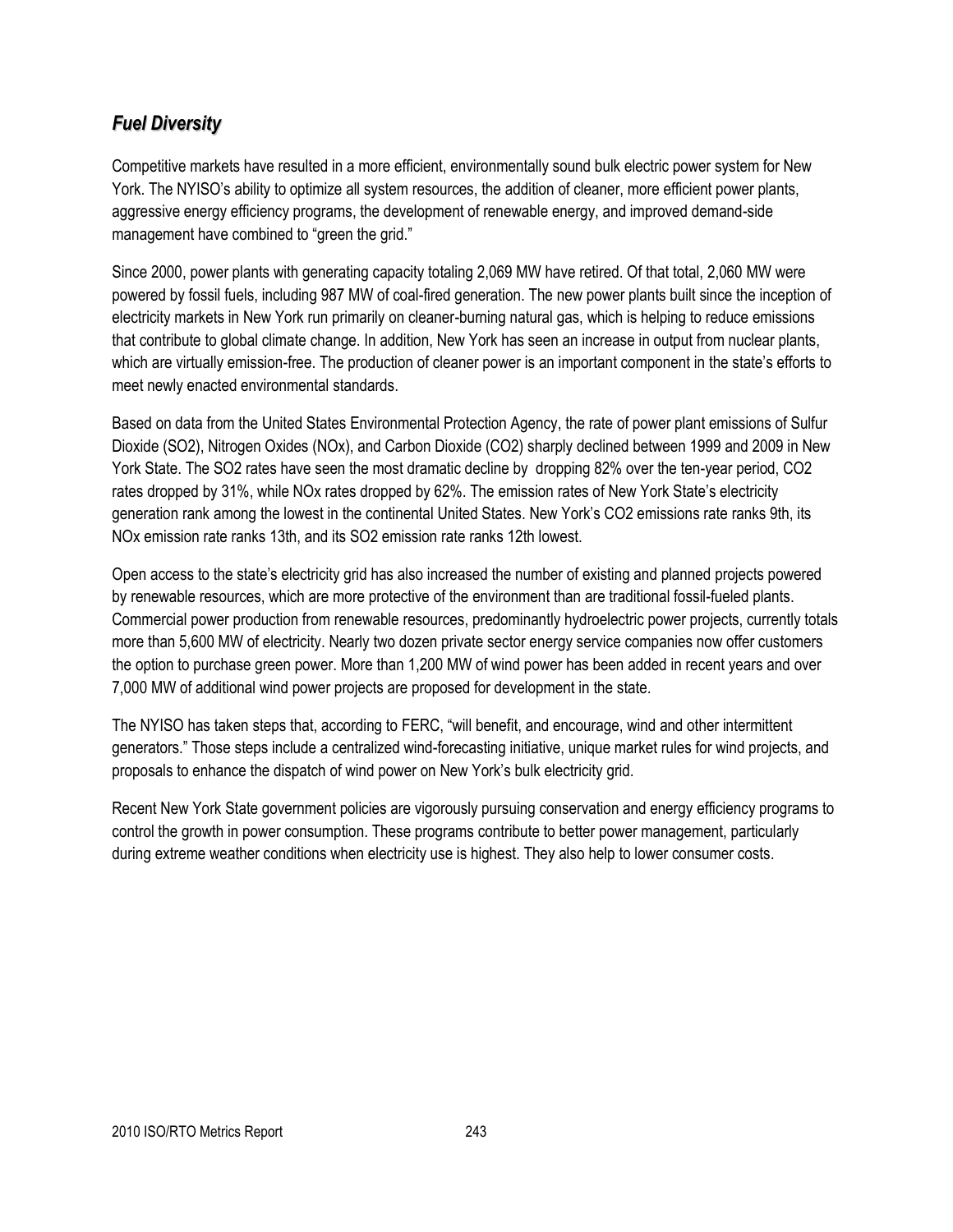#### **NYISO Fuel Diversity 2005-2009**



The New York Control Area's electric generation has become increasingly dependent on natural gas and dual-fuel (seen above as "Gas/Oil Combined Cycle") generating units. High efficiency and low emissions make them especially attractive to being located in densely populated areas such as New York City and Long Island. The limited capacity of the natural gas distribution system in New York City has resulted in the adoption of a local reliability rule often requiring the use of oil as the fuel source, despite being less economic and creating higher emissions.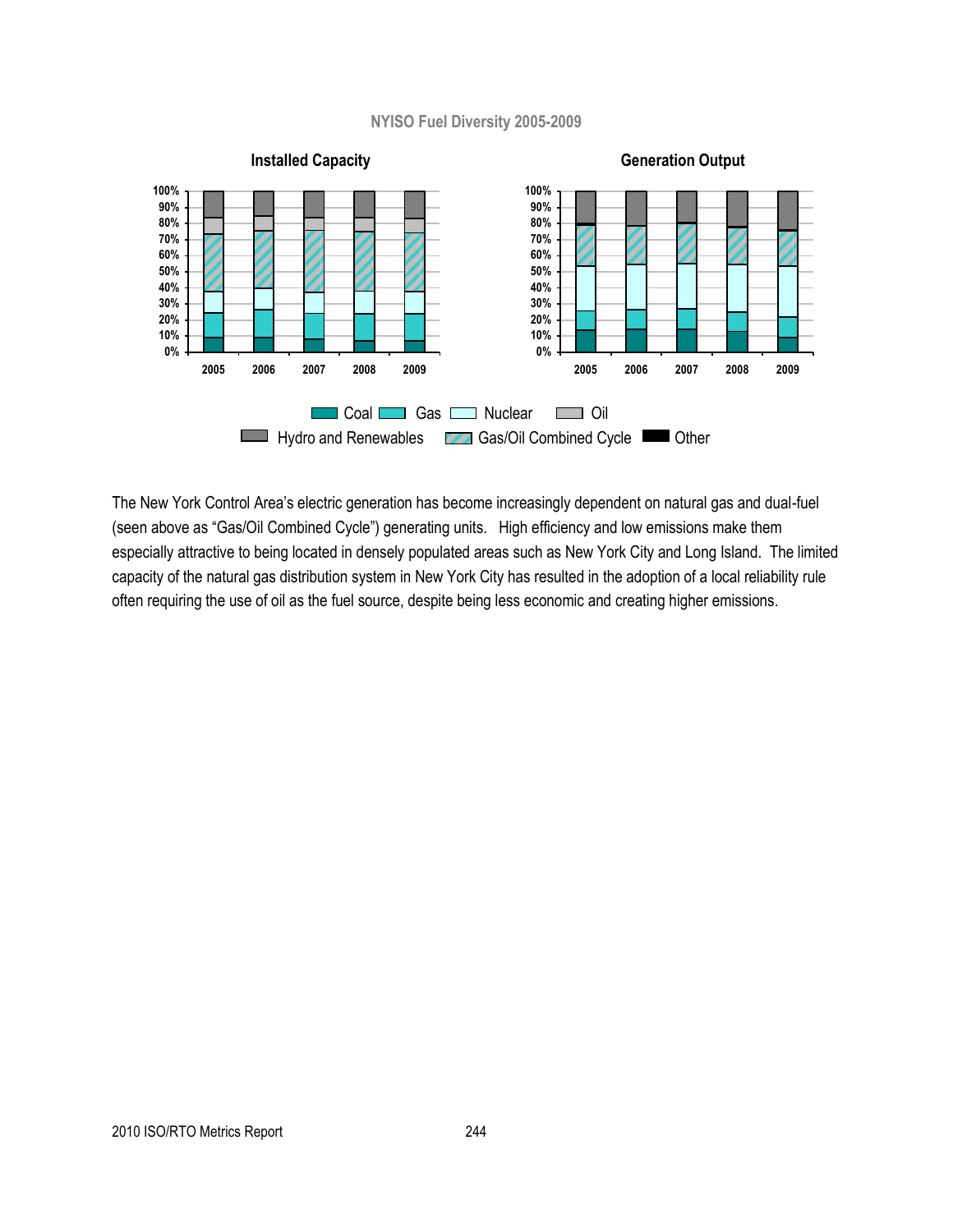## *Renewable Resources*

Open access to the grid and competitive wholesale electric markets have facilitated the increased development of renewable energy projects. New York has been a leader in the integration of renewables, pioneering key policies and programs that have encouraged a significant growth in renewable sources of energy helping to meet environmental goals, and diversifying the array of fuels used to generate electricity. In 2009, electricity produced by hydropower, wind power, and other renewable resources totaled 22 percent of New York's generation.

In 2008, the NYISO instituted one of the first state-of-the-art wind forecasting systems in the United States. The centralized system enables the NYISO to better utilize and accommodate wind energy by forecasting the availability and timing of wind-powered generation. In 2009, the NYISO became the first grid operator to dispatch wind power fully balancing the reliability requirements of the power system with the use of the least costly power available. Including wind power in the economic dispatch allows more efficient management of the resources and minimizes the duration of wind-power curtailments. More than 1,200 MW of wind power was in operation in New York State by the end of 2009, with monthly capacity factors that ranged from a low of 10.2% in June 2009 to a high of 35.7% in February 2009. Some 7,000 MW of additional wind power have been proposed for interconnection with the New York electric grid. Generating facilities using renewable resources, such as wind, tend to be sited in locations distant from population centers. As a consequence, transmission upgrades or expansion may be required to effectively supply the power demands of New York State with this renewable power. A 2004 study of wind power in New York State determined that New York could reliably manage 3,300 MW of interconnected wind generation. In the intervening years, it became apparent that more than 3,300 MW of wind might be interconnecting to New York bulk electricity system in the near future and the impacts of this increased amount of wind generation required evaluation. In order to more thoroughly assess the impacts of wind power integration, the NYISO has completed an extensive study of the impact of up to 8,000 MW of wind resource integration on system variability and operations, installed capacity requirements, transmission infrastructure, production costs, and emissions.

In order to more thoroughly evaluate the impacts of wind power integration, the NYISO has completed an extensive study of the impact of up to 8,000 MW of wind resource integration on system variability and operations, installed capacity requirements, transmission infrastructure, production costs, and emissions.

The findings of the NYISO wind study conclude that wind generation can supply clean energy at a very low cost of production. This energy can result in significant savings in overall system production costs, yield reductions in ―greenhouse‖ gases and other emissions, as well as result in an overall reduction in wholesale electricity prices. However, wind plants as variable resources present challenges to power system operation. The wind study finds that NYISO systems and procedures (which include economic dispatch and the other operational practices available to accommodate wind resources) should allow for the integration of as much as 8,000 MW of wind generation without adverse reliability impacts.

The study determined that almost 9% of the potential upstate wind energy production would be "bottled" or not deliverable because of local transmission limitations. The study identified feasible sets of transmission facility upgrades to eliminate the transmission limitations. These upgrades were evaluated to determine how much of the wind energy that was undeliverable would be deliverable if the transmission limitations were removed. Additional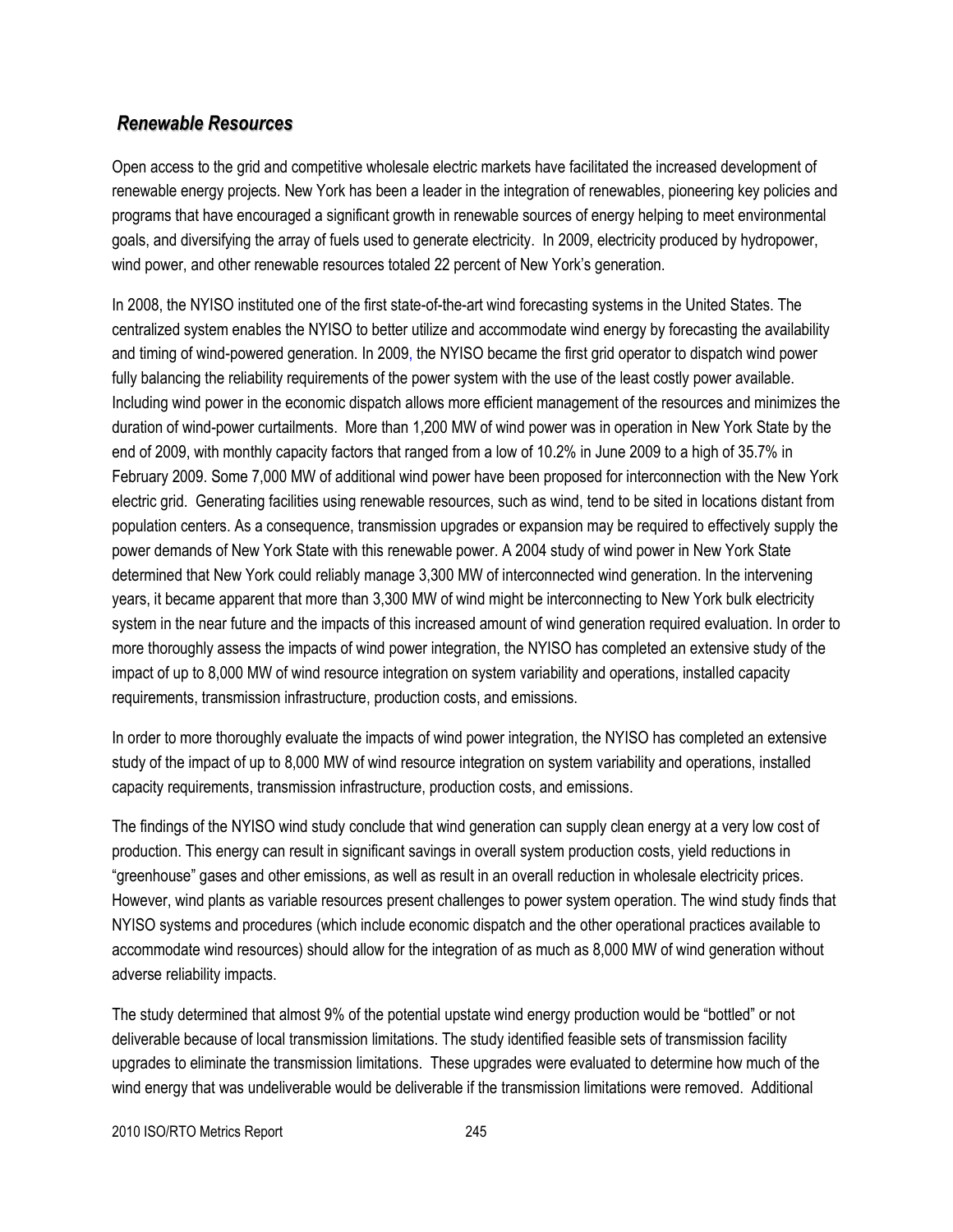alternatives were suggested and evaluated to address the significant levels of resource bottling that occurs in the Watertown vicinity. The suggested transmission upgrades and alternatives require detailed physical review and economic evaluation before a final set of recommendations can be determined. The full study is available at: [http://www.nyiso.com/public/webdocs/newsroom/press\\_releases/2010/GROWING\\_WIND\\_-](http://www.nyiso.com/public/webdocs/newsroom/press_releases/2010/GROWING_WIND_-_Final_Report_of_the_NYISO_2010_Wind_Generation_Study.pdf) Final Report of the NYISO 2010 Wind Generation Study.pdf.

#### **New York State Renewable Portfolio Standard**

The New York State Public Service Commission (PSC), in September 2004, issued its "Order Approving Renewable Portfolio Standard Policy" that calls for an increase in renewable energy used in New York State from the then current level of approximately 19 percent to 25 percent by the year 2013. In December 2009, the NYS PSC increased the RPS goal to 30 percent and extended the target date to 2015. The definition of "renewable" included existing large-scale hydropower, but limited the inclusion of hydroelectric power going forward to new run of river (non-storage) hydroelectric facilities of 30MW or less. The information presented here is consistent with New York's RPS definition.



**NYISO Non-Hydroelectric Renewable Megawatt Hours as a Percentage of Total Energy 2005-2009**

Energy from non-hydroelectric renewables has more than doubled since 2005. This may be attributable to the combined impact of NYISO markets providing economic incentives and public policy encouraging the development of renewable generation in New York State.

Under the definition of the NYS RPS the calculated Total Energy (all renewable resources, including qualified hydropower) for this report period is: 2005 – 19.63%; 2006 – 21.18%; 2007 – 19.27%; 2008 – 21.98%; and for 2009  $-24.13%$ 

<sup>■2005 ■2006 ■2007 ■2008 ■2009</sup>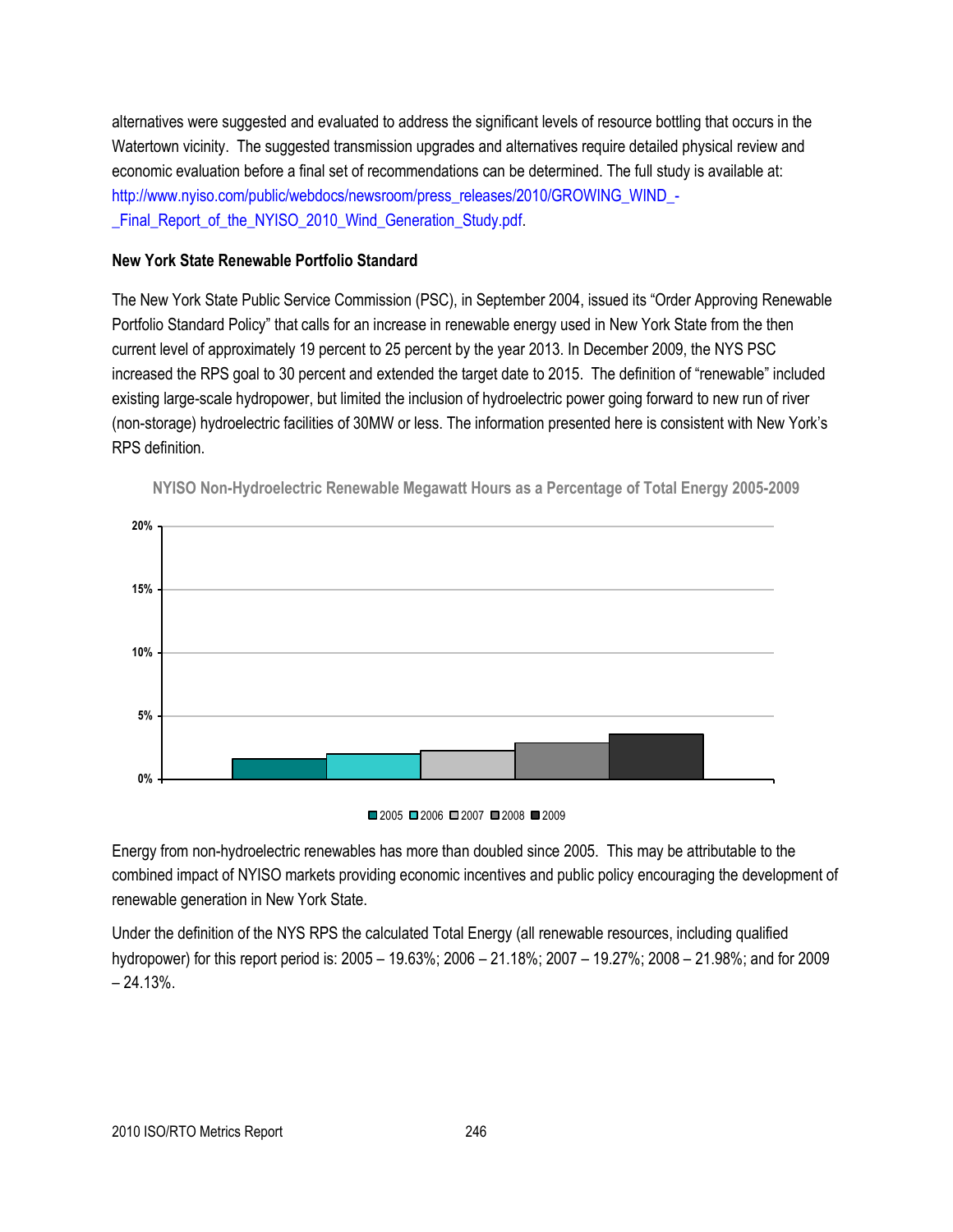

**NYISO Hydroelectric Renewables Megawatt Hours as a Percentage of Total Energy 2005-2009**



Currently, hydropower is the largest renewable resource (as defined by the NYS Renewable Portfolio Standard) in the state's energy mix.



**NYISO Non-Hydroelectric Renewable Megawatts as a Percentage of Total Capacity 2005-2009**

■2005 ■2006 ■2007 ■2008 ■2009

Capacity of wind resources rose from 245 MW in 2005 to 770 MW in 2009, an increase of more than 200%.

Under the definition of the NYS RPS the calculated Total Capacity (all renewable resources, including qualified hydropower) for this report period is: 2005 – 16.42%; 2006 – 16.14%; 2007 – 16.72%; 2008 – 16.41%; and for 2009  $-17.70%$ .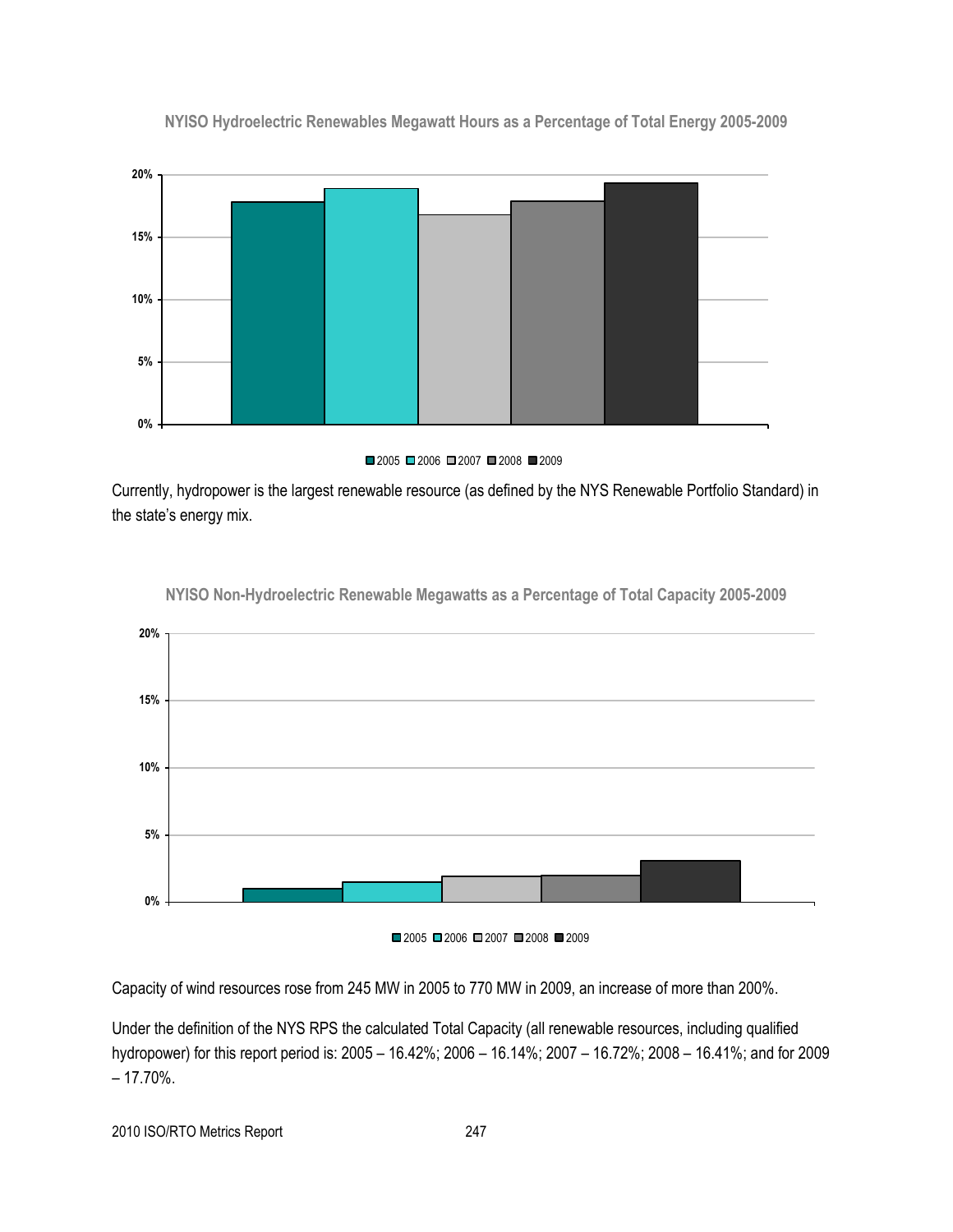

#### **NYISO Hydroelectric Renewables Megawatts as a Percentage of Total Capacity 2005-2009**

#### *Future NYISO Enhancements:*

Moving the electricity produce by wind generation to areas of high consumer demand will require substantial investment in the state's transmission infrastructure. Decisions on location and how to finance new transmission facilities will be crucial to New York State's ability to meet renewable power policy goals. The NYISO is working to support the integration of renewable resources and complementary energy storage with innovative grid operation, market design, planning initiatives and technological advances.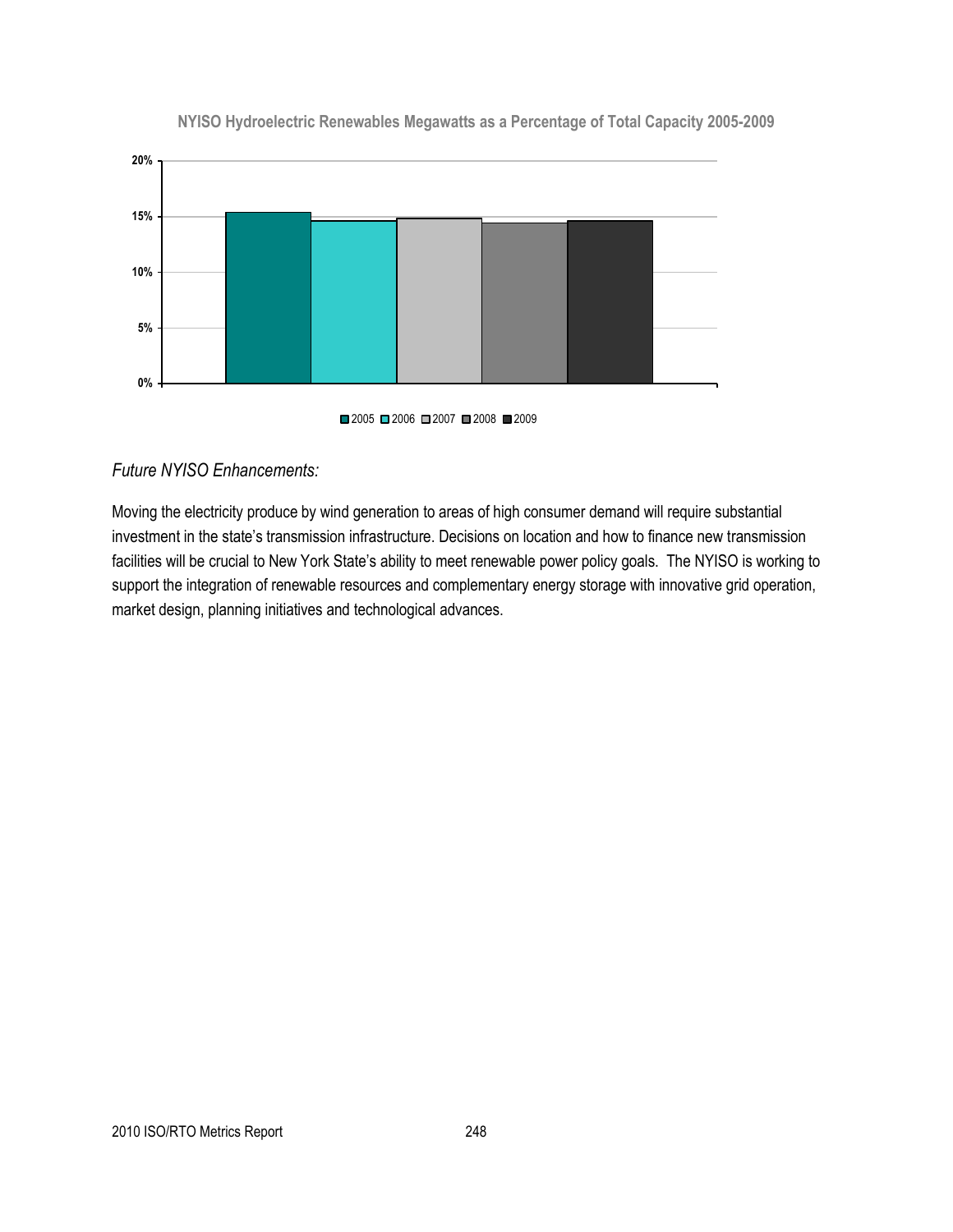## **C. NYISO Organizational Effectiveness**

## *Administrative Costs*



**NYISO Annual Actual Costs as a Percentage of Budgeted Costs 2005-2009**

\*NYISO's budget includes the annual assessment of fees from the Federal Energy Regulatory Commission (FERC). In contrast, other ISOs and RTOs invoice such FERC fees within their market settlement charges and do not include FERC fees within their approved budgets. In order to ensure comparability of NYISO's budget with other ISOs and RTOs, the charts reflecting "NYISO Annual Actual Costs as a Percentage of Budgeted Costs" and "NYISO Annual Administrative Charges per Megawatt Hour of Load Served" exclude FERC Fees.

The NYISO develops its annual budget through its shared governance process in consultation with the Budget and Priorities Working Group, which is open to participation by all NYISO Market Participants. The Budget and Priorities Working Group is responsible for developing and monitoring NYISO's budgetary spending and providing guidance regarding prioritization and funding of strategic initiatives. Annually, the Budget & Priorities Working Group presents a recommended budget to the NYISO Management Committee, consisting of Market Participant membership from transmission owner, generation owner, other suppliers, end-use consumers, and public power/environmental sectors. The Management Committee votes on whether to recommend the proposed budget to the NYISO Board of Directors for approval. During the period 2005-2009, the NYISO's proposed budgets were consistently supported by the Management Committee and approved by the NYISO Board of Directors.

In addition to the review and recommendations for NYISO's annual budget, the Budget & Priorities Working Group meets approximately 10 times per year to review budget vs. actual results for all NYISO line items and to monitor progress on projects' scope, cost and schedules.

NYISO's budget consists of Capital investments, Operating Expenses (excluding depreciation expense), FERC fees, Debt Service Costs (net of current year debt proceeds), offset by miscellaneous sources of income. NYISO's budget is approved and spending is managed based on the totality of that respective year's budget. In a given year, NYISO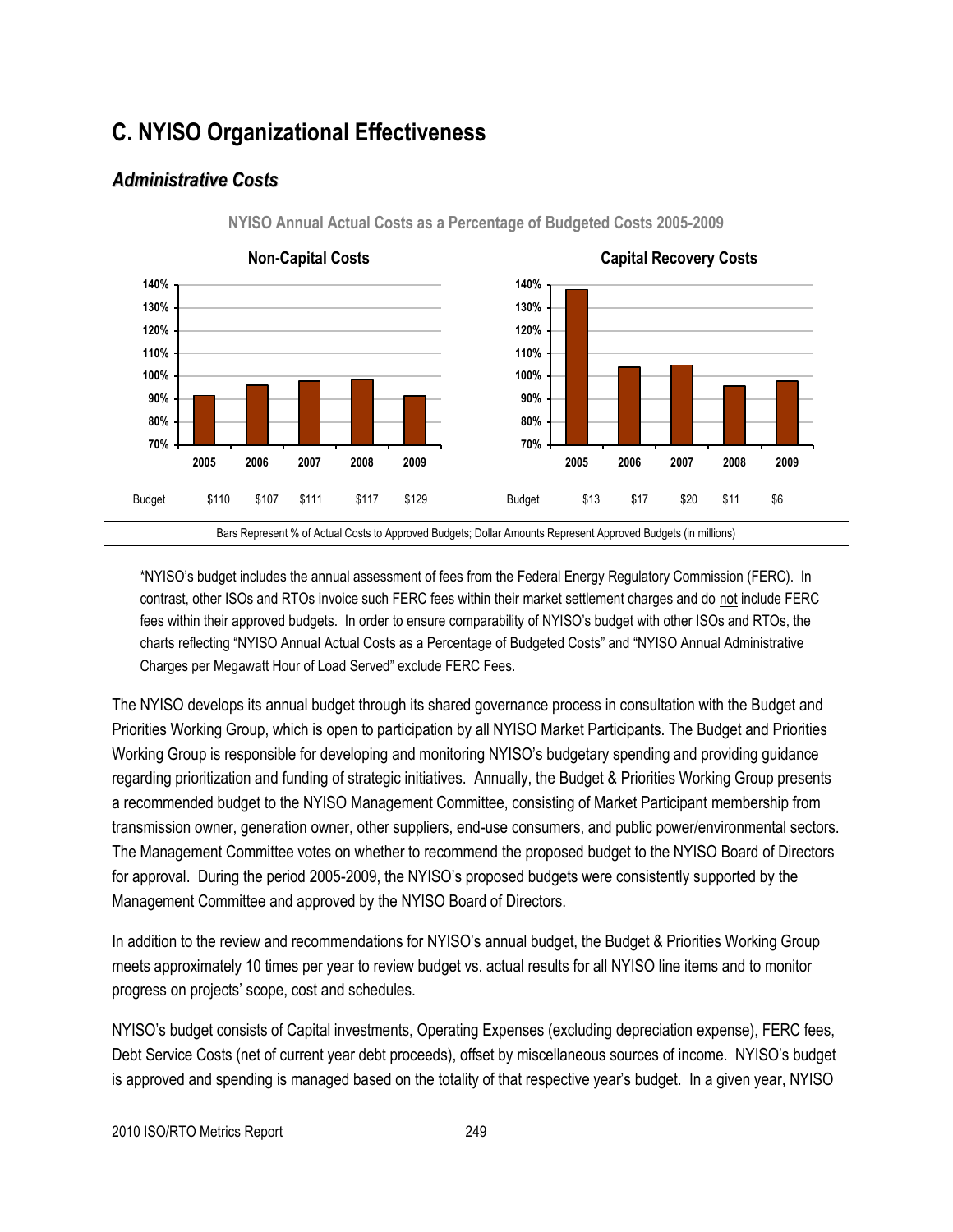could overspend Capital while underspending Non-Capital (or underspend Capital while overspending Non-Capital), budget total spend is ultimately managed within the total overall NYISO budget. An example of this occurred during 2005 when NYISO's Capital costs exceeded budget due to the timing of actual costs/debt service for a new facility renovation, while Non-Capital costs were significantly below budget. The noncapital costs metric identifies NYISO's administrative and operational budget performance against the planned resource allocations to meet the NYISO's objectives as discussed and vetted during the stakeholder process described above. The main categories of costs included in the noncapital costs metric include salaries & benefits, external professional fees, and computer services (hardware/software maintenance and licenses to support the NYISO operations and markets). Collectively, these largest components of the noncapital costs metric approximate over 80% of the total NYISO annual cash budget.

During 2005 -2009, NYISO's actual spending was less than the approved budget in each respective year with minor variances from budget generally noted (budget underruns of 4% in 2005, 3% in 2006, 1% in 2007, and 2% in 2008).

NYISO's most significant variance from budget occurred during 2009, as New York and the nation endured an historic economic downturn, the NYISO worked to achieve its essential responsibilities with efficiency and financial prudence. NYISO reduced planned spending by \$12 million to account for reductions in revenues from declining power demands. NYISO cost-cutting measures included cutting Capital expenditures, renegotiating vendor contracts, and constraining compensation costs.

From 2005 to 2009, NYISO's annual administrative charges per megawatt hour increased a total of 2% over this fiveyear time horizon. In order to minimize rate increases to NYISO market participants and NY consumers, NYISO implemented a virtualization initiative to not only serve the evolution of grid operation and market design, but to also produce efficiencies in the operation of the NYISO. NYISO's data center "virtualization" project, which reduced the number of servers by half, realized savings of \$18.7 million through the end of 2009.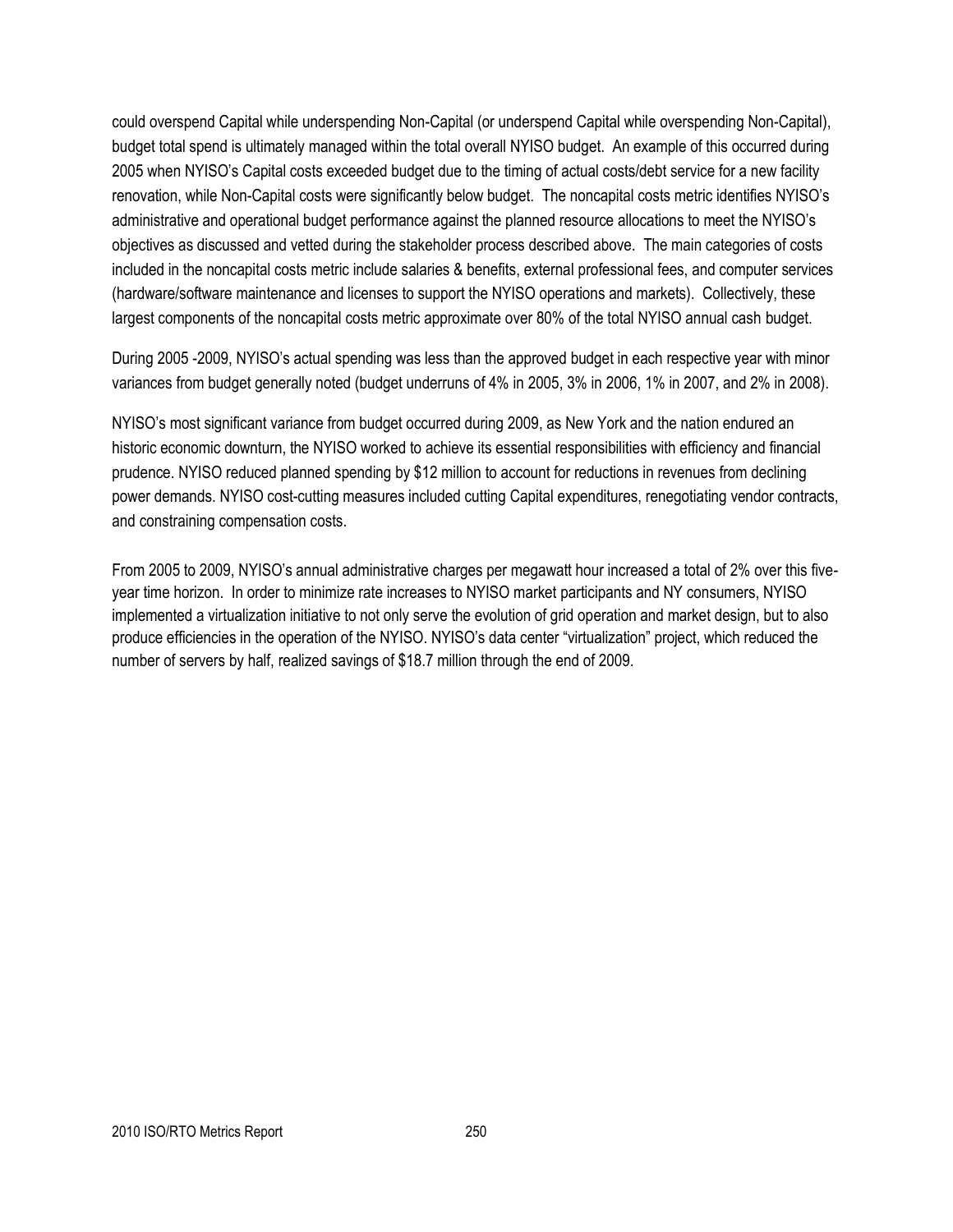

## **NYISO Annual Administrative Charges per Megawatt Hour of Load Served 2005-2009** *(\$/megawatt-hour)*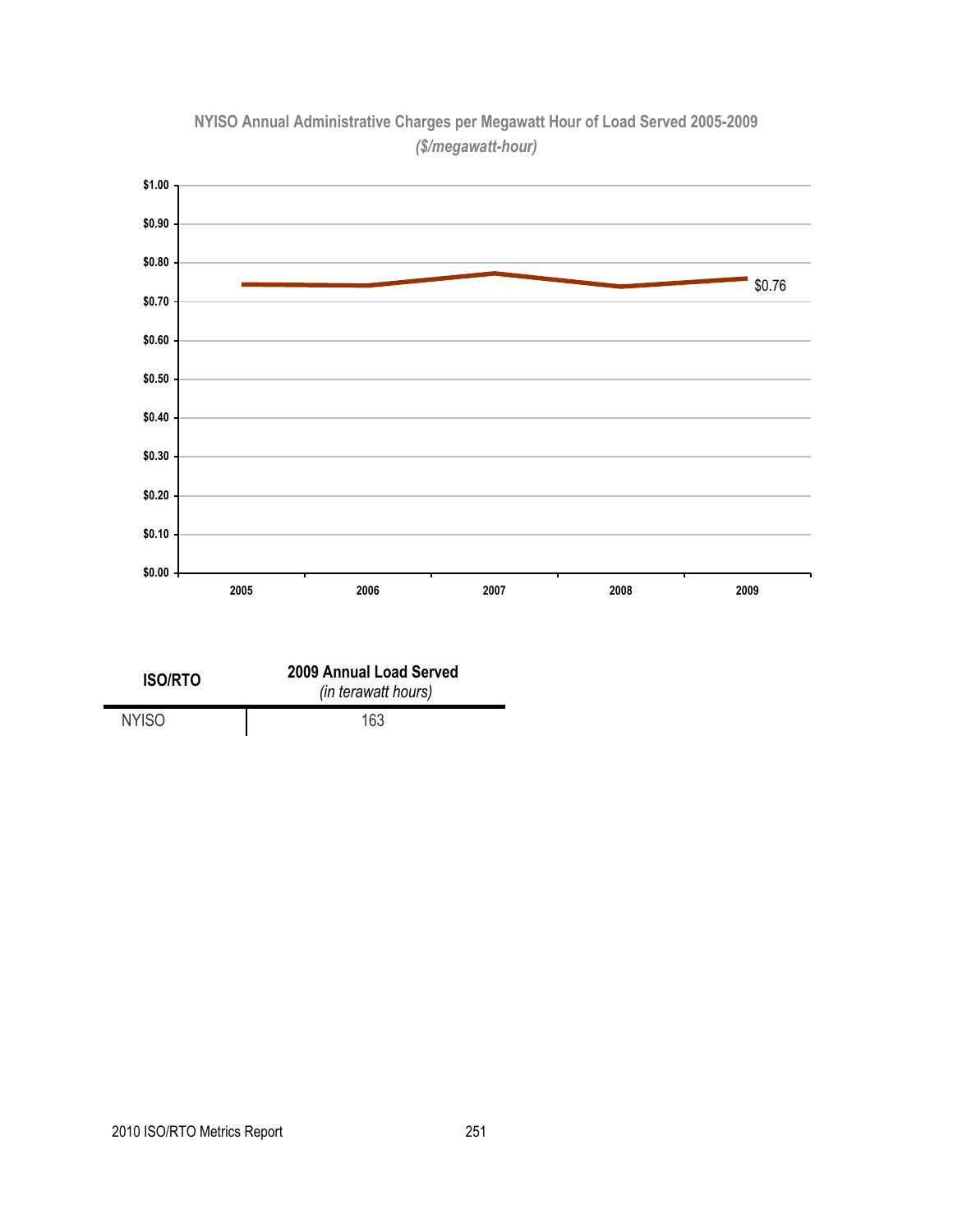## *Customer Satisfaction*



**NYISO Percentage of Satisfied Members 2005-2009**

The NYISO is committed to transparency in how it carries out its duties, in the information it provides, and in its roles as the impartial administrator of the state's wholesale electricity markets, operator of the high-voltage transmission system, and provider of comprehensive electric system planning. The NYISO actively involves stakeholders, regulators, public officials, consumer representatives, environmentalists, and energy experts who provide vital input from a variety of viewpoints. The NYISO's shared governance process actively builds consensus for changes in market rules and operating procedures. Since the inception of the NYISO, 95% of its tariff revisions have been developed through consensus among NYISO stakeholders. The value of shared governance was noted by the FERC in a January 2008 order that stated: "The Commission commends NYISO & the stakeholders for working together to resolve many issues ..."

As part of these efforts, the NYISO conducts an annual survey that solicits stakeholder feedback to further enhance its shared governance process. In response to past surveys, the NYISO has implemented transparency measures including a redesign of its website for greater ease in obtaining market and operational data. Market training resources were expanded, with instructional hours doubled and web-based training options added. The NYISO restructured its Customer Relations department to better serve stakeholders and reduce the time required to resolve customer inquiries. In the first three quarters of 2010, 91% of general inquiries were resolved within 24 hours, which bettered the 89% level achieved in 2009. Overall, the average number of working days required to address all customer inquiries dropped from 5.5 days in 2009 to 3.2 days in the first three quarters of 2010.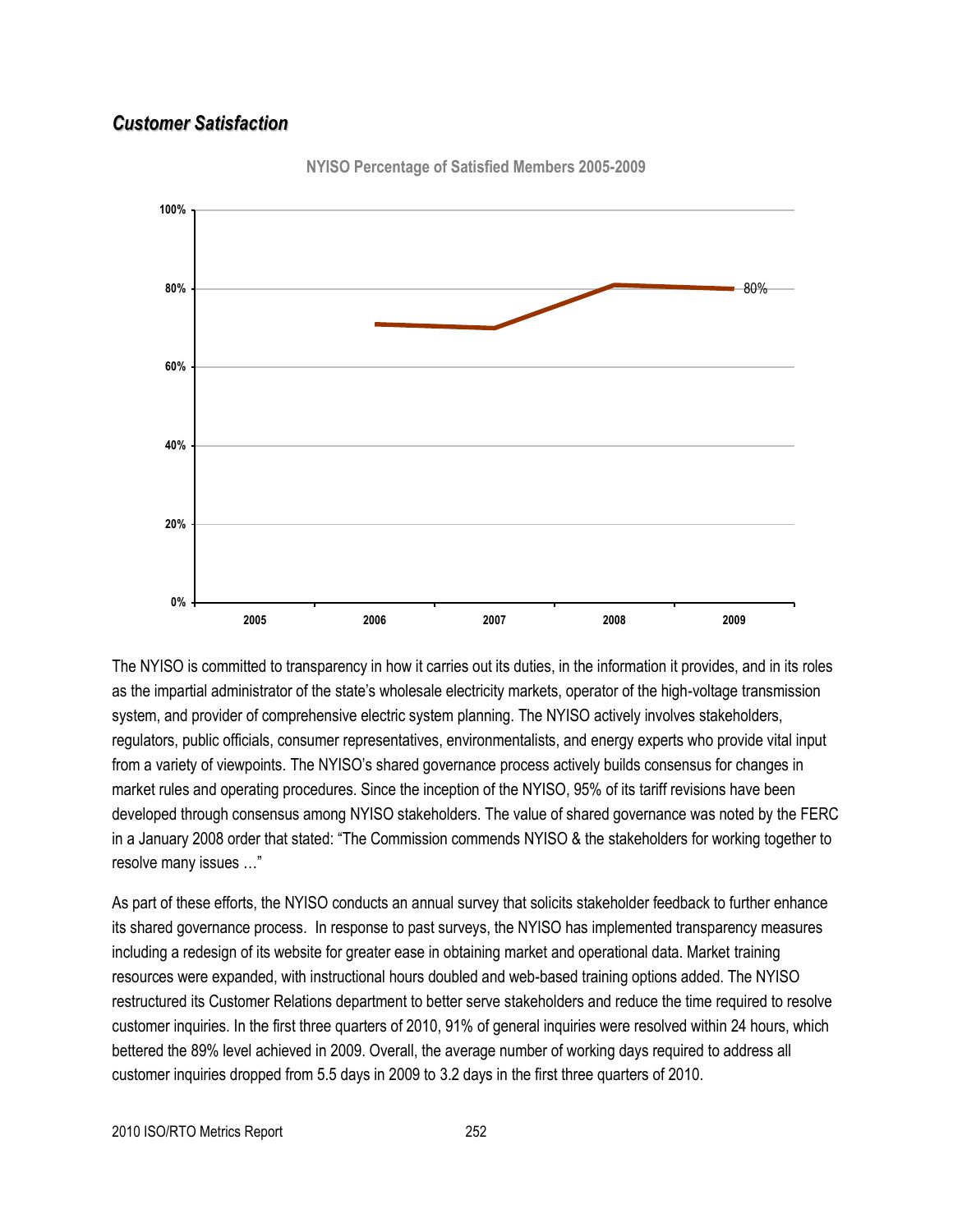NYISO's annual survey of stakeholders measures satisfaction using a seven-point scale. NYISO considers responses within the top three categories of this scale to be "satisfied" stakeholders. As such, stakeholders who provide a neutral response are not considered "satisfied". The data shown above under Percentage of Satisfied Members reflects only those responses in the top three categories of satisfaction. For comparative purposes, the trends of NYISO's Percentage of Satisfied Members, shown with and without incorporating "neutral" responses is as follows:

| % of Satisfied Members<br><b>Including Neutral Responses</b><br>(as shown above) |     | % of Satisfied Members<br><b>Excluding Neutral Responses</b> |
|----------------------------------------------------------------------------------|-----|--------------------------------------------------------------|
| 2006                                                                             | 87% | 71%                                                          |
| 2007                                                                             | 87% | 70%                                                          |
| 2008                                                                             | 92% | 81%                                                          |
| 2009                                                                             | 91% | 80%                                                          |

## *Billing Controls*

| <b>ISO/RTO</b> | 2005                       | 2006                       | 2007                       | 2008                       | 2009                       |
|----------------|----------------------------|----------------------------|----------------------------|----------------------------|----------------------------|
|                | <b>Unqualified SAS</b>     | Unqualified SAS            | <b>Unqualified SAS</b>     | Unqualified SAS            | <b>Unqualified SAS</b>     |
| <b>NYISO</b>   | 70 Type 2 Audit<br>Opinion | 70 Type 2 Audit<br>Opinion | 70 Type 2 Audit<br>Opinion | 70 Type 2 Audit<br>Opinion | 70 Type 2 Audit<br>Opinion |

In 2009, the NYISO received an unqualified SAS (Statement on Auditing Standards) 70 Type II audit opinion for the eighth consecutive year. The SAS 70 Type II audit, conducted by an external audit firm, scrutinizes the controls related to the NYISO's processes and systems for bidding, accounting, billing, and settlements of energy, regulation, capacity, transmission, reserves, and related market transactions. The external audit firm reviews the NYISO's description of controls, and verifies that those controls are designed appropriately and operating effectively over a 12 month period. The SAS 70 report is designed for use by management of the NYISO, NYISO Market Participants, and Independent Auditors of the NYISO Market Participants.

## **Pricing Accuracy**

The Pricing Accuracy performance metric identifies NYISO's level of real-time pricing accuracy. NYISO follows a rigorous price validation process for ensuring timeliness and accuracy in pricing outcomes. The results from 288 five-minute real-time dispatch cases with approximately 500 pricing points are posted in real-time through an automated system. Each day the prices are reviewed for accuracy and corrected, if necessary, within three calendar days as per tariff.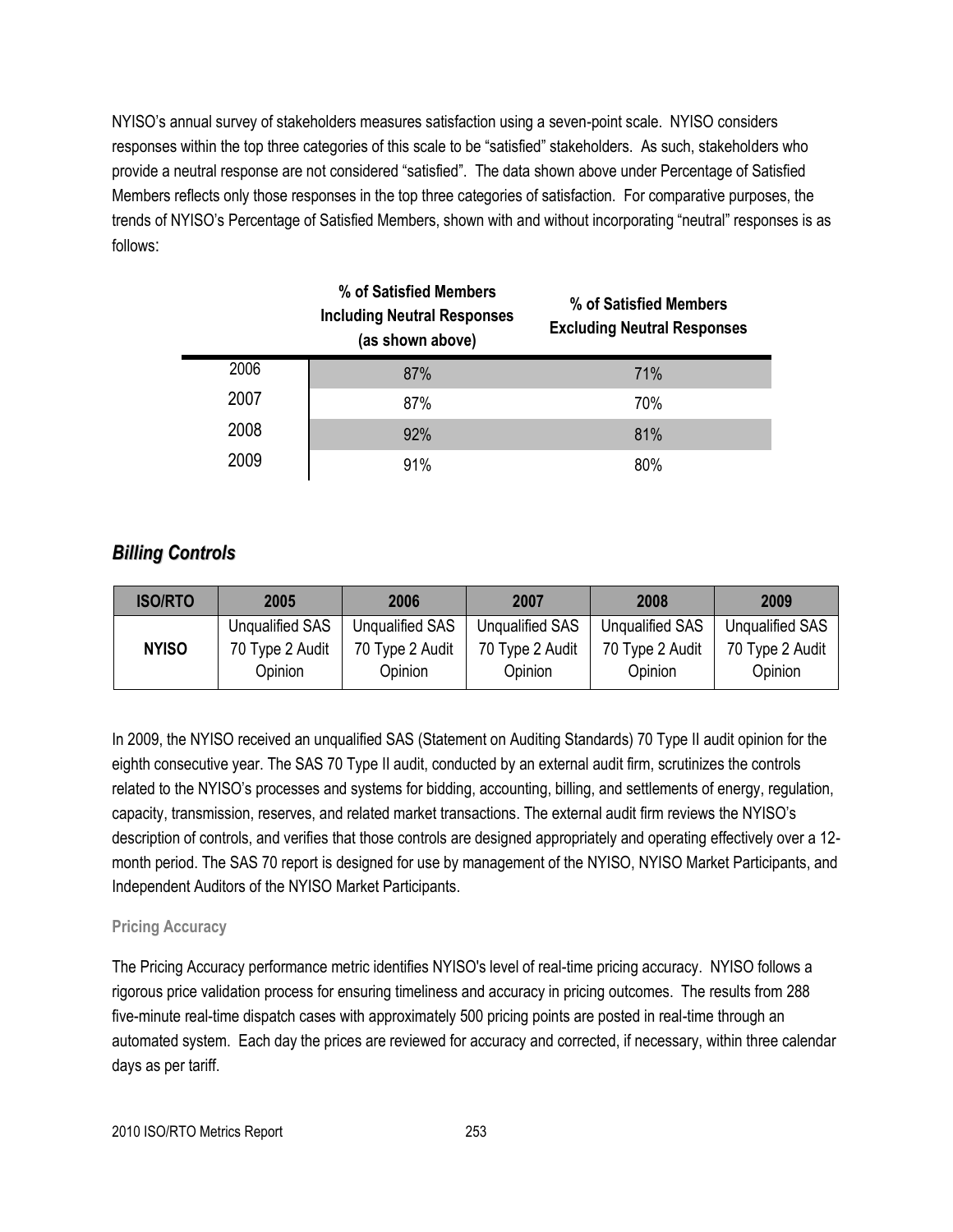In 2009, real-time prices in 99.7% of total hours were accurately set based on the NYISO's tariffs, with price corrections required in only 27 out of 8,760 hours. NYISO's focus on price certainty has resulted in significant improvements since 2005. The primary driver for the improvements made and the high level of price accuracy achieved is due to the integration of Intelligent Source Selection ("ISS"). ISS allows for improved data integrity by identifying and removing metering errors that otherwise would have impacted the real-time markets. The following table shows the percentage of hours in which there were no corrections in the real-time energy or ancillary services prices at any active nodal or zonal price location in the NYISO administered markets.

| <b>NYISO</b> | <b>Error-Free Hours</b> |
|--------------|-------------------------|
| 2005         | 83.8%                   |
| 2006         | 96.9%                   |
| 2007         | 99.0%                   |
| 2008         | 99.3%                   |
| 2009         | 99.7%                   |

**Billing Accuracy**

*Market Settlement Billing Accuracy*: This metric includes all settlements on NYISO Invoices from the Initial Bill through Final Bill Closeout (FBC). The values represent the percentage of the total Final Bill Settlement that was invoiced, on average, at the various invoice intervals until the requisite billing month was closed out. The primary driver of differences between the initial bill and 4 Month True-up is metering updates that occur throughout the trueup process in accordance with the NYISO tariff.

| <b>Billing Accuracy</b><br>% of dollars settled during billing cycles 2005-2009 |                |                          |                                |  |  |
|---------------------------------------------------------------------------------|----------------|--------------------------|--------------------------------|--|--|
| Year                                                                            | <b>Invoice</b> | 4 Month<br><b>Rebill</b> | True-ups &<br><b>Close Out</b> |  |  |
| 2005                                                                            | 95.33%         | 3.90%                    | 0.77%                          |  |  |
| 2006                                                                            | 95.71%         | 3.33%                    | 0.96%                          |  |  |
| 2007                                                                            | 95.57%         | 3.69%                    | 0.74%                          |  |  |
| 2008                                                                            | 95.87%         | 3.76%                    | 0.36%                          |  |  |
| 2009                                                                            | 95.62%         | 3.95%                    | 0.44%                          |  |  |
| <b>Five-Year Average</b>                                                        | 95.62%         | 3.73%                    | 0.65%                          |  |  |

NYISO Market Participants are engaged in the Billing Issues process on a regular basis through the Billing and Accounting Working Group (BAWG). The working group meetings include standing agenda items that cover highlights of the most recently issued invoices, as well as information on any open billing issue and the planned resolution strategy and timeline. In addition to this information, the Billing Issues Report includes information on upcoming code deployments, bill challenges, and pertinent FERC filings that may impact the invoice process or individual invoices in the future.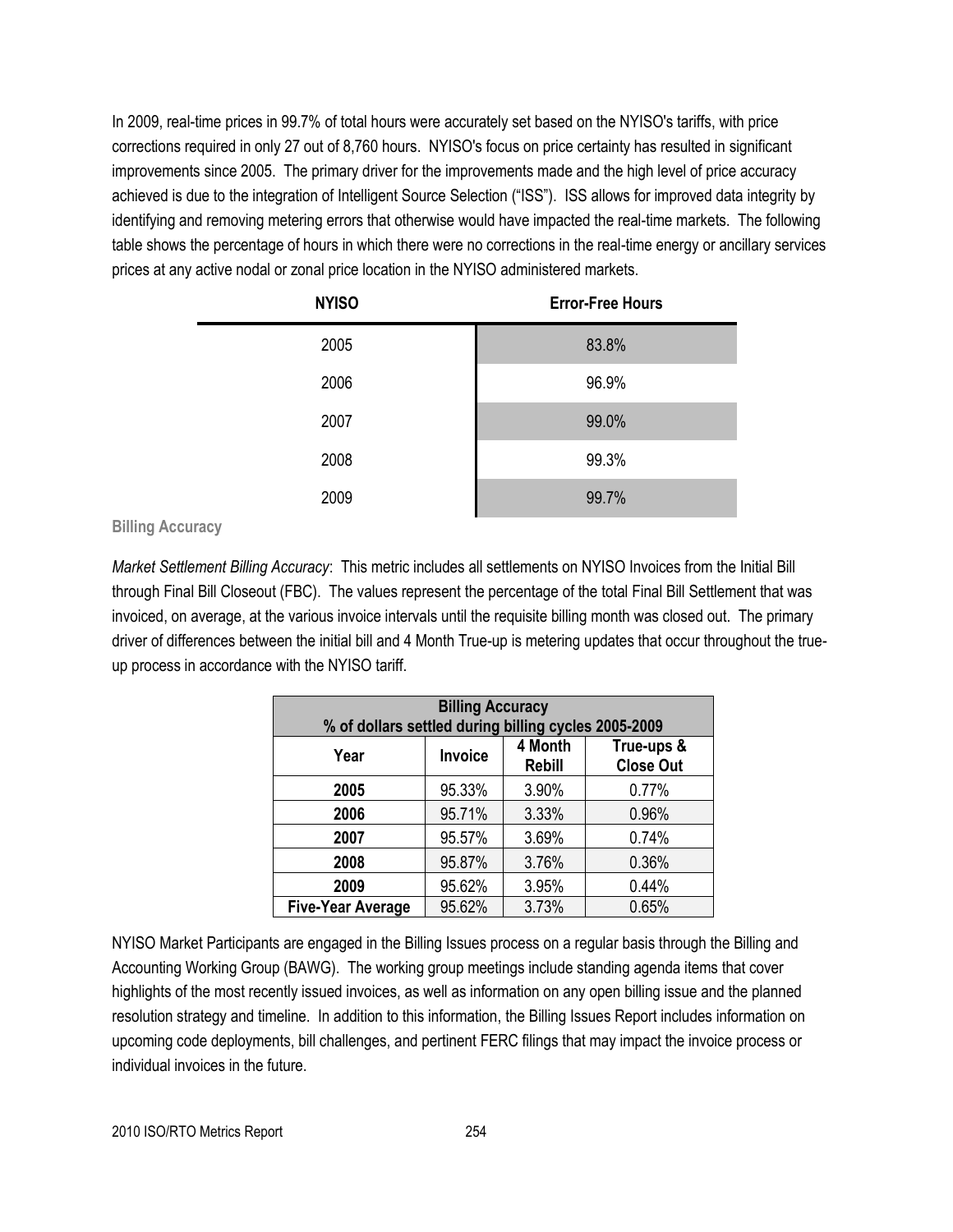## **D. New York ISO Specific Initiatives**

A decade ago, when the NYISO was first established, New York State faced a widening generation gap, with projections that available generation would be incapable of reliably serving increasing levels of electricity use, particularly in the downstate Metropolitan New York region. By 2009, the NYISO's assessment of the electric system's reliability needs had concluded that New York has sufficient installed generation to reliably serve load through the next ten years.

Since the inception of New York's wholesale electricity markets, new generation and interstate transmission have been built where most needed. More than 7,800 MW of new generation was built in New York, with 80% sited where demand for power is greatest (New York City, Long Island, and the Hudson Valley) and nearly 1,300 MW of transmission capability has been added to bring more power to the downstate region from out of state.

In the market environment, power producers have invested heavily in new generation and upgrades to existing facilities. Consumers have benefited through prices that are lower than they might have been otherwise. Environmental quality has been enhanced by the addition of more emission-free, renewable power resources and enhanced power plant efficiencies that have contributed to reduced emission rates.

## **NYISO Market Benefits – Wholesale Electricity Prices**

In New York State, wholesale electricity energy prices reached historic lows in 2009 – 50 percent lower than in 2008 - - driven by lower electricity use and drops in the prices of natural gas (one of New York's primary generating fuels). Discounting fluctuations in the cost of fuel used to generate electricity, the NYISO estimates cost reductions of 10% in the energy and ancillary services markets between 2000 and 2008. Those reductions are valued at an annual savings of **\$1.2 billion**. When capacity cost reductions are taken into account, overall savings are estimated at 18%, with total annual savings of **\$2.2 billion**.

These cost reductions have developed as the system heat rate has improved and unit availability has increased (see sections below), as well as the addition of lower-cost, reduced emission generation and demand-response resources located near load centers and the expansion of renewable resources.

## **NYISO Market Benefits – Improved Unit Availability**

In the competitive market environment, generating units in New York improved their operations with increased availability as they reduced the length of planned and unplanned outages. Average plant availability increased from 87.5 percent (1992–1999) to 94.27 percent (20001–20097), equivalent to adding 2,400 MW of available capacity to the system. The net effect of improved unit availability provided an equivalent of 2,400 MW of capacity in New York State. The **savings from improved unit availability is estimate at \$ 300 million** annually. (This estimate is based on roughly 50% of generating capacity sold in the NYISO capacity market with the remainder in bilateral markets and assumes that the 2,400 MW would have been purchased at a price set by the demand curve.)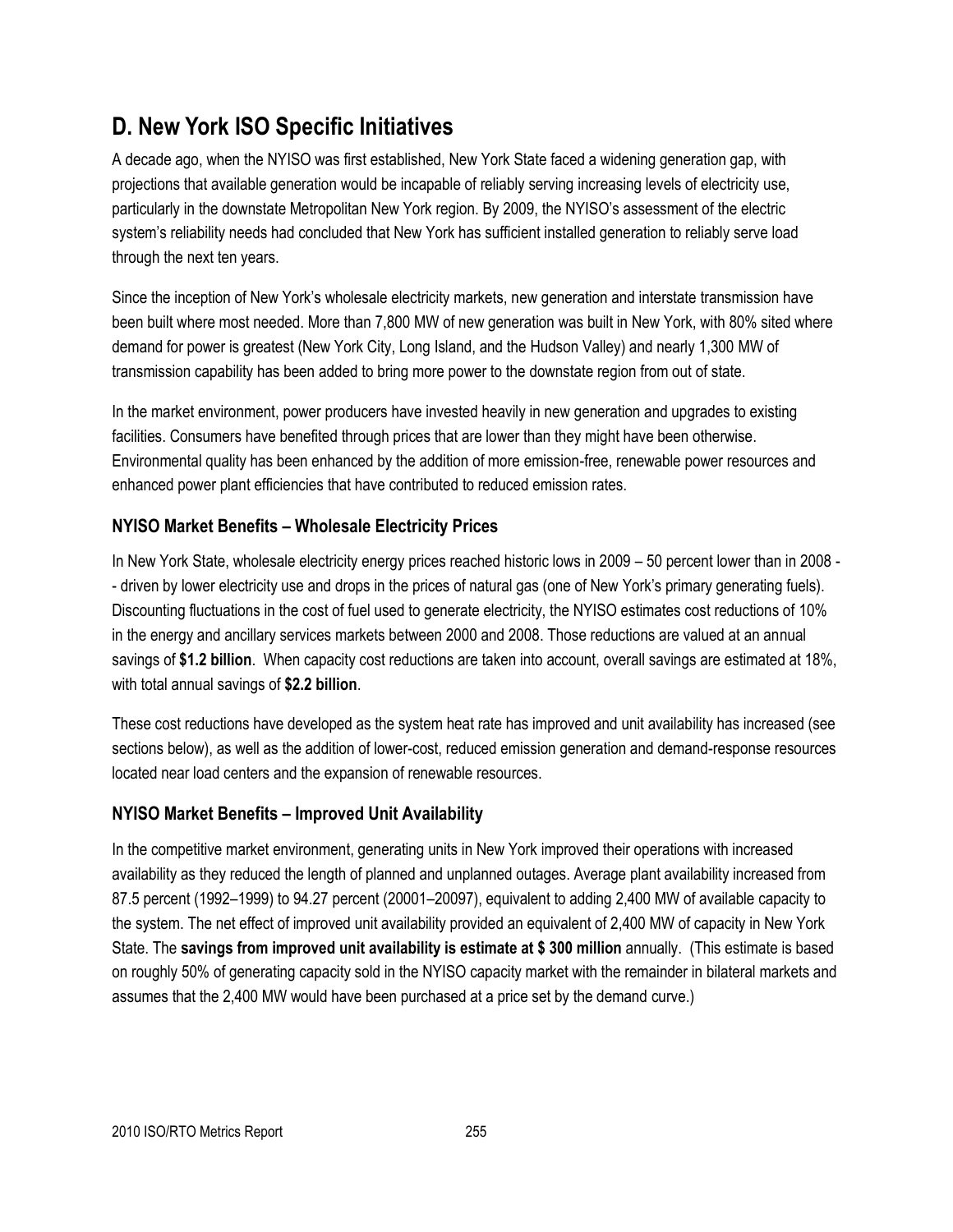#### **NYISO Market Benefits - Heat Rate Improvements**

In New York's competitive market environment, power plant owners have invested in generating units with better heat rates, which are able to compete and produce infra-marginal revenue. The uniform clearing price drives the selection of units with the lowest marginal cost. Units that are not selected to run do not earn energy market revenues. This dynamic has resulted in **a 25% overall improvement in heat rates** in the New York generating fleet since 2000. The heat rate improvements contribute to the bulk of the energy related savings by driving efficiency improvements in existing units and attracting new units with superior heat rates. Demand-side resources also contribute to the overall improvements in fleet heat rate as units with inferior heat rates are no longer dispatched when the load levels are curtailed through demand response programs.

Power plant emissions of carbon dioxide, as well as sulfur oxide and nitrogen oxide, declined by doubledigits over the past decade as the effects of environmental regulations and air quality mandates combined with improvements in power plant efficiency resulting from improved heat rates and the addition of cleaner generation.





#### **NYISO Market Benefits - Demand Response**

Demand response programs, cultivated in the competitive market environment, have grown significantly in the New York wholesale electricity markets, with resources total nearly 2,400 MW in 2009. From 2005 to 2009, NYISO Day Ahead Demand Response program provided energy **savings averaging \$8.9 million** annually, for a total of **\$44 million**. (Data on the Location Based Marginal Price impact of demand response resources participating in the NYISO's Day-Ahead Demand Response Program can be found in the NYISO's annual compliance file to the FERC, Docket No. ER01-3001.)

When New York experienced its record peak load in August 2006, NYISO demand response programs shaved the peak by an average of 865 MW, providing estimated **savings of \$91 million**. (The savings produced by the peak shaving can be quantified as the cost of providing a similar amount of capacity from peaking units. Assuming that the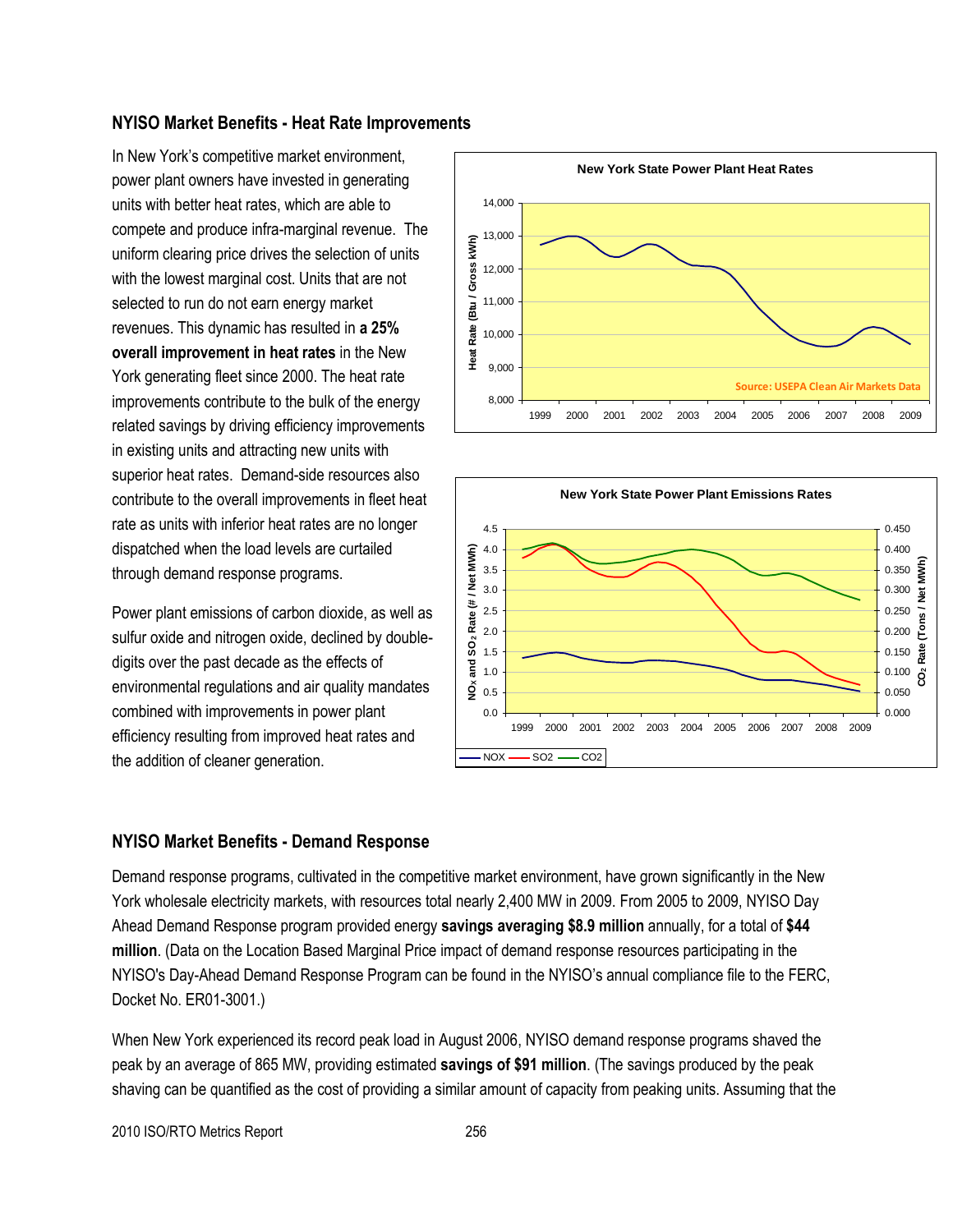peaking unit is a nominal 195 MW Frame 7FA located in the Capital Zone, the estimate installed cost of such a facility (based upon the current S&L calculations for the demand curve reset) is \$840/kW, with a combined fixed O&M plus insurance costs of 0.84%. Using annual fixed charge rate of 13% (assumed 20-yr amortization period), one unit would cost approximately \$23M/year; four would be \$91M/year.)

## **NYISO Market Benefits - Locational Price Signals**

Locational price signals in the NYISO energy and capacity markets have driven investments in areas where the demand for electricity and, consequently, the prices are the highest. Investments in generation and demand side resources followed the price signals, resulting in the development of cleaner, more efficient resources in the downstate New York City area. These investments have enabled New York to reliably serve its demand within a competitive market with limited investment in transmission. The **savings associated with location of generation and demand-response resources are estimated at \$500 million annually**. This estimate is based on the transmission congestion costs that would have been incurred to transport power from other regions and the costs that would have been incurred to add new transmission capacity.

## **NYISO Market Benefits – Renewable Resources**

Open, non-discriminatory access to the grid and wholesale electricity market incentives have helped to cultivate the development of renewable sources of electricity in New York. The Empire State's first wind farm, with a generating capacity of 300 MW, went into operation during 2006. There are now over 1,200 MW of wind generation in operation with an additional 7,000 MW proposed for grid connection.



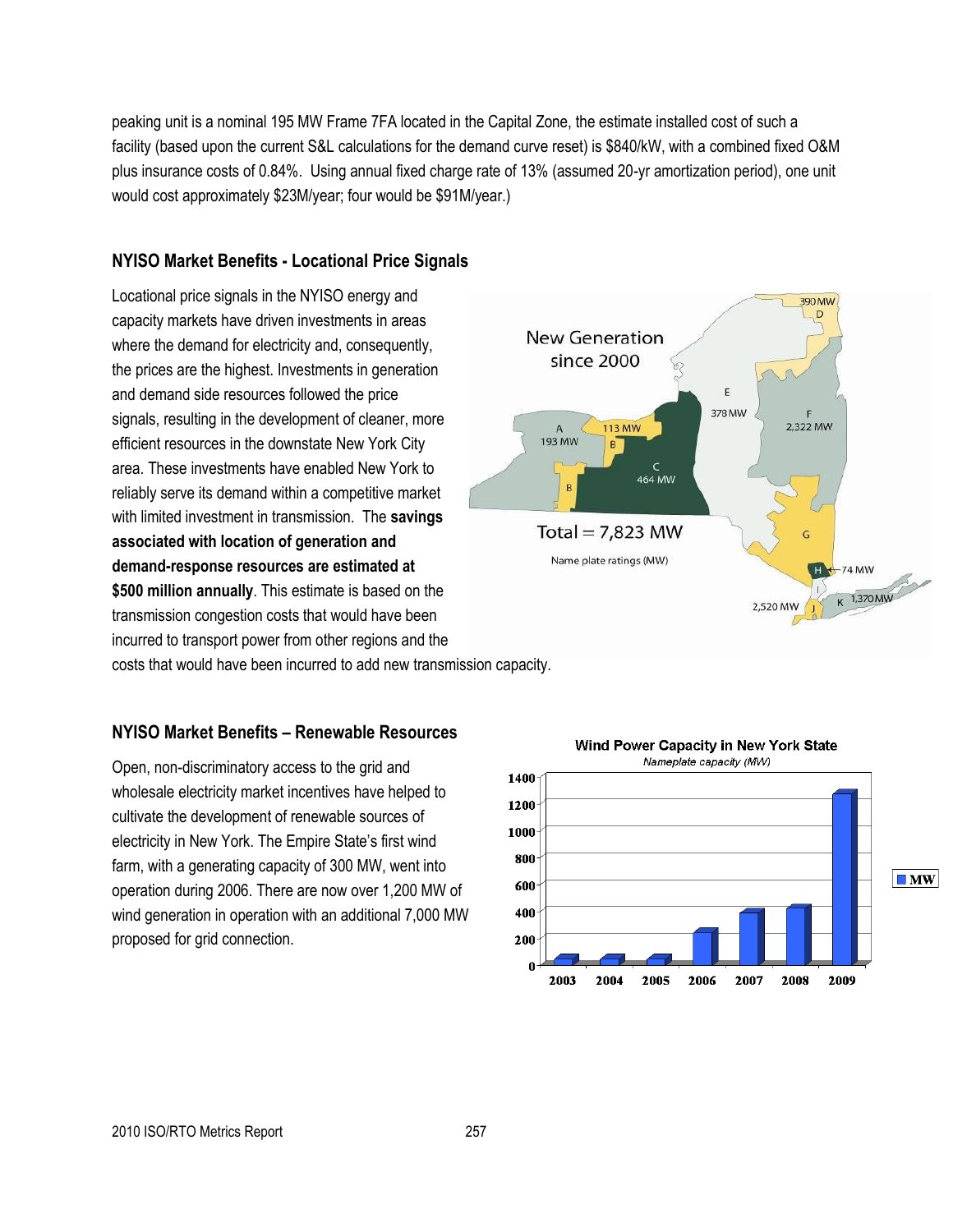The NYISO continues to evolve its market design and grid operations, especially with regard to renewable resources. With the approval of the Federal Energy Regulatory Commission (FERC), the NYISO successfully implemented a state-of-the-art centralized wind forecasting system and became the first ISO/RTO to integrate wind into its economic dispatch system to effectively manage wind generation while maximizing transmission capability and maintaining reliability. FERC also approved another market first, authorizing the NYISO to create a pioneering regulation-only energy storage product, an innovation that will enhance system reliability and strengthen regulation market competition.

## **NYISO Market Benefits - Credit Management**

During the period 2005-2009, the NYISO's proactive approach toward credit management prevented significant Market Participant defaults. In this time period, the NYISO allocated \$0.6 million in bad debt losses to its Market Participants, 0.001% of the \$46 billion total value of market transactions clearing through the NYISO markets.

The NYISO's credit management efforts include proactively removing the unsecured credit privileges of Lehman Brothers prior to that entity's bankruptcy filing, thereby **avoiding a potential bad debt loss of at least \$4 million**; implementing a series of credit policy enhancements in 2008 to minimize the risk of potential socialized bad debt losses; developing an automated Credit Management System to permit flexibility to update credit requirements to match evolving market design and revising existing credit requirements for each NYISO market to more appropriately match credit requirements to market risk.

## **NYISO Market Benefits – Technology**

The NYISO assumed control of New York's grid on the verge of the Y2K transition. Its initial investments in advanced information technology immediately advanced the technological infrastructure of grid operations and provided a foundation for sustained progress. NYISO technology continues to advance with the evolution of market design. In 2005, the NYISO performed a comprehensive system overhaul with the implementation of its Standard Market Design 2 ("SMD2"), which has served as a model for other markets. The NYISO has continued to advance its technology with deployments relating to innovative demand response programs and pioneering wind power integration.

NYISO information technology initiatives not only serve the evolution of grid operation and market design; they also produce efficiencies in the operation of the NYISO. A data center "virtualization" project partitioned hardware into virtual systems to provide a more robust, responsive, and reconfigurable system. It reduced the number of servers required, cut energy use, and reduced licensing and maintenance costs, producing a **savings of almost \$20 million**  over the four-year time frame of the project.